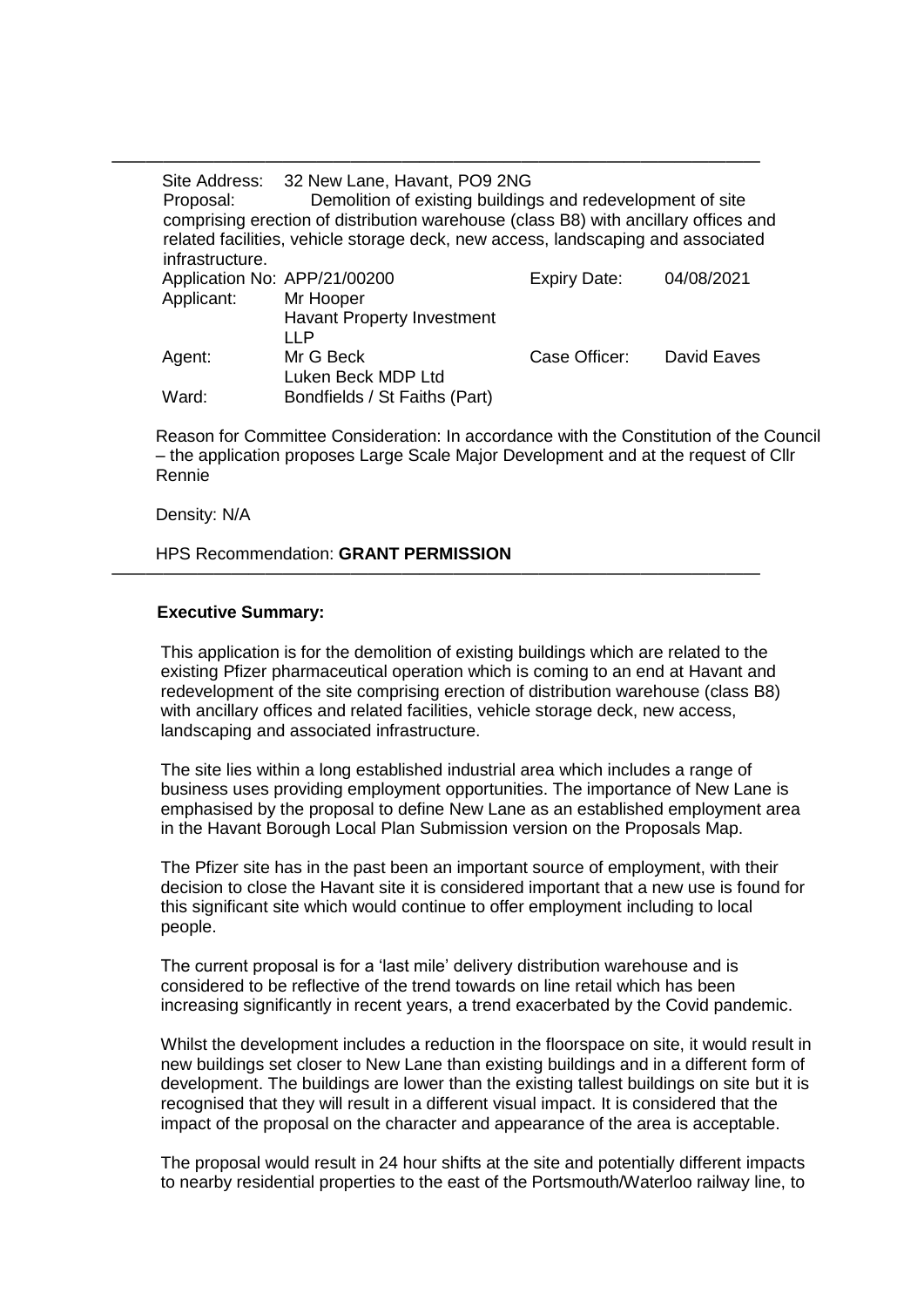the west of New Lane and to the South of the site. These have been considered in detail in consultation with Environmental Health and subject to the imposition of conditions the development would have an acceptable impact on residential amenity.

Highway matters are a significant aspect to the proposed development and have resulted in significant concern from residents and the Havant Civic Society. The Highways Authority have considered and tested the transport information submitted with the application. Overall and subject to final matters being clarified and the imposition of S106 requirements and planning conditions, it is considered that the development would have an acceptable impact on the highway network including in relation to pedestrian and cyclist safety. The Highways Authority raise no objections to the development provided S106 and condition requirements are secured.

In relation to drainage, flood risk and contamination, subject to appropriate conditions it is considered that the impact of the development can be suitably addressed and mitigated.

Ecological impacts and mitigation / enhancement would be secured by the imposition of conditions, and landscaping including tree protection can also be secured by condition and S106 requirements (S106 in relation to off site landscaping).

Subject to final satisfaction of outstanding highway matters and a number of conditions and S106 Agreement requirements it is considered that planning permission can be recommended.

## **1 Site Description**

- 1.1 The site is located on the eastern side of New Lane, within a long established industrial area. Wyeth was established at the site since the 1950s and Pfizer took over the site in around 2010. Pfizer have been reducing their occupation at the site in recent times and are understood to anticipate leaving the site shortly.
- 1.2 The operations at the site have historically concentrated on the manufacturing of pharmaceutical products but more recently relate to the packaging and distribution of products that are manufactured off site and most recently the site has also stored products during the Corona Virus response.
- 1.3 The extensive complex of buildings on the site date from various periods from the 1950s to the current decade. They vary in design and scale with the tallest and most imposing building on site being the high bay warehouse for storage of pharmaceutical products permitted in 2002. In 2011 the construction of a new cold storage warehouse facility was granted planning permission.
- 1.4 The site is accessed off New Lane (two access points). The Portsmouth to Waterloo railway line runs to the rear of the site. Parking is provided at the front of the site with further parking adjacent to the high bay warehouse, and adjacent to the north side distribution warehouse. The current application shows access to the proposed site being taken from the Southern and Northern Access points and from a new northern access to New Lane.
- 1.6 The closest residential properties are located on the west site of New Lane and to the east of the railway line (Nutwick Road) together with a small number of properties fronting New Lane to the south.
- 1.7 The proposal now under consideration relates to the demolition of existing buildings on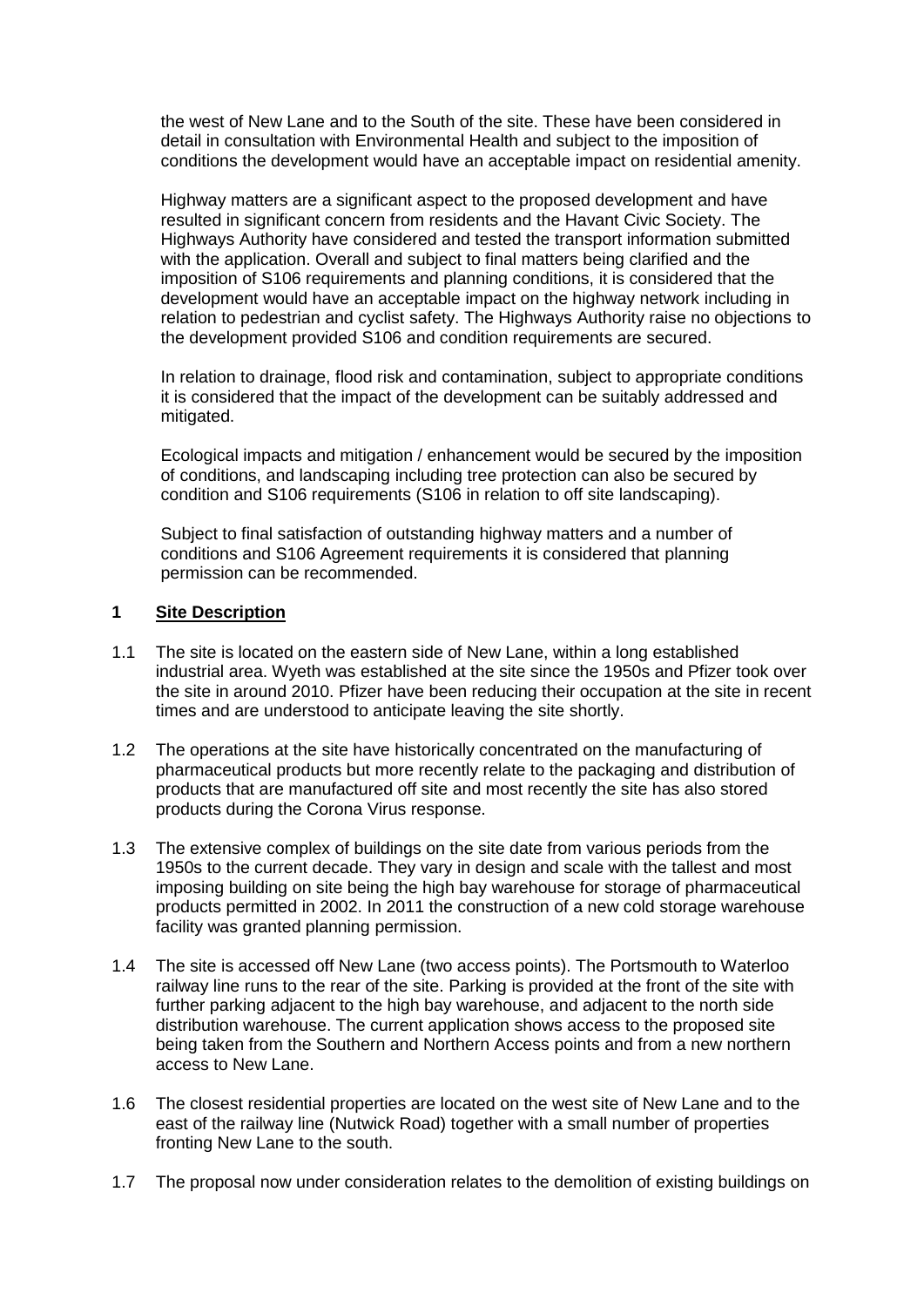site and a comprehensive re-development comprising the erection of a distribution warehouse (class B8) with ancillary offices and facilities, vehicle storage deck, new access to New Lane and with landscaping and associated infrastructure.

# **2 Planning History**

2.1 There is a long planning history associated with the site and the most relevant recent planning history is given below:

00/52191/026 - Demolition of SMA building and erection of a new high bay warehouse for storage of pharmaceutical products (to east of SMA building), S106,12/02/2002

03/52191/032 - New security building to north of car park., PERM,16/06/2003

03/52191/033 - Application to crown raise two Holm Oak trees (T1 & T2) subject to TPO 1034., PERM,02/07/2003

03/52191/034 - New HVAC plant for warehouse located in south east corner adjacent to railway and north west corner close to Stanbridge Road entrance., PERM,20/11/2003

04/52191/035 - New HVAC Plant for Warehouse situated in South East corner adjacent to railway and North West corner close to Stanbridge Road entrance (resubmission), in order to seek a revision to Condition 3 of planning permission 03/52191/034 with respect to noise level., PERM,26/03/2004

04/52191/036 - Application to fell Poplar tree, T2 subject to TPO 1034., PERM,11/10/2004

07/52191/037 - Re-roofing of existing pitched structure with one DDA compliant reception., PERM,03/09/2007

08/52191/038 - Alteration to existing access and associated works. Facade reinstatement post demolition., PERM,02/05/2008

08/52191/039 - New pallet store (108.75 sq m) abutting existing maintenance building which will also be reclad to match adjacent buildings., PERM,09/06/2008

08/52191/040 - New Packaging Hall extension and new electrical intake switchboard., S106,16/09/2008

08/52191/041 - Discharge of Condition No.s 2,3,4,5,6,7,9,10,12,13,15,19,20,22 and 23 of Planning Permission 08/52191/040., PERM,12/11/2008

08/52191/042 - Discharge of Condition 2 of Planning Permission 07/52191/037., PERM,23/12/2008

09/52191/043 - Variation of Condition No. 22 of Planning Permission 08/52191/040 to allow for the insertion of 2No. additional double windows to the east facing elevation of packaging hall., PERM,18/05/2009

09/52191/047 - New raised roof parapet to existing site building, south elevation of building 'M'. , PERM,27/01/2010

APP/10/00902 - Application for the temporary Planning Permission for the siting of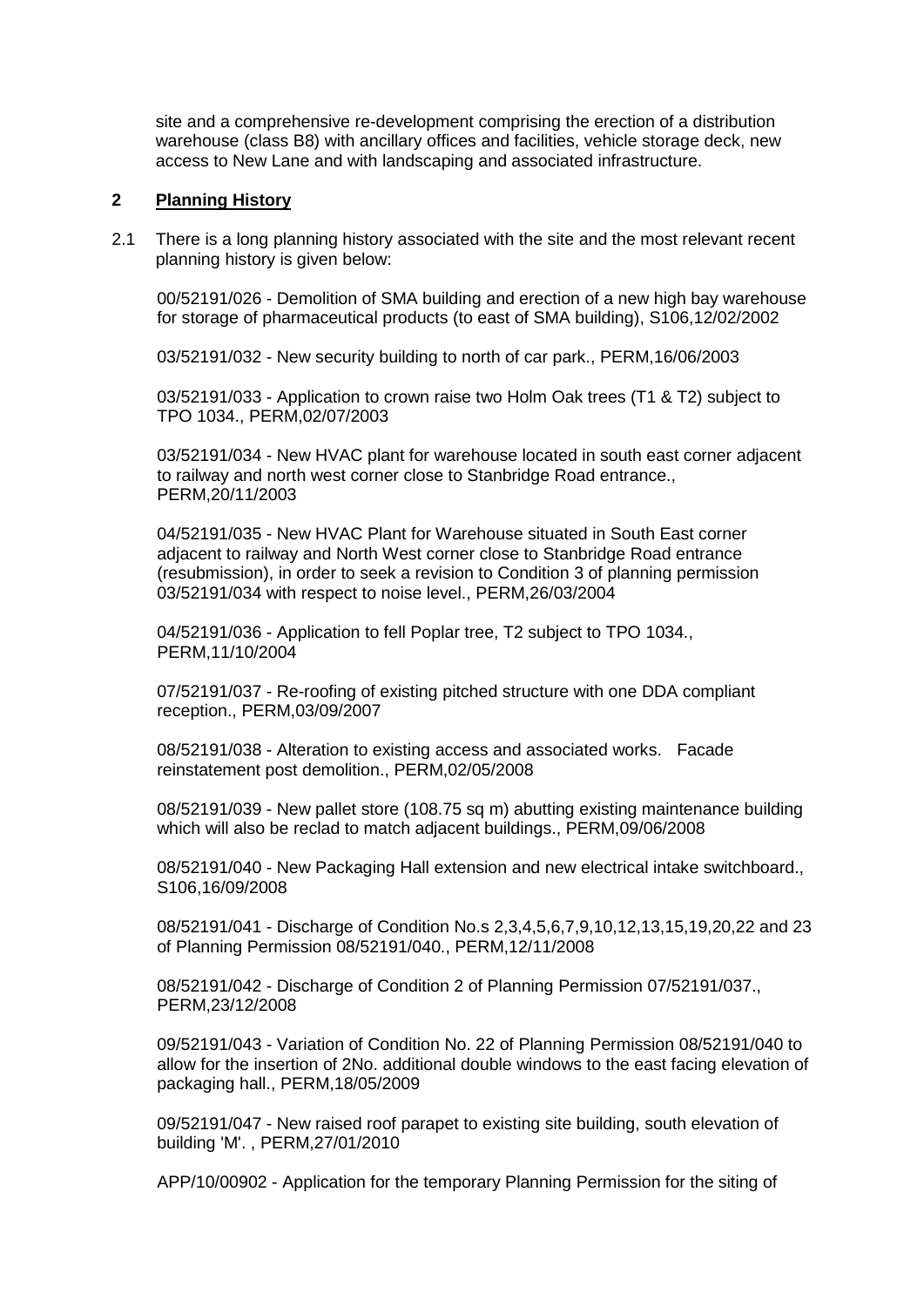8No. Portacabin and 6No. steel containers with hardstanding area., TPP,17/01/2011

APP/10/00955 - Construction of new cold storage warehouse facility., PERM,28/02/2011

APP/11/00298 - Discharge of Condition No/s 2, 3, 4 and 10 of Planning Permission APP/10/00955., PERM,23/06/2011

APP/11/00969 - Discharge of Condition No/s 12 & 13 of Planning Permission APP/10/00955, PERM,14/07/2011

APP/11/01212 - Application to determine whether prior approval is required for the method of demolition of 5No. buildings (including: main adminstration building (u); workshop (t); boiler house (r); warehouse (q) ;and iff/wch building (s)) and any proposed restoration of the site., PARR,06/09/2011

APP/11/01460 - Application to determine whether prior approval is required for the method of demolition of 5No. buildings (including: main administration building (u); workshop (t); boiler house (r); warehouse (q) ;and iff/wch building (s)) and any proposed restoration of the site. (Revised application.), PARP,21/10/2011

APP/12/00117 - Installation of 9No. windows at second floor level, south and east elevations., PERM,04/04/2012

APP/12/00164 - Erection of a new section of palisade security fencing to height of 2.65m, to sub divide north and south sites at 32 New Lane., PERM,05/04/2012

APP/12/00600 - Discharge of Condition No. 2 of Planning Permission APP/12/00117., ,26/07/2012

APP/13/00404 - Remodelling of north elevation to incorporate demolition of existing 3 storey offices; installation of loading doors, new cladding provision of service yard and reorganisation of parking areas. Over cladding of west elevation., PERM,27/06/2013

APP/13/00836 - Installation of ground mounted solar PV modules in two phases., PERM,16/10/2013

APP/13/00837 - Erection of new metal-clad substation enclosure., PERM,16/10/2013

APP/14/00378 - Insertion of 2No. new fire escape exit doors in west elevation of Block N, PERM,03/06/2014

APP/15/00365 - Replacement of two existing external stand alone blast freezers with one large blast freezer building with integral link to existing warehouse facilities., PERM,26/06/2015

APP/16/01061 - Application to determine whether prior approval is required for the method of demolition of building including slab removal and any proposed restoration of the site., PAYA,10/11/2016

APP/16/01100 - Extension of existing site security offices to form new reception area and ancillaries., PERM,04/01/2017

APP/16/01142 - Erection of prefab building to house electrical services., PERM,20/12/2016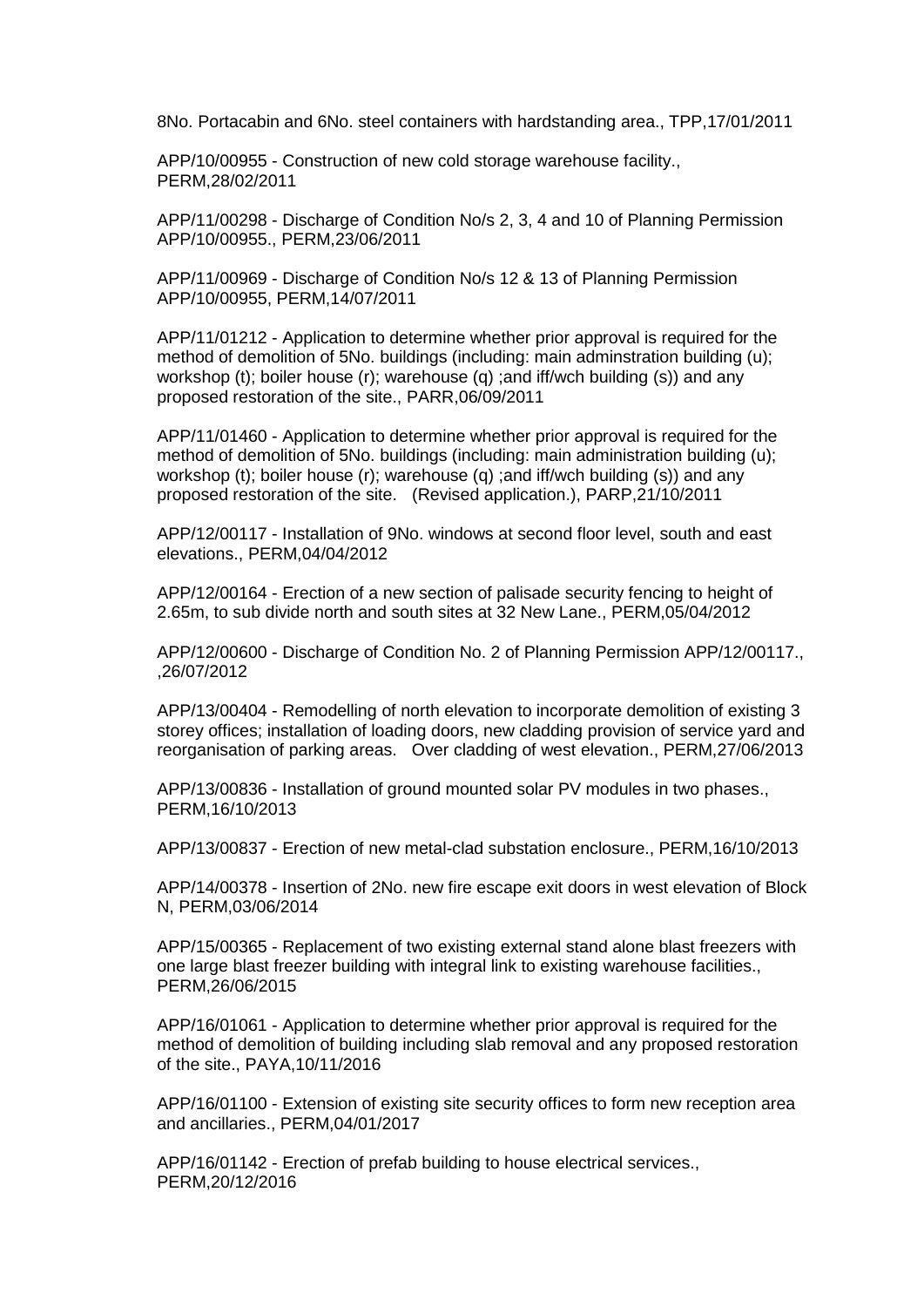APP/17/00257 - Refurbishment of existing Site Security Offices with new side extension to form new reception area., PERM,05/05/2017

APP/17/01085 - Erection of replacement perimeter security fencing along the northern and eastern boundaries of the site with 2.4m high painted palisade fencing., PERM,07/12/2017

APP/19/00532 - Erection of new and replacement perimeter security fencing 2.4m high with new security gates at site entrances along the North Western boundary., PERM,19/07/2019

APP/21/00783 - Application to determine whether prior approval is required for the method of demolition of buildings including slab removal and any proposed restoration. Prior Approval Required (Current Application)

# **3 Proposal**

Demolition of existing buildings and redevelopment of site comprising erection of distribution warehouse (class B8) with ancillary offices and related facilities, vehicle storage deck, new access, landscaping and associated infrastructure.

# **4 Policy Considerations**

National Planning Policy Framework Havant Borough Council Borough Design Guide SPD December 2011 Havant Borough Council Parking SPD July 2016

Havant Borough Local Plan (Core Strategy) March 2011

| <b>CS11</b> | (Protecting and Enhancing the Special Environment and Heritage of       |
|-------------|-------------------------------------------------------------------------|
|             | Havant Borough)                                                         |
| <b>CS14</b> | (Efficient Use of Resources)                                            |
| CS15        | (Flood and Coastal Erosion)                                             |
| CS16        | (High Quality Design)                                                   |
| CS17        | (Concentration and Distribution of Development within the Urban Areas)  |
| CS2         | (Employment)                                                            |
| <b>CS20</b> | (Transport and Access Strategy)                                         |
| <b>CS21</b> | (Developer Requirements)                                                |
| CS3         | (Skills and Employability)                                              |
| DM10        | (Pollution)                                                             |
| DM11        | (Planning for More Sustainable Travel)                                  |
| DM12        | (Mitigating the Impacts of Travel)                                      |
| DM14        | (Car and Cycle Parking on Development (excluding residential))          |
| DM16        | (Freight Transport)                                                     |
| DM3         | (Protection of Existing Employment and Tourism Sites)                   |
| DM8         | (Conservation, Protection and Enhancement of Existing Natural Features) |
|             |                                                                         |

Havant Borough Local Plan (Allocations) July 2014

| DM <sub>17</sub> | (Contaminated Land) |
|------------------|---------------------|
|------------------|---------------------|

- AL1 (Presumption in Favour of Sustainable Development)
- AL2 (Urban Area Boundaries and Undeveloped Gaps between Settlements)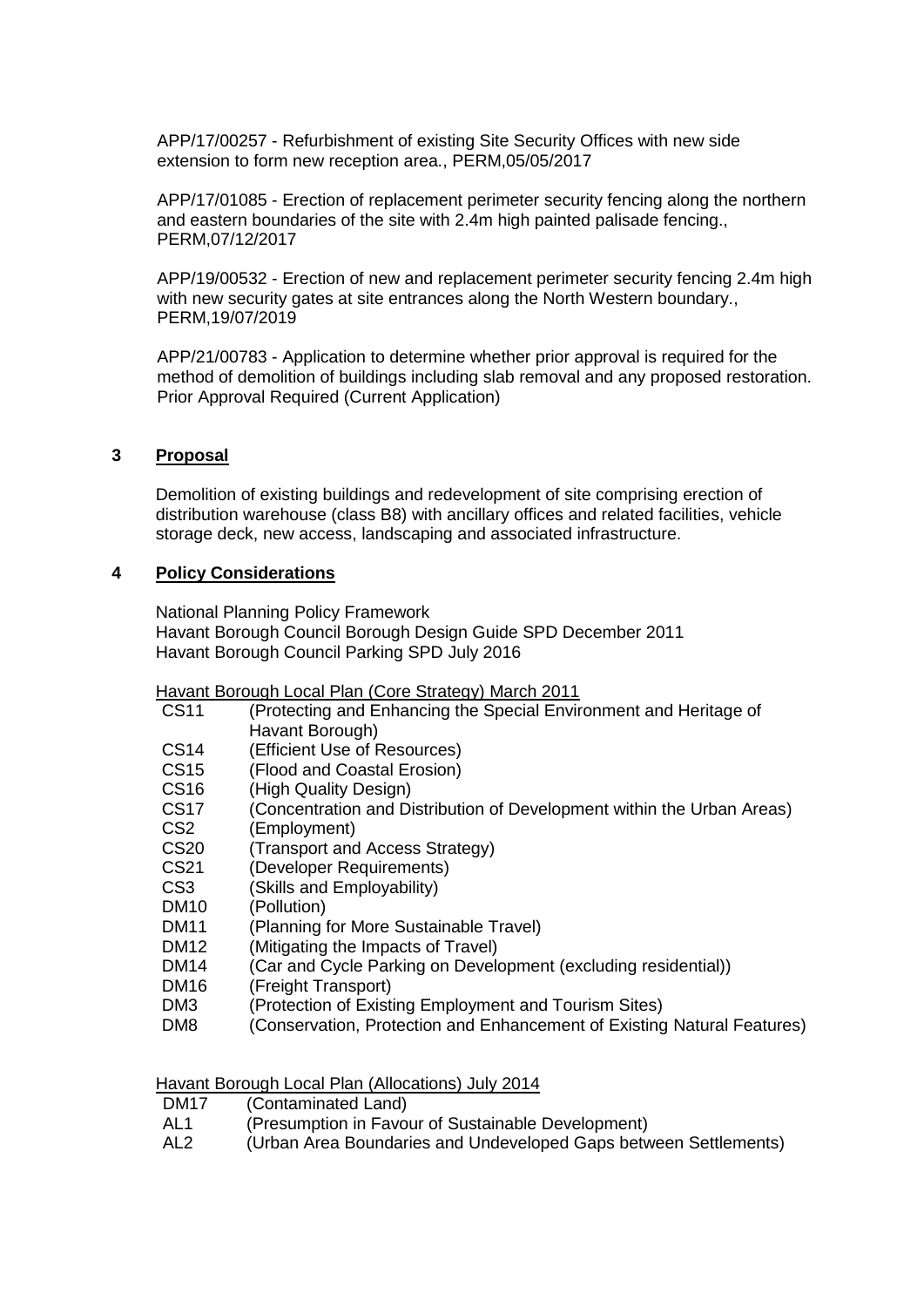Submission Version Havant Local Plan

- E23 (Air Quality)
- E22 (Amenity and pollution)
- E21 (Aquifer Source Protection Zones)
- E24 (Contamination)
- DR1 (Delivery of Sustainable Development)
- E20 (Drainage infrastructure in new development)
- IN5 (Future management and Management Plans)
- E1\* (High quality design)
- IN2 (Improving transport infrastructure)
- E3 (Landscape and settlement boundaries)
- E12 (Low carbon design)
- E19 (Managing flood risk in new development)
- E15 (Protected species)
- C1\* (Protection of existing employment sites)
- E14 (The Local Ecological Network)
- IN3 (Transport and parking in new development)
- E18 (Trees, hedgerows and woodland)

Listed Building Grade: Not applicable. Conservation Area: Not applicable.

# **5 Statutory and Non Statutory Consultations**

## **Arboriculturalist**

The Tree Constraints plan, AIA, AMS and TPP supplied by Lizard are comprehensive documents and if fully adhered to will allow for the retained trees on this site to grow on unharmed in the future and in some instances for some trees the immediate rooting medium will be improved due to the removal of hard surfacing and the introduction of soft landscaping.

There are a number of trees required to be removed to facilitate the development, but none could be considered specimen or irreplaceable and will be more than adequately mitigated for with the proposed new tree planting scheme. The site will in fact be improved in terms of tree cover rather than negatively affected.

In terms of the part hedge removal, I defer to our colleagues in CELT for their opinion.

If permission is given for this application, then the following must be conditioned to ensure the trees are adequately protected:

- Pre commencement site meeting with Site Agent, Arb Consultant and HBC representative to ensure that all tree protection is correctly in place.
- The AMS and TPP must be strictly adhered.
- Any new underground servicing must be undertaken outside of tree RPA.
- All works within the RPA must be supervised by the Arb Consultant.
- New trees must be maintained and any losses that occur in the first 5 years must be replaced by the site owner / lease holder.

*Officer Comment: Conditions recommended to secure these requirements*.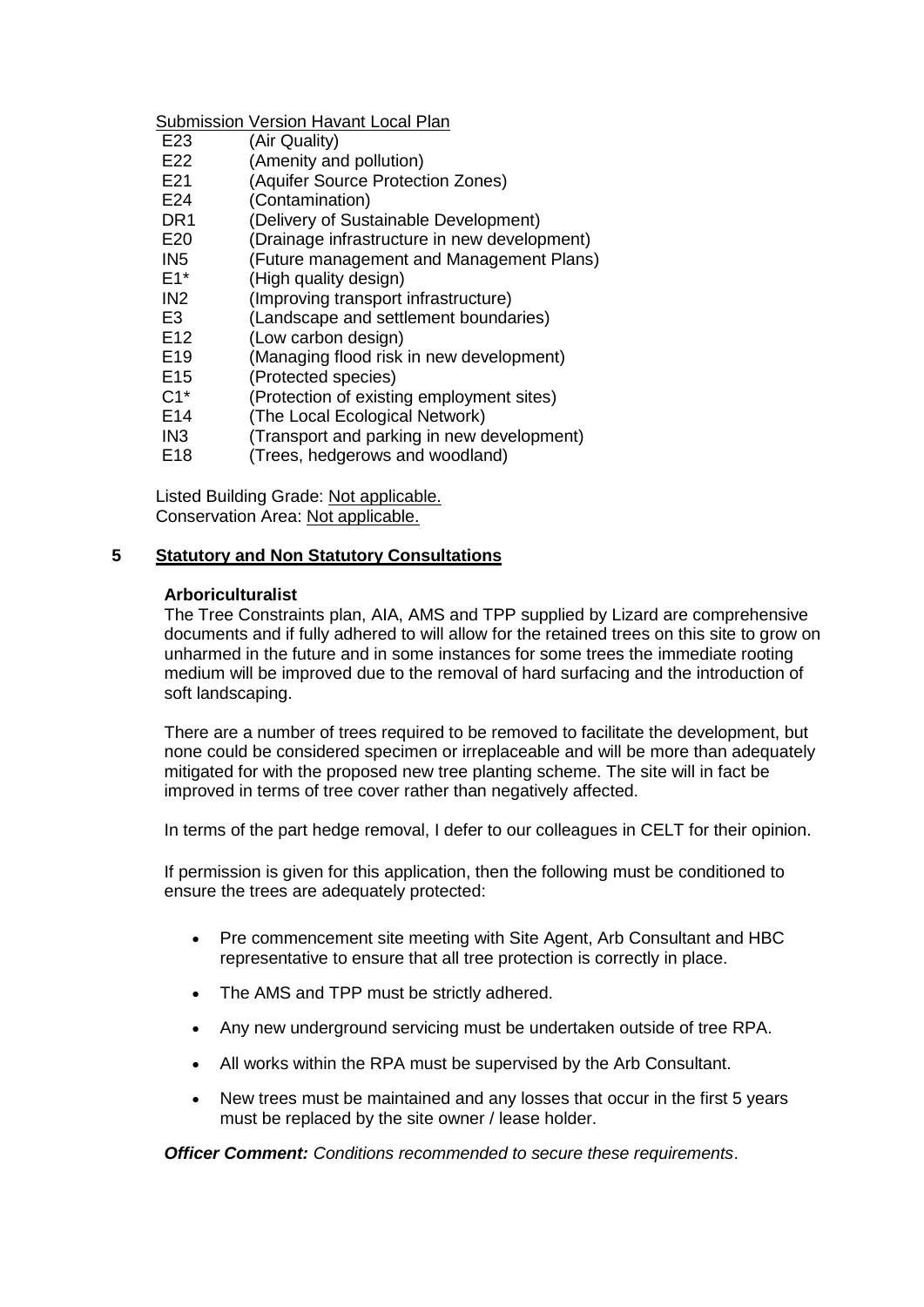## **Building Control**

Building Regulation consent will be needed for this development

Fire Authority access will need to be considered around and within the warehouse development

Disabled WC provisions not shown at this time

Additional issues may arise when full plans application submitted

### **Community Infrastructure**

S106 could arise out of consultee responses for this site. If there are any HBC Heads of Term our monitoring fees can be found on our website https://www.havant.gov.uk/monitoring-fees

### **Countryside Access Team**

Please accept this response as being that of the Countryside Service, in relation to this application we are responding on behalf of Hampshire County Council as Highway Authority in respect of Public Rights of Way.

### Comment:

Public Rights of Way are unaffected by the proposals. We therefore have no objection.

### **County Archaeologist**

The site lies approximately 300m to the east of the line of a Roman Road, an area where archaeological remains might be expected. However, the site has previously been the subject of extensive development (in the form of the current buildings on site) which has likely removed any archaeological potential. Therefore, I would not raise any archaeological issues.

### **County Ecologist**

## Further Comments

The application is accompanied by an Ecological Impact Assessment (Lizard, May 2021). The site is essentially of minimal ecological value, containing a complex of modern industrial structures with areas of hardstanding, patches of amenity-type grassland and some planted trees and shrubs. The site is considered unsuitable for the majority of protected and notable species, and no further survey works are necessary.

If you are minded to grant permission, can I suggest that all ecological mitigation, compensation and enhancement measures are secured by condition.

Development shall proceed in strict accordance with the ecological mitigation, compensation and enhancement measures detailed within the Ecological Impact Assessment (Lizard, May 2021) and as shown in the Landscape Masterplan Strategy (Drawing LD2177-LAN-DWG-010, Lizard, February 2021) unless otherwise agreed in writing by the Local Planning Authority. All ecological measures shall be implemented and installed in accordance with ecologists instructions and retained in a location and condition suited to their intended function. Reason: to protect and enhance biodiversity in accordance with the NERC Act 2006, NPPF and Policy CS 11 of the Havant Borough Core Strategy March 2011.

*Officer Comment: A condition is recommended.*

## **Crime Prevention -Major Apps**

No comments received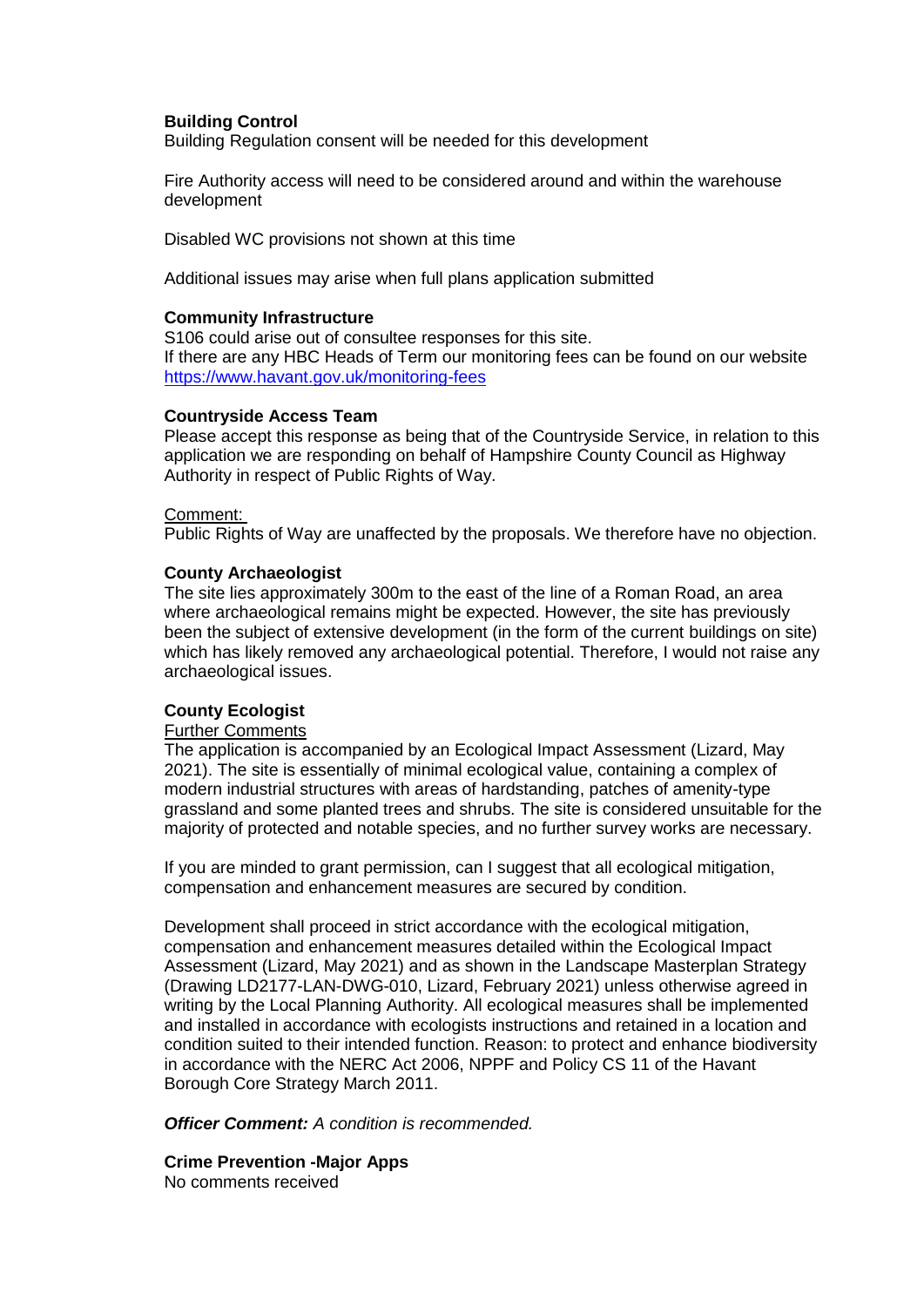# **Economic Development HBC**

# **Further Comments:**

Here are my requests for inclusion in a condition for the site during construction and occupation.

Developer has demonstrated their support for the Council's Corporate Strategy to create a thriving local economy by locating within the borough and providing an Employment and Skills Framework Plan to ensure local people benefit from local jobs in the construction and occupation phases of their development. The council wish to work with the developer/contractor to take advantage of the opportunity that this site development brings to support its residents into valued employment and training opportunities.

## Construction phase

- Deliver on all KPI's as per the submitted Employment and Skills Framework ensuring these opportunities are provided to Havant Borough Council residents as priority
- Provide named person who has responsibility for recruitment and training of onsite personnel in the construction phase.
- Six weeks from agreement of Planning Permission Contractor/Council initial E & S Plan meeting.
- Monitoring meetings to be scheduled with Contractor and the council on a quarterly basis to review progress.
- Contractor to submit evidence to the council proving Havant Borough residents have benefitted from the construction phase of the development.
- Provide press/photo opportunities/case studies involving HB residents before the end of the construction phase.
- Contractor to provide report to the council at the end of construction phase with details of the job, apprenticeship, training, and site visits provided and who benefitted.

### **Occupation phase**

- Provide end user HR contact for recruitment.
- Continue quarterly monitoring meetings into recruitment phase to ensure opportunities are provided for Havant Borough residents.
- Deliver 70 permanent jobs, with priority to Havant Borough Council residents.
- Provide dozens of flexible work opportunities and in excess of 100 driver opportunities with priority given for residents of Havant Borough.
- Provide two press/photo opportunity/case study involving HB residents.

*Officer Comment: A condition is recommended* 

### **Original Comments:**

The proposed development is subject of Local Plan Policy CS2 and Local Plan Policy CS3 of the Havant Borough Council Core Strategy Adopted Core Strategy – Adopted March 2011).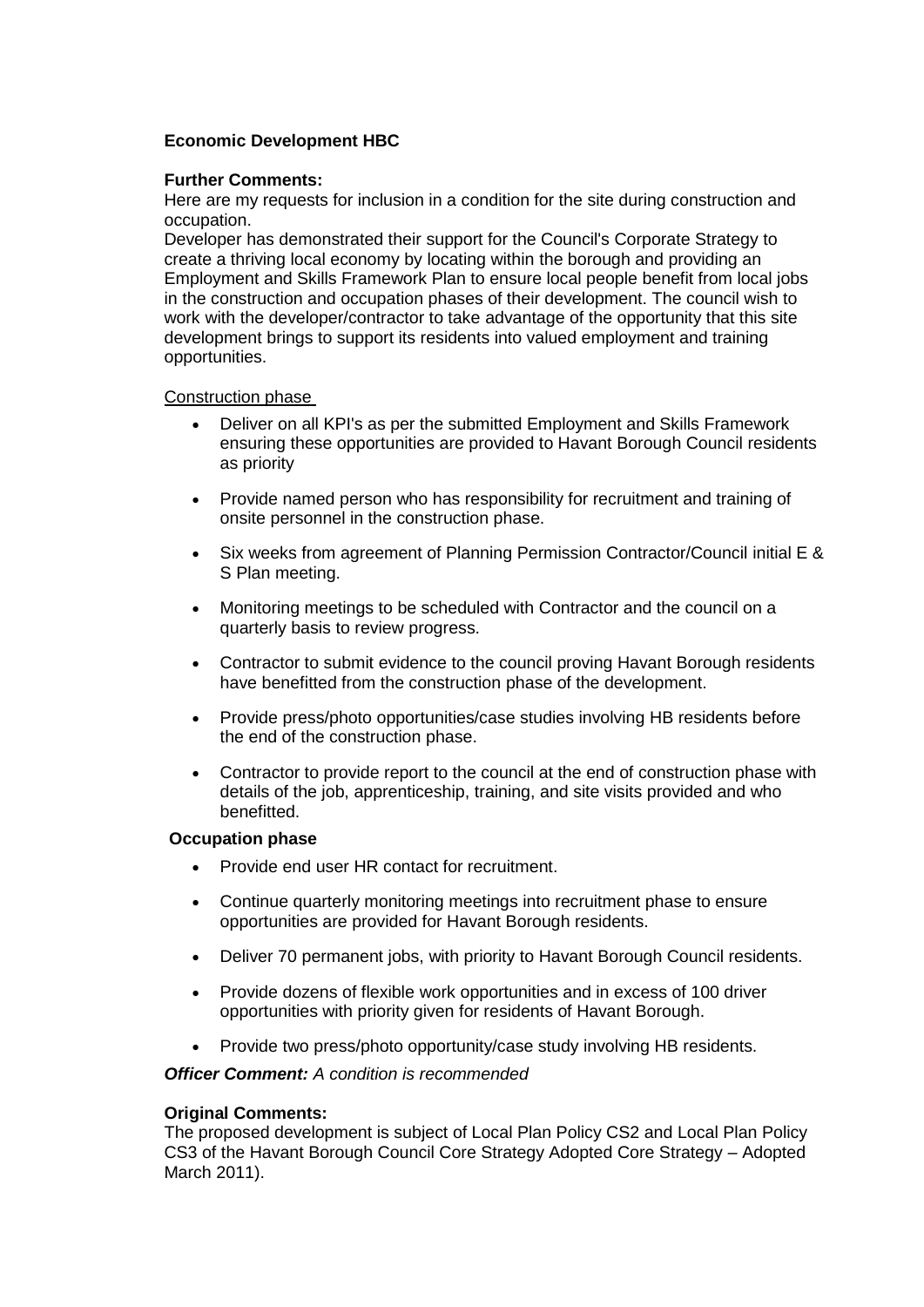Economic Development Office notes that:

The proposed development will provide a new use for the former Pfizer site and will provide active business use now that Pfizer has left the site and freed it for new development.

The initial development follows the Havant core strategy focus on providing new employment to the borough and the reduction of out commuting. This new development will also ensure that previously developed land is reused for new employment floorspace as well as generating wealth and producing an economic output on existing employment sites that are not fit for current purpose. This is in line with Policy CS1 of the Core Strategy.

Emerging Local Plan Policy C1 of the Pre-Submission Local Plan seeks to retain existing employment sites by reinforcing their function and role and therefore the proposal for redevelopment of the site to retain it in business use class is in accordance with the emerging Havant Borough Local Plan 2036.

Given the scale of the development, the Economic Development office seeks that the applicant enters a Local Employment & Training Agreement to increase apprenticeship jobs, promote career opportunities and secure jobs for local residents to contribute towards a reduction in out commuting. This comprises the following mitigation measures:

- An agreement to assist in the placement of the apprentices and unemployed from the local area into jobs during occupation phase.

Negotiation of obligations including; direct labour agreements, training, work experience/ placements and apprenticeships to be implemented before completion of the development.

The proposed development presents an opportunity to build and enhance the skills of the local workforce by providing training and employment opportunities for local residents during the occupation phase.

The Pre-submission Havant Local Plan 2036 sets out in Policy DR2 the council's view on boosting local skill levels and community integration. It states that 'significant new residential and commercial development will be expected to support local people in accessing employment and skills training'.

Also, by providing for local employment and skills needs the proposal would advance the NPPF, in particular paragraph 80 which seeks to enable each area to build on its strengths, counter any weaknesses and address the challenges of the future. The Economic Development Office therefore considers that the proposal supports Local Plan Policies CS2 and CS3 and the National Planning Policy Framework Paragraph 80 in so far as it provides for local employment. The office also recognises the need for a Local Employment & Training Agreement as stated within Havant Borough Council's local plan.

### **Education Department**

Thank you for the opportunity to comment on the above planning application. As it does not provide additional residential dwellings no contribution will be sought for educational facilities.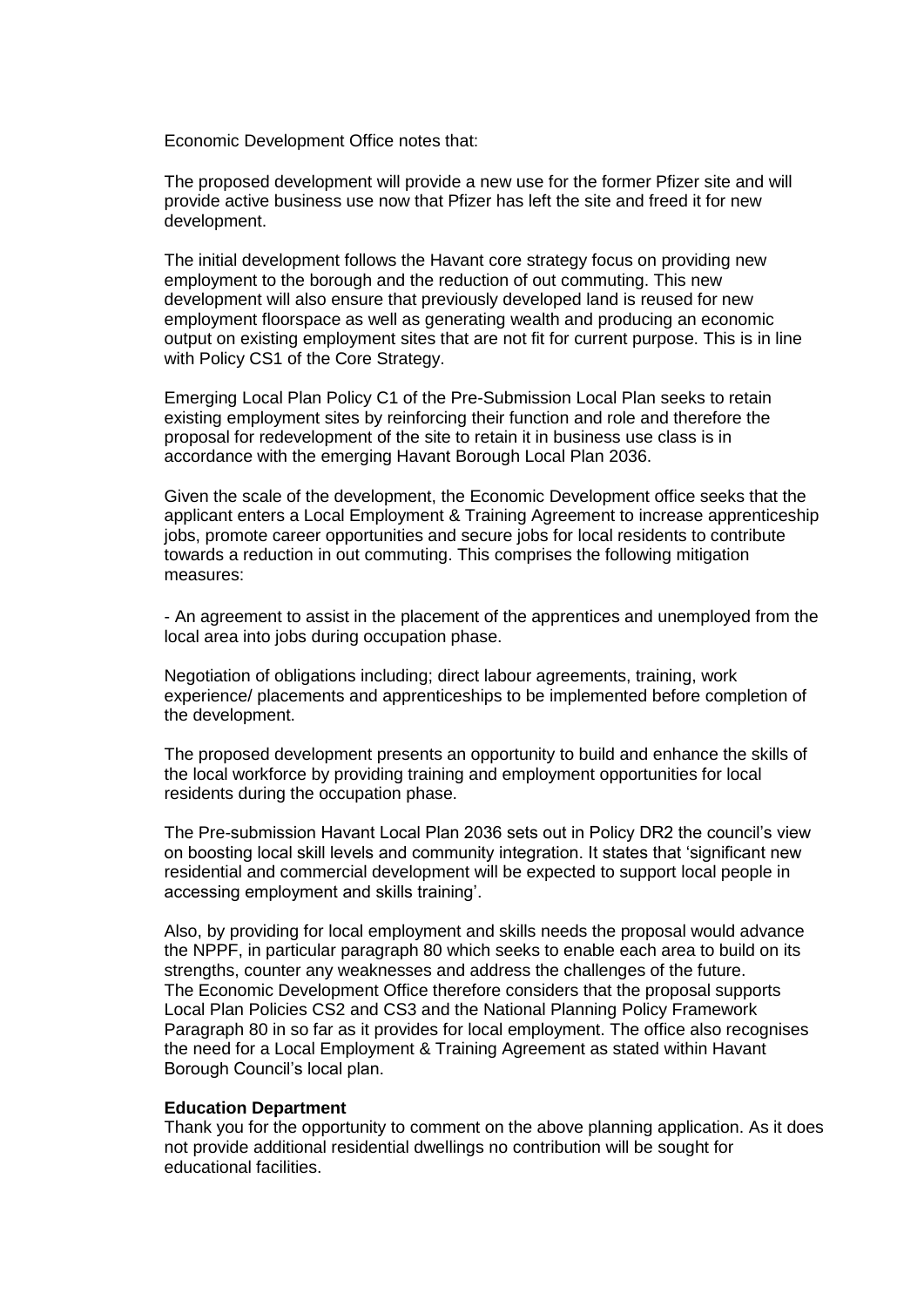# **Environment Agency**

## **Further Comments:**

## **Contamination**

This site is in a Source Protection Zone 1C (Confined aquifer), for a major public water supply. This relates to the chalk aquifer which occurs under a thick layer of Clay (London Clay). Provided no pathway through this clay exist or are created to the chalk, any shallow groundwater is not particularly sensitive. However, given the sensitivity of the deep chalk groundwater, basic precautionary controls should be applied to any risk to shallow groundwater. This may necessitate remediation of significant threat to shallow groundwater at this site. We have reviewed the submitted remediation method statement. From the information provided we would have no objection to any of the remediation proposal. We would however highlight the following 3 issues: 1. We have not been provided with the phase 2 site investigation for the site. 2. The remediation strategy just assess human health and there is no apparent assessment of groundwater risks (though this may be addressed in Phase 2) 3. Areas of the site have not yet been fully investigated.

Until these issues have been addressed we cannot comment further on any remediation strategy. As such existing conditions should remain. Drainage All surface water goes to surface water sewer so we have no comments.

## **Original Comments:**

We have **no objection** to the proposed development as submitted, **subject to the inclusion of the following 4 conditions,** in any permission granted.

We consider that planning permission could be granted to the proposed development, as submitted, if the following planning conditions are included as set out below. Without these conditions, the proposed development on this site poses an unacceptable risk to the environment and we would object to the application.

### **Condition 1**

No development approved by this planning permission shall commence until a remediation strategy to deal with the risks associated with contamination of the site in respect of the development hereby permitted, has been submitted to, and approved in writing by, the local planning authority. This strategy will include the following components:

- 1. A preliminary risk assessment which has identified:
- all previous uses
- potential contaminants associated with those uses
- a conceptual model of the site indicating sources, pathways and receptors
- potentially unacceptable risks arising from contamination at the site
- 2. A site investigation scheme, based on (1) to provide information for a detailed assessment of the risk to all receptors that may be affected, including those offsite.
- 3. The results of the site investigation and the detailed risk assessment referred to in (2) and, based on these, an options appraisal and remediation strategy giving full details of the remediation measures required and how they are to be undertaken.
- 4. A verification plan providing details of the data that will be collected in order to demonstrate that the works set out in the remediation strategy in (3) are complete and identifying any requirements for longer-term monitoring of pollutant linkages, maintenance and arrangements for contingency action.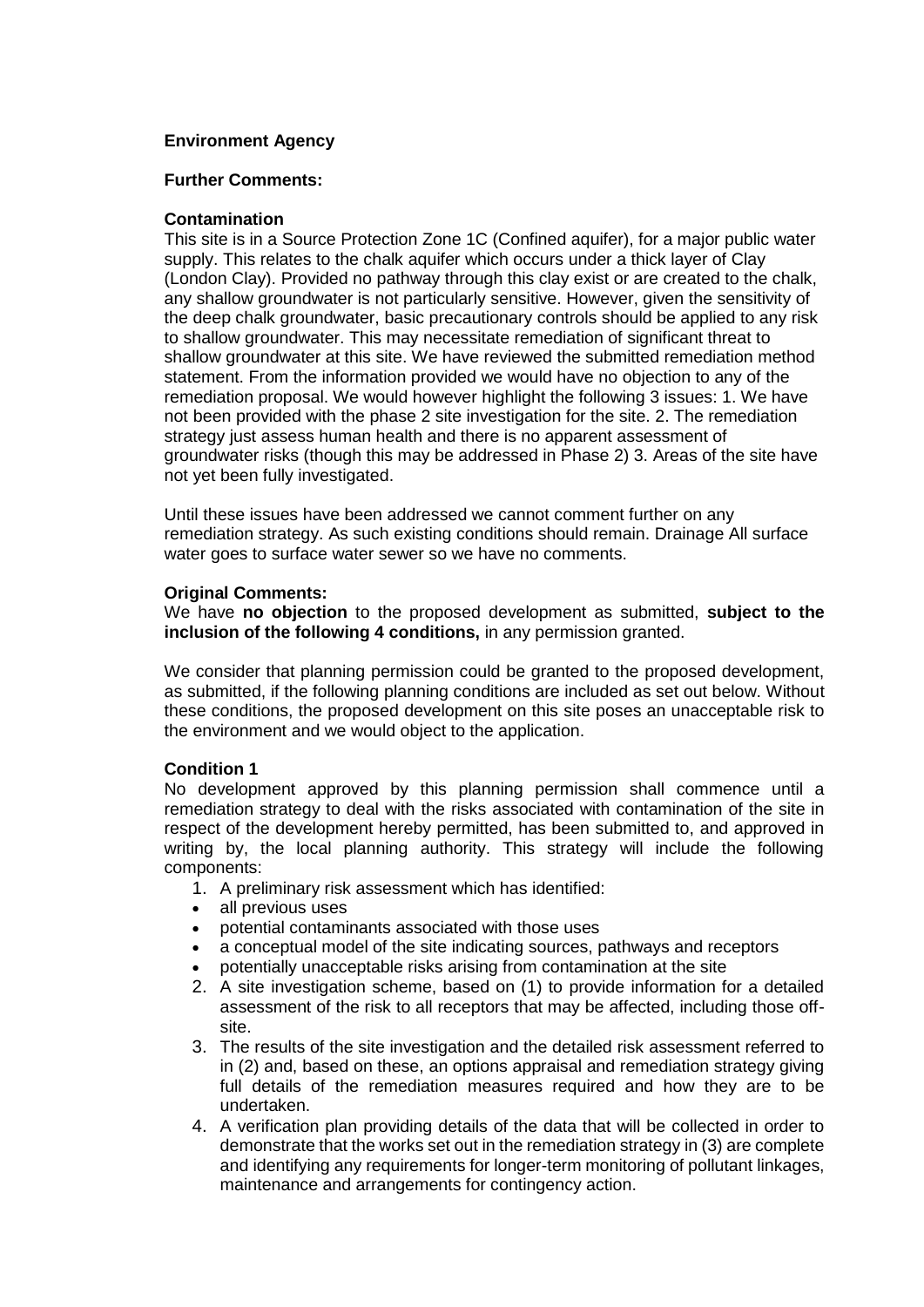Any changes to these components require the written consent of the local planning authority. The scheme shall be implemented as approved.

## **Reason(s)**

*Potentially contaminating activities have been identified on this site. In particular various pharmaceutical and other industrial activities have been highlighted. The site is above the secondary superficial aquifer which would be considered a moderately sensitive controlled water receptor. The chalk principal aquifer and associated SPZ1c occurs at*  depth beneath the site under a layer of London clay. The chalk would be considered a *highly sensitive controlled water receptor. These receptor could potentially be impacted by contamination present on this site.*

To ensure that the development does not contribute to, and is not put at unacceptable risk from or adversely affected by, unacceptable levels of water pollution in line with paragraph 170 of the National Planning Policy Framework.

### **Condition 2**

If, during development, contamination not previously identified is found to be present at the site then no further development (unless otherwise agreed in writing with the local planning authority) shall be carried out until a remediation strategy detailing how this contamination will be dealt with has been submitted to, and approved in writing by, the local planning authority. The remediation strategy shall be implemented as approved.

### **Reason(s)**

To ensure that the development does not contribute to, and is not put at unacceptable risk from or adversely affected by, unacceptable levels of water pollution from previously unidentified contamination sources at the development site. This is in line with paragraph 170 of the National Planning Policy Framework.

### **Condition 3**

Prior to occupation of any part of the site, a verification report demonstrating the completion of works set out in the approved remediation strategy and the effectiveness of the remediation shall be submitted to, and confirmed in writing, by the local planning authority. The report shall include results of sampling and monitoring carried out in accordance with the approved verification plan to demonstrate that the site remediation criteria have been met.

# **Reason(s)**

To ensure that the site does not pose any further risk to human health or the water environment by demonstrating that the requirements of the approved verification plan have been met and that remediation of the site is complete. This is in line with paragraph 170 of the National Planning Policy Framework.

### **Condition 4**

Piling or other deep foundation using penetrative methods shall not be carried out other than with the written consent of the local planning authority. The development shall be carried out in accordance with the approved details.

### **Reason(s)**

To ensure that the proposed Piling or other deep foundation does not harm groundwater resources in line with paragraph 170 of the National Planning Policy Framework.

*Officer Comment: The above conditions as amended by Environmental Control*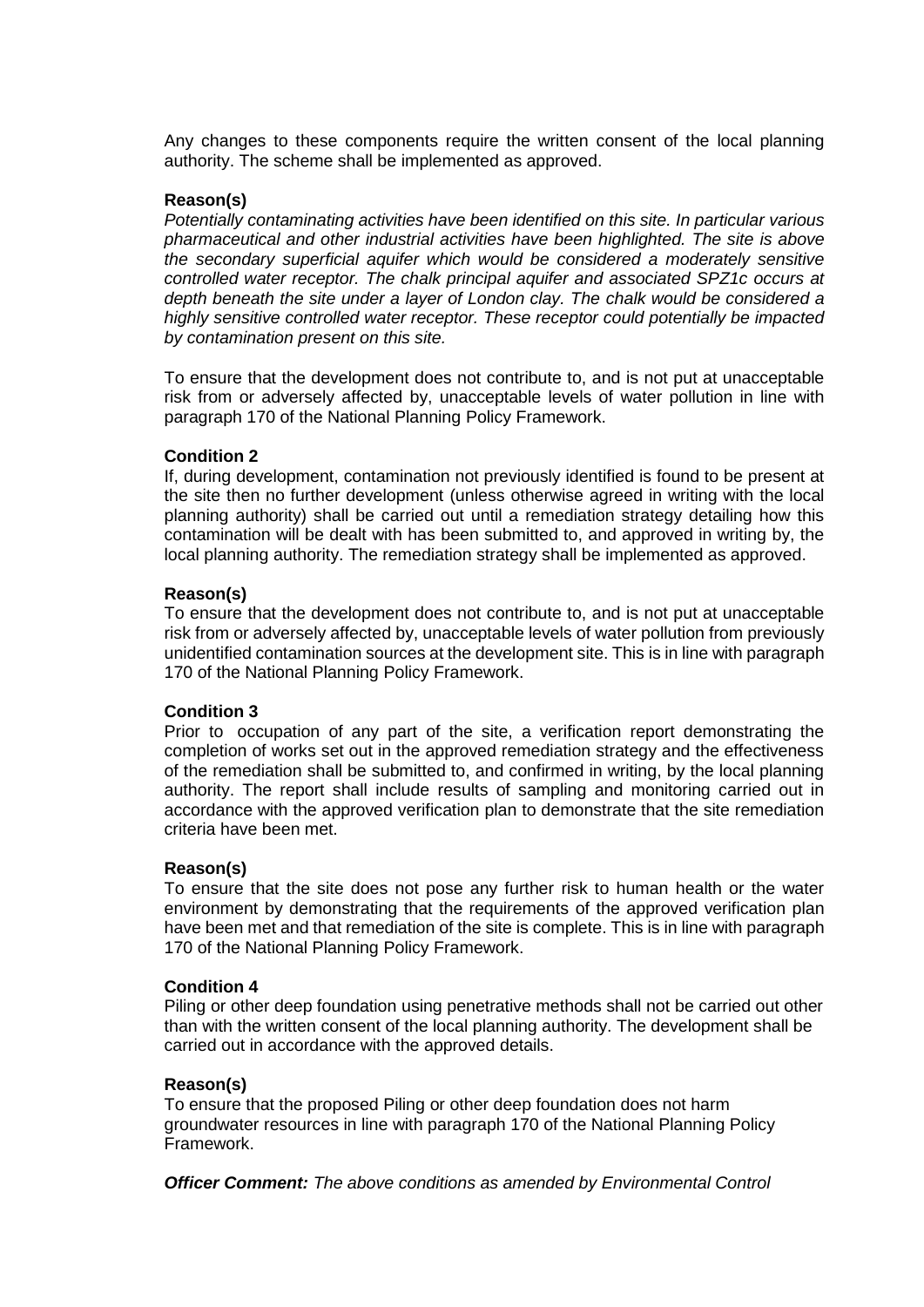*Officer comments are recommended.*

### **Environmental Health (Environmental Control Officer)**

#### **Final Comments:**

#### **Observations / Comments:**

 These additional comments follow a brief review of the Delta Simons Response to HBC Environmental Health additional comments ref. 20-2175.03, 18/08/2021; responding to EH comments dated both 28/07/2021 & 13/08/2021. Delta Simons refer to the latter comments by the date published to the planning portal  $(16/08/21)$  – both documents bear the same date, representing a templating error.

*Comment 1/Response 1 (correlation, precision & accuracy);* 

The explanation is noted & accepted. No comments arise.

*Comment 2/Response 2 (AADT values, network base-flows):* 

 Noted. No comments arise. The applicant is aware that emerging policy requirements deviate from EPUK guidance. This is not material to the conclusions ultimately drawn, or recommendations made within the 13/08/2021 EH comments.

*Comment 3/Response 3 (transport demand estimates, gross, net; consequences for impact assessments):* 

 The transport consultant appears to have focussed upon an obvious typographical error, I was of course referring to the Highways Authority (being HCC), as is clear from the latter response.

 I would defend my reference to the fluidity of estimates – estimates have demonstrably evolved between assessments undertaken at different times, and the Delta Simons response itself references recent refinements. All prior comments made are considered remain applicable in respect of likely range of gross- and netdemand, accepting that this will never be a fixed / static figure. As outlined within the 13/08/2021 comments, this is not material to the conclusions ultimately drawn, or recommendations made in air quality terms.

 Those comments remain relevant to the consideration of highways impacts, in that the net value assessed for highway capacity purposes represents the average-day peak-period impact, and not the peak-annual-day peak-period impact. Following those comments, recognising that these matters fall outside the remit of Environmental Health, I trust that the development management service &/or committee will appropriately account for highways with a proper understanding of the likely range of impacts, based upon the form of landuse for which permission is sought. No recommendations are made in this respect, it was simply a factor that I needed to be satisfied about to form the baseline to the AQ assessment.

 There is no need to address the differences between the AQ modelling scenario & HCC approved flows – I have undertaken a reasonable qualitative assessment based upon the quantum of development (avoiding any double-counting), from which conclusions favourable to the applicant were drawn.

In this sense, notwithstanding the details of estimates net traffic uplift produced for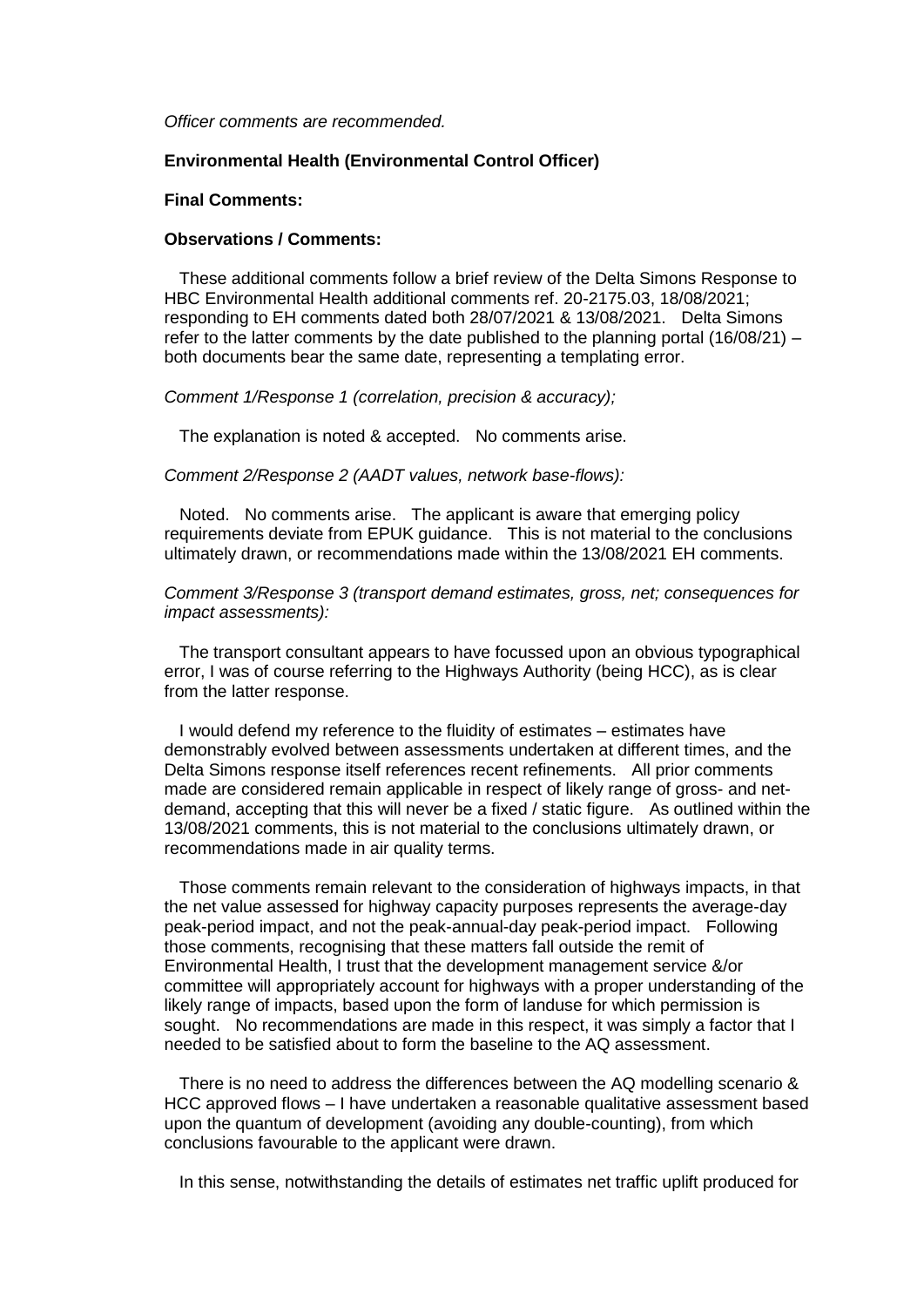the highways assessment, the Delta Simons overall conclusions are accepted, and no objections arise.

### *Comment 4/Response 4 (Omission of most sensitive receptor, Cardinal House);*

 Response is noted. Benefitting from local knowledge, Environmental Health accounted for a negative dispersal factor which accounts for the monitoring position being further from the source than is the receptor. This does not materially alter the conclusions drawn however, and Delta Simons consideration reflects Environmental Health's qualitative assessment, both in terms of it's conclusions, and underlying rationale. No objections arise.

### *Comment 5/Response 5 (EH qualitative assessment of AQ impact, based upon independently calculated traffic uplift);*

 There is no conflict between Delta Simons & Environmental Health – given the amended scenario parameters, there is agreement. No objections arise.

### *Summary*

 The Delta Simons response provides no reason to materially alter comments made by Environmental on 13/08/2021 (incorrectly dated 28/07/2021), following discussions with the Highways Authority.

 Where not covered by the text above, comments from 13/08/2021 are considered to remain valid. I would draw your attention in particular to the recommendations within those comments for the planning conditions proposed by the Highways Authority, which without amendment would be unlikely to have the intended effect.

 The prior holding-objection on air quality grounds was-, and in light of the Delta Simons Response 20-2175.03 remains-, withdrawn.

 Prior comments and recommendations (recommended suite of conditions) made within the former comments (28/07/2021) in respect of ground contamination remain both valid & applicable.

*Officer Comment: Earlier consultation responses including contamination conditions are contained in Appendix T. The conditions are recommended to be imposed and slightly amend those proposed by the Environment Agency. Highway Matters and Air Quality are considered further in Part 7 (iv) and (v) of this report.* 

### **Environmental Health - Pollution**

### **Further Comments:**

Thank you for forwarding the additional information from the agent. This addresses the concerns I previously raised.

The proposed development must be carried out in accordance with the details contained in the acoustic report produced by Tetra Tech ref A118298 dated 09/02/21 which includes a noise management plan in appendix B to ensure residential amenity is protected. I also recommend that the following condition is included in any permission granted due to information on the building services plant to be installed being unknown at this stage: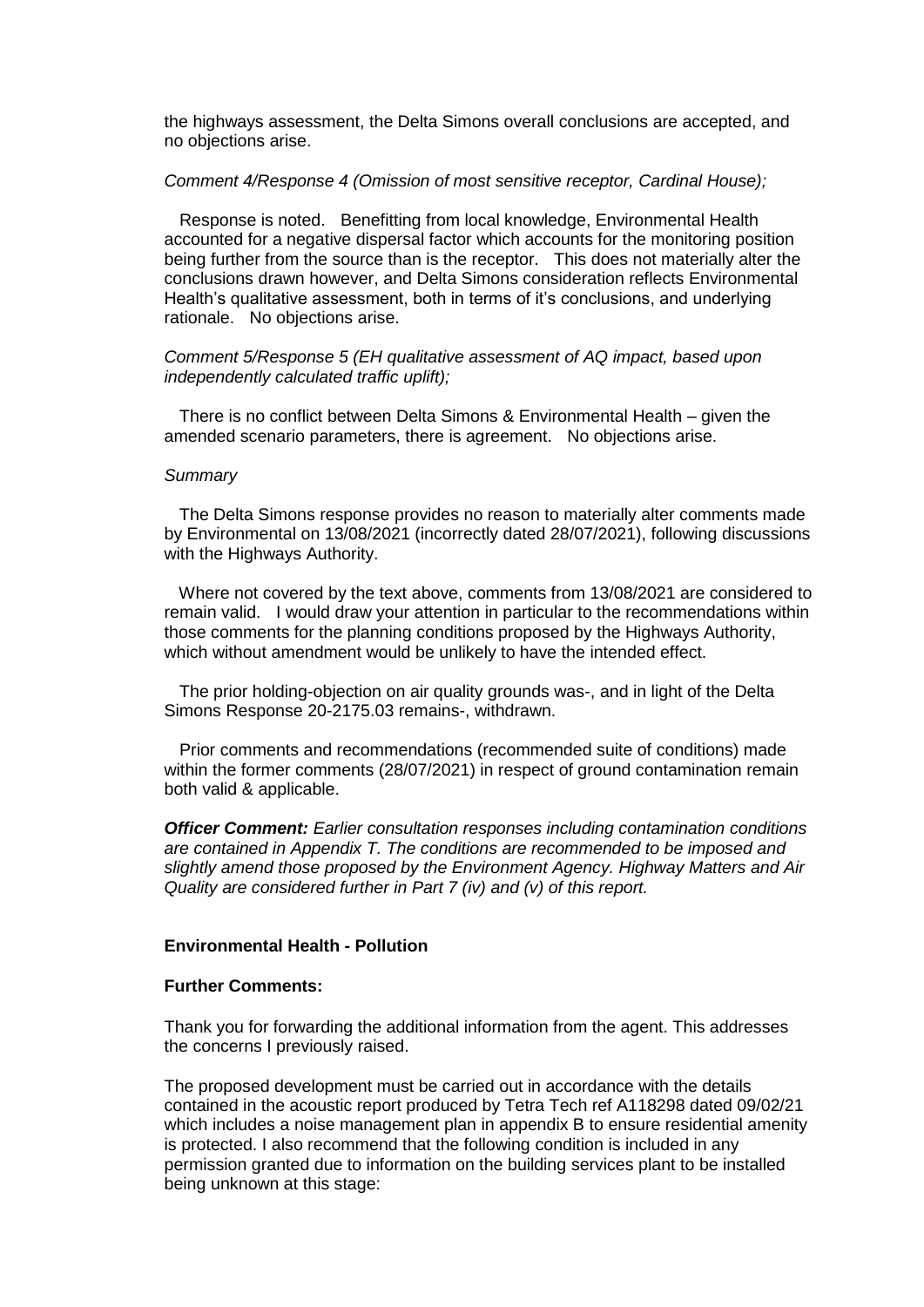*'Prior to use of the site commencing, an assessment of noise of all fixed plant, machinery and equipment associated with air moving equipment (including fans, ducting and external openings), compressors, generators or plant or equipment of a like kind, to be installed within the site which has the potential to cause noise disturbance to any noise sensitive receivers, shall be submitted to and approved by the local planning authority before installation. The noise emitted from the use of this plant, machinery or equipment shall not exceed the noise criteria provided in Tetra Tech's Noise Constraints Assessment A118298 rev 3 dated 09/02/21. The assessment must be carried out by a suitably qualified acoustic consultant/engineer and be in accordance with BS4142:2014+A1:2019 'Methods for rating and assessing industrial and commercial sound.'* 

Reason: In order to safeguard the amenities of adjoining residential occupiers. The details are needed prior to the use of the site commencing so that any additional mitigation measures can be incorporated.

*Officer Comment: This condition is recommended to be imposed.*

## **Original Comments:**

I have reviewed the details provided, in particularly the Noise Constraints Assessment (ref A118298 – rev 3). This considers the potential impact of noise from building services plant, vehicle movements, car park use, unloading and loading, etc. Overall, the assessment suggests that the proposed development is unlikely to significantly harm existing residential amenity. Full details of the proposed building services plant to be installed are not known at this stage so the assessment provides design criteria for future use. No consideration however is given to the potential impact of low frequency noise from such plant which means I am unable to provide full comments on whether this element poses a risk of impact on health and quality of life from noise, or whether low frequency noise which may arise from the proposed development can be adequately mitigated and minimised.

Further information on the potential impact of low frequency noise from proposed building services plant is required before a recommendation can be made of the application.

I have also reviewed the construction management plan and external artificial lighting assessment report and have no adverse comments regarding their contents.

# **Hampshire Fire & Rescue**

Description of Works:

HFRS understands that the project involves Demolition of existing buildings and redevelopment of site comprising erection of distribution warehouse (class B8) with ancillary offices and related facilities, vehicle storage deck, new access, landscaping and associated infrastructure.

I confirm that Hampshire Fire and Rescue Service (HFRS) has received your application, dated 05 March 2021. The inspector named above has considered the information provided and has made the following comments:

### Early Engagement:

The proposal is of great interest to this fire authority due to the size and risks identified. We would like to engage early with the stakeholders on this project, please could early contact be made with the fire engineering & consultation team if the proposal progresses.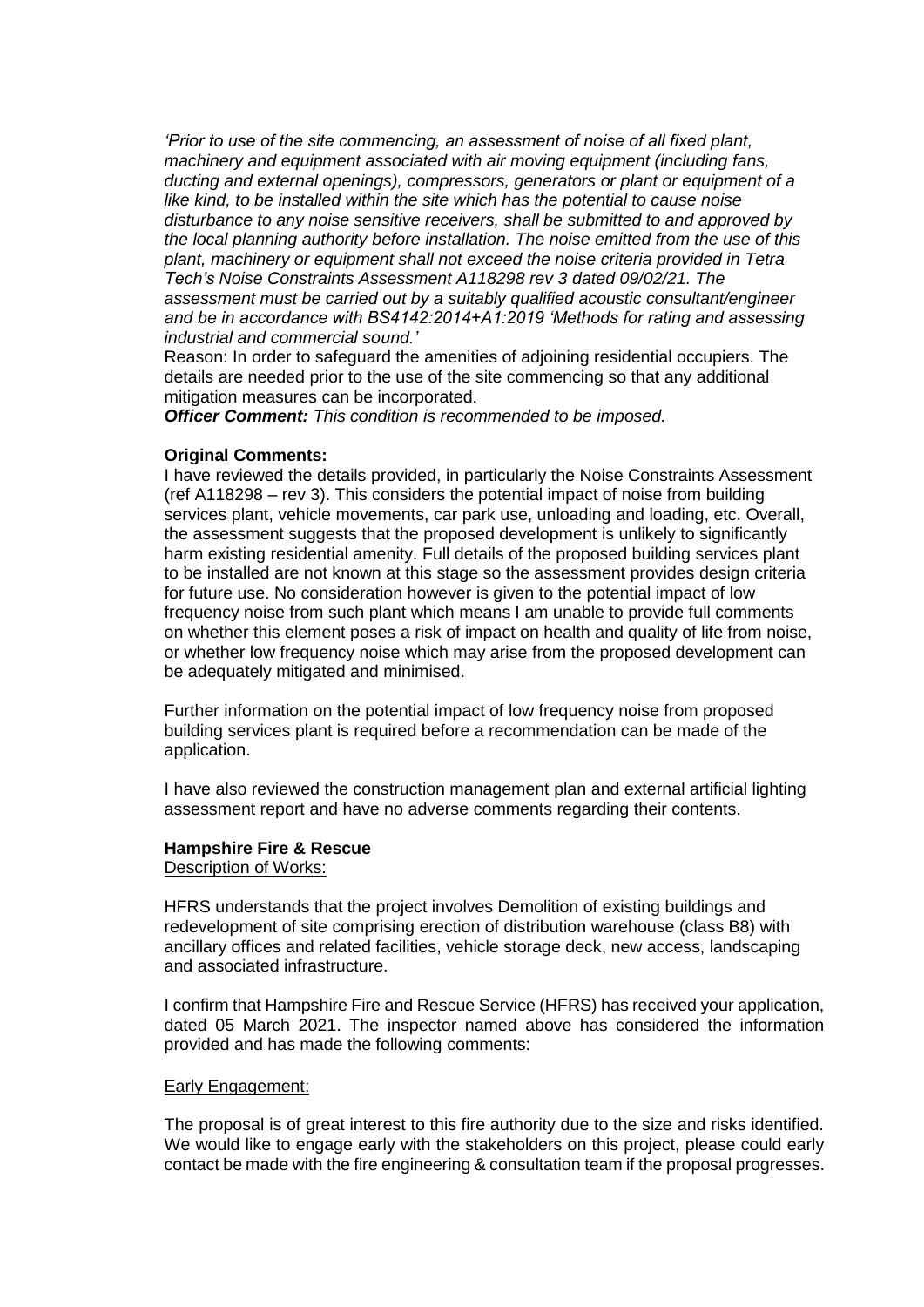## Building Regulations: Access for Firefighting

Access and facilities for Fire Service Appliances and Firefighters should be in accordance with Approved Document B5 of the current Building Regulations.

### Hampshire Act 1983 Section 12 – Access for Fire Service

Access **to** the proposed site should be in accordance with Hampshire Act 1983 Sect, 12 (Access to buildings **within the site** will be dealt with as part of the building regulations application at a later stage). Access roads **to** the site should be in accordance with Approved Document B5 of the current Building Regulations.

### Fire and Rescue Services Act 2004

The following recommendations are advisory only and do not form part of any current legal requirement of this Authority.

## Access for High-reach Appliances

High reach appliances currently operated by the HFRS exceed the maximum requirements given in Section 17 of the Approved Document B. When considering high rise buildings these variations should be considered as additions and incorporated as follows. Structures such as bridges, which a high-reach appliance may need to cross should have a maximum carrying capacity of 26 tonnes. Where the operation of a high reach vehicle is envisaged, a road or hard standing is required 6m wide. In addition, the road or hard standing needs to be positioned so that its nearer edge is not less than 3m from the face of the building.

### Water Supplies

Additional water supplies for firefighting may be necessary. You should contact the Community Response Support, Hampshire Fire and Rescue Headquarters, Leigh Road, Eastleigh, SO50 9SJ (risk.information@hantsfire.gov.uk) to discuss your proposals.

### Fire Protection

HFRS would strongly recommend that consideration is given to installation of an Automatic Water Fire Suppression Systems (AWFSS) to promote life safety and property protection within the premises.

HFRS is fully committed to promoting Fire Protection Systems for both business and domestic premises. Support is offered to assist all in achieving a reduction of loss of life and the impact of fire on the wider community.

### Testing of Fire Safety Systems

HFRS strongly recommends that, upon commissioning, all fire safety systems are fully justified, fully tested and shown to be working as designed. Thereafter, their effectiveness should be reconfirmed periodically throughout their working lifecycles.

### Fire-fighting and the Environment

Should a serious unsuppressed fire occur on the premises, the water environment may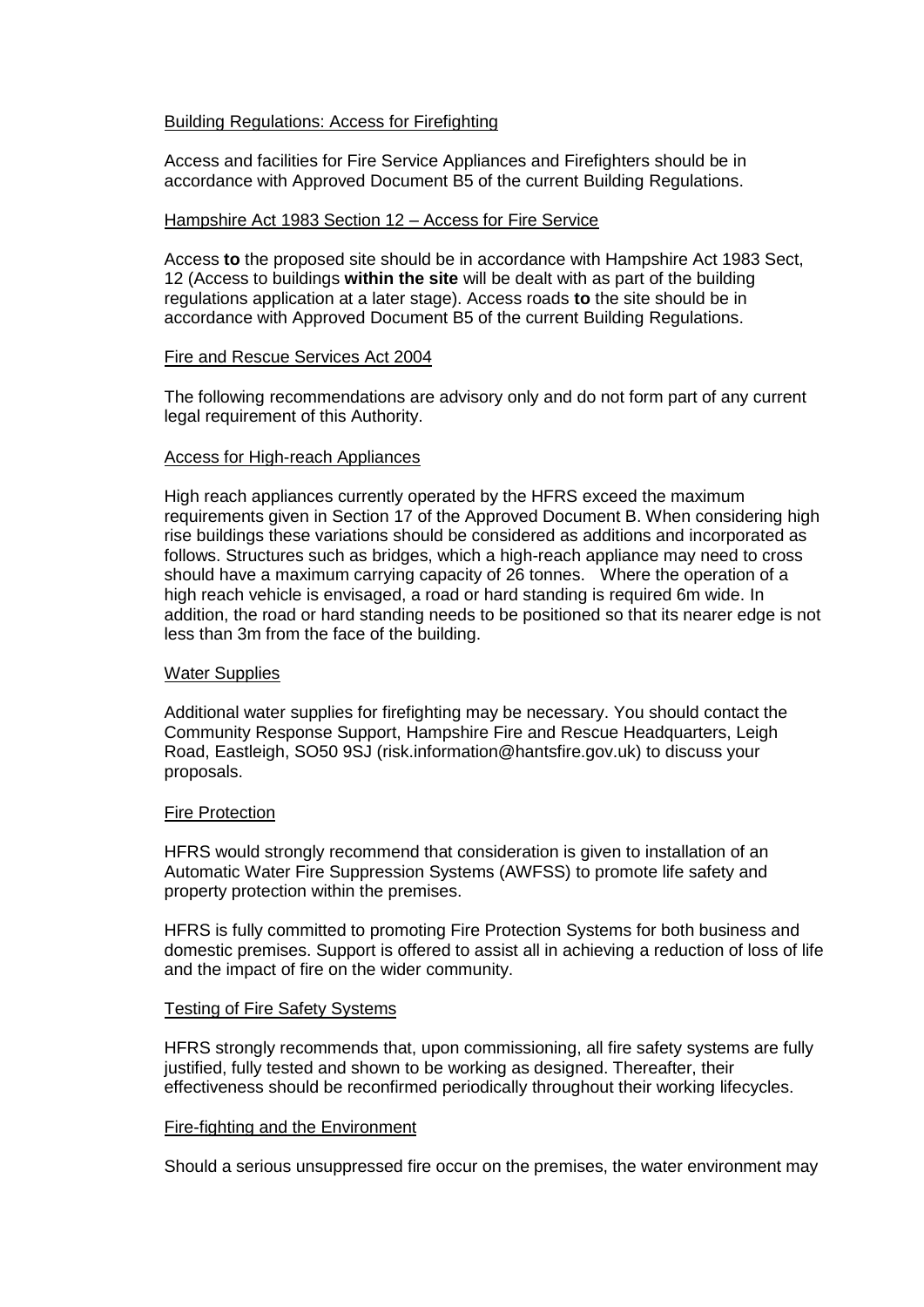become polluted with 'fire water run-off' that may include foam. The Service will liaise with the Environment Agency at any incident where they are in attendance and under certain circumstances, where there is a serious risk to the environment, a 'controlled burn' may take place.

This of course could lead to the total loss of the building and its contents.

Premises' occupiers have a duty to prevent and mitigate damage to the water environment from 'fire water run off' and other spillages.

### **Hampshire Highways**

### **Further Comments**

Thank you for re-consulting the Highway Authority on the above planning application. Since the Highway Authority's response dated 24th March 2021, discussions have been held with the applicant to look to address the comments raised within this letter.

Following these discussions, the applicant has issued a Supplementary Transport Assessment (STA) which provides further information on the transport implications of the proposed development. This submission has been reviewed and the Highway Authority wish to make the following comments.

#### *Existing Conditions*

The Highway Authority acknowledges that there is potential for the site to be occupied under the current planning permission which has been corroborated by HCC's economic development team and the Local Planning Authority. This point is important to note as it has considerable bearing on the consideration of the application of this site.

Notwithstanding this point, the use of the site has been reducing for over a year as the current occupier looks to vacate the premises, meaning that trip generation has declined. Whilst traffic surveys from the site accesses would have once been reflective of the site's potential traffic generation, surveys undertaken at the current time will not provide any meaningful data on the existing permitted uses movements given the wind down in site operation.

For this reason, the Highway Authority have required that the assessments undertaken within the STA take account of recent surveyed traffic conditions along New Lane, undertaken 9th June 2021, and the occupier's forecast trip generation to ensure that a robust assessment has been undertaken when determining the impact on the local road network. This has been reflected within the junction modelling undertaken within the STA.

#### *Sustainable Transport*

#### Pedestrian/Cycle

As previously noted, the New Lane/Crossland Drive junction has been identified by HCC as requiring improvement works to address the historical accident record centred around the conflict between vehicles and vulnerable road users. Within the original TA, the applicant tabled an improvement scheme at the junction which introduced two new traffic islands along New Lane to reduce vehicle speeds on the approach to the junction. The Highway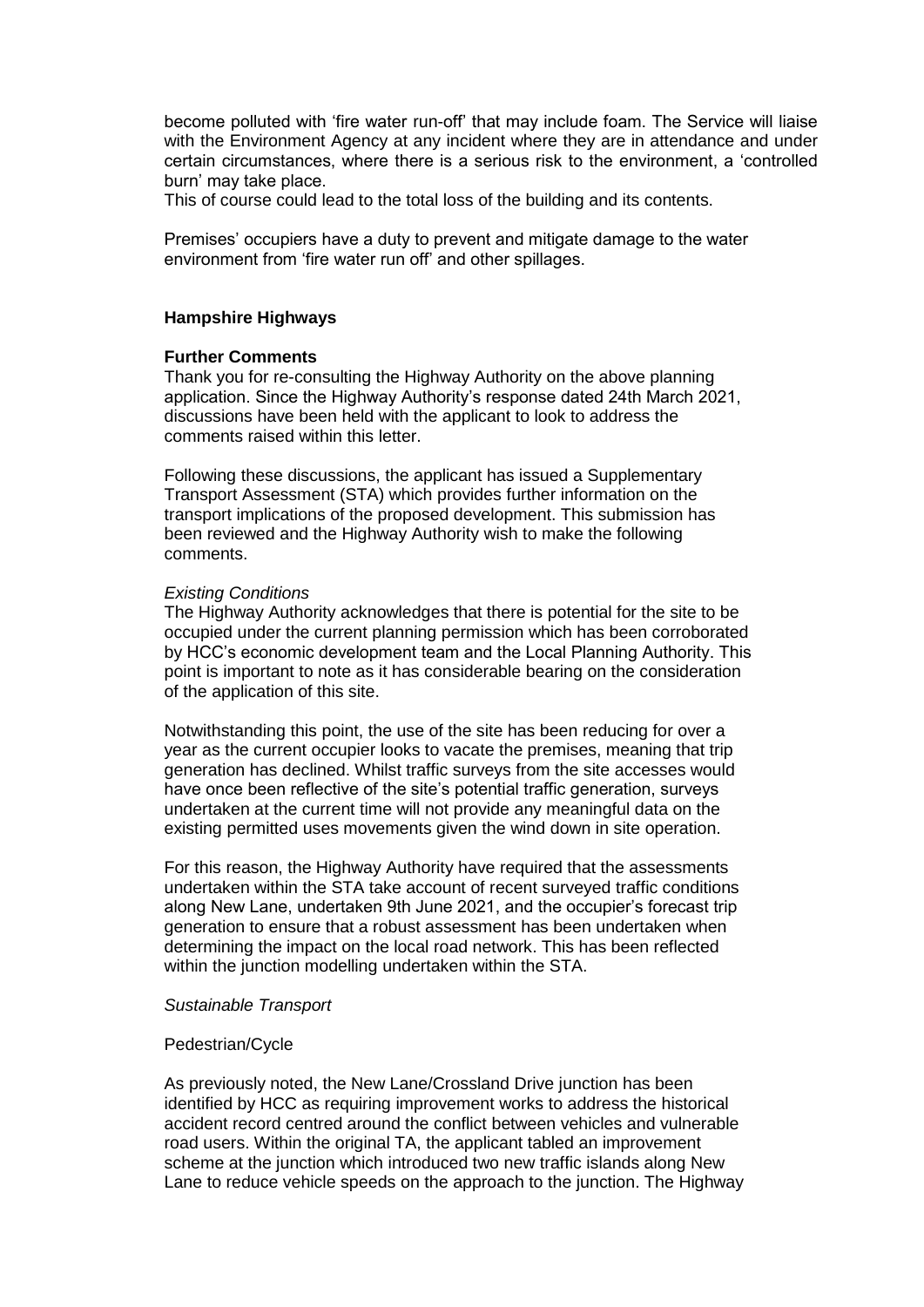Authority raised concerns with the scheme which would reduce the working width of the cycle lanes, which is contrary to LTN 1/20 and was an issue identified by the safety auditor. The scheme was also not considered to be appropriate to address the accident record which is not linked to speeding along New Lane.

Conversations have since been held with the applicant and the Highway Authority including our Safety Engineering Team to discuss an LTN 1/20 compliant improvement scheme which addresses the accident record. The applicant has subsequently produced drawing number 205452/PD07 Rev D which provides a number of changes around the junction.

The crossing facilities at the junction have been rationalised to provide a dedicated tactile paving crossing area to the east of the junction with St. Albans Road which sits on the observed desire line for children walking to St. Albans School. The existing dropped kerbs have been removed from the mouth of the junction as part of this change. The existing northbound cycle lane across the junction has also been widened to 2.0m to raise awareness of the presence of cyclists heading northbound across the junction which complies with LTN 1/20. The remainder of the northbound cycle lane to the north and south of the junction will be widened to 1.5m. Similarly, the southbound cycle lane will be widened to 1.5m and an area of unused footway landscaped to prevent pedestrians erroneously crossing. The aforementioned cycle lane widening continues north and south from the junction between the existing pedestrian island opposite the Littlegreen Avenue link and the new pedestrian island provided to the south of the site (addressed within this response). The islands are considered to act as gateway features into this section of New Lane to encourage lower vehicle speeds and a more cycle friendly environment.

As set out in LTN 1/20, there are alternative arrangements for physically separated cycle facilities from both pedestrians and motorised traffic. The width of New Lane carriageway sits at circa 5.86m across the junction with Crossland Drive which is slightly below the 3m carriageway lanes which usually needs to be maintained to allow for the vehicle traffic required before widening to circa 6.4m past the 2m wide section of cycle path. However, the cycle lanes across the junction are not mandatory, meaning vehicles can still drive in them if it is safe to do so, and the surfacing works will raise awareness of the presence of cyclists across the junction, combining with the aforementioned improvements to improve the safety of vulnerable road users.

Because of the current width along New Lane, only 1.5m wide cycle lanes are achievable for the majority of frontage of the site. The minimum width for a stepped cycle track is 2m for New Lane and this cannot be achieved consistently without extensive verge works. The verges are banked and are likely to require considerable service diversions. Improvements to walking and cycling infrastructure secured through this application need to be compliant with the 3 tests of CIL as set out within NPPF. Works requiring widening of the carriageway to provide a stepped cycle track are not considered to meet the 'fair and reasonable' test given that the site already has a permission which would generate greater volumes of traffic at peak times. The measures secured and to be delivered by Hampshire County Council's Safety Engineering Team are compliant with the design of advisory cycle lanes and treatments for side roads as set out within LTN1/20.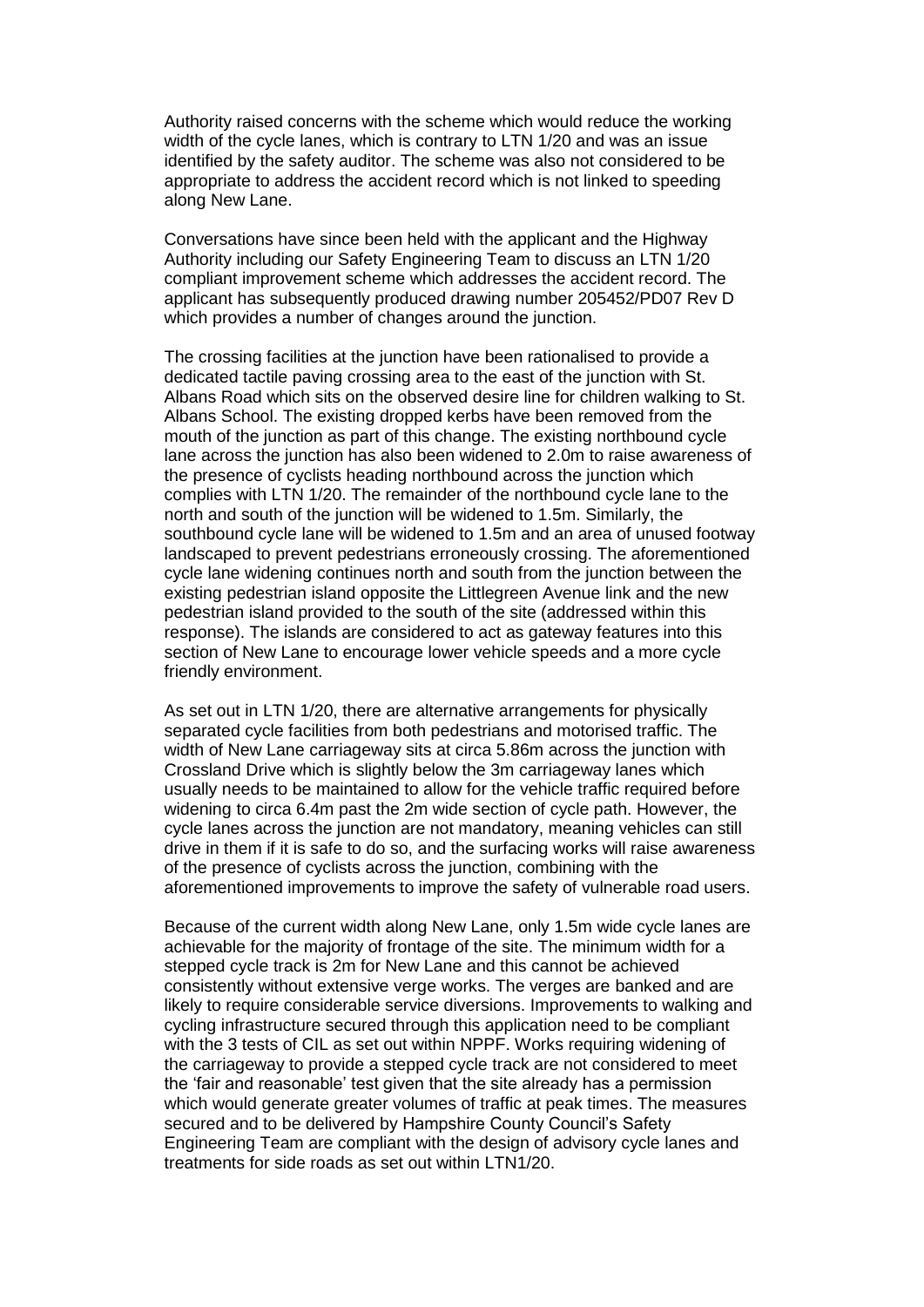The accident history at the junction has been associated with excessive visibility splays available on the approach to the junction which causes motorists to look past cyclists who may already be in proximity to the junction. To address this point, the plan also features planting on the northern and southern side of Crossland Drive on the approach to the junction which restricts the excessive visibility. Visibility splays of 2.4m x 62m, commensurate with recorded speeds, will remain available at the junction which is in line with HCC TG3 guidance and is therefore considered acceptable. The planting is shown indicatively on drawing LLD2177-LANDWG-150 and this element of works shall be secured by means of a contribution for Hampshire County Council and Havant Borough Council to deliver the planting as appropriate to meet the objectives of the scheme within the physical limitations (services restrictions on planting for example).

As referenced above, a new pedestrian island is proposed to the south of the site to complete the gateway features along New Lane and to provide a dedicated crossing location given the current lack of facilities. Tracking has been provided which demonstrates that a car can still egress the dropped kerb accesses with the new pedestrian island in place. The principle of the crossing point is considered suitable in this location and detailed design matters such as the width of the island can be discussed at the S278 stage.

The pedestrian and cycle points raised within the Highway Authority's response have therefore been addressed and will be secured within the S106 agreement. In summary this is as follows:

1. S106 contribution of £27,212 towards planting and landscaping of the verge around the New Lane/Crossland Drive to provide a reduction in achievable clear extensive visibility at the junction. 2. S106 contribution of £42,528.50 towards amending the cycle lane provision between the pedestrian crossing island at Littlegreen Avenue and the new pedestrian island to the south of the site on New Lane.

To deliver via S278 the works to provide the new pedestrian crossing island to the south of the site on New Lane, new crossing provision on Crossland Drive and remove existing dropped kerbs as shown on drawing numbers 205425/PD07.1 Rev B and 20452/PD13 Rev A. These works will also be secured by way of Section 106 Agreement.

### *Bus Travel*

Within the Highway Authority's original response, comments were raised regarding the bus stops on St. Albans Road and the potential to upgrade them to improve the uptake of bus travel to the site.

Following discussions with the applicant regarding proposed improvements to the services, it has been acknowledged that the northbound service bus stop is constrained by the narrow footway width and it is therefore it is not possible to implement any improvement. However, there is space at the southbound stop to implement a new bus shelter. To facilitate these works, the Highway Authority has agreed to take a £5,500 contribution towards the bus shelter works to implement the improvement scheme. These monies will be secured within the S106 agreement.

*Vehicular Access*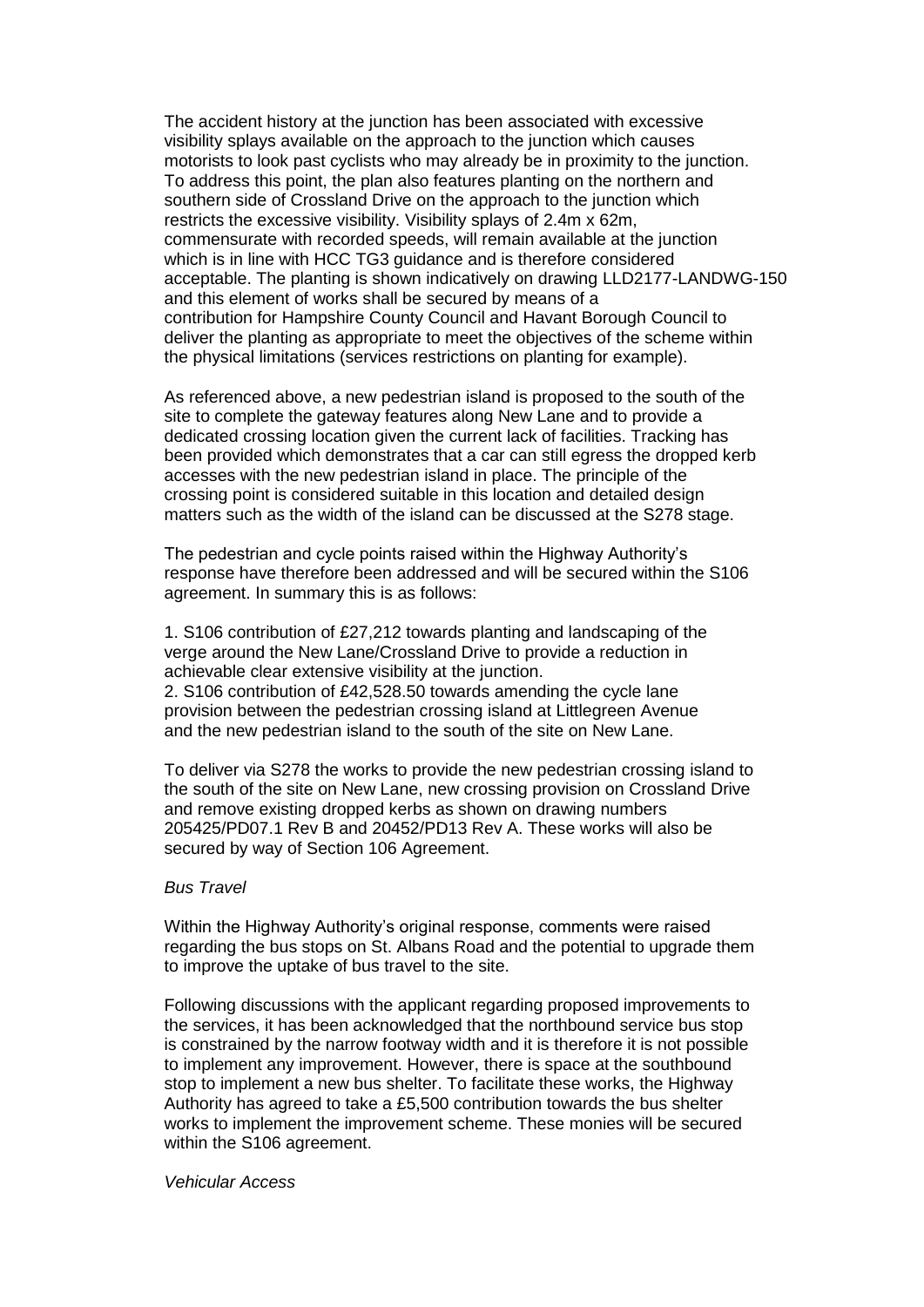To confirm that the proposed accesses into the site were suitable, the Highway Authority previously requested the following information:

- Annual average daily traffic (AADT) flows for New Lane;
- Confirmation regarding the location of the speed surveys;
- Amended visibility splays based on the speed survey results; and
- Tracking drawings provided to the correct scale.

The applicant has subsequently confirmed that the AADT flows along New Lane are 5,775. AADT flows from the northern and southern accesses will be 996 and 1068 respectively. Under the guidelines set out within CD123, the observed traffic flow level would warrant consideration for right turn lane facilities into the site. To review the potential requirement in more detail, the Highway Authority requested junction modelling for the local network peak hour (07:30 – 08:30) to understand how the junction will operate within the future year scenario.

The results of the junction modelling indicate a maximum RFC of 0.90 in the future year scenario for right turners into Crossland Drive which demonstrates that the development would not result in significant delays along New Lane. The results of the modelling are reviewed in more detail within this response. Under the existing permitted use, the site has also previously generated more traffic across the peak hour which did not require right turn lane facilities. Based on the evidence provided within the junction modelling and previous site usage, the 3 priority junctions are considered suitable for serving the development.

The applicant has undertaken updated speed surveys in accordance with HCC TG3 guidance to understand the visibility requirements for the northern and southern accesses. The speed survey results are summarised below:

#### *Northern Access*:

Northbound 85th percentile speed: 38.7mph. Southbound 85th percentile speed: 41.6mph.

*Southern Access* Northbound 85th percentile speed: 41.1mph. Southbound 85th percentile speed: 38.0mph.

The speed survey results reaffirm that cars are currently speeding along New Lane, which is subject to a 30mph posted speed limit. The introduction of the new pedestrian island and cycle improvement works will help to reduce vehicle speeds on the approach to the Crossland Drive junction.

Drawing number 205452/PD01 Rev D has subsequently been provided which demonstrates the visibility splays from the northern and southern access commensurate with the recorded speed data, along with the central staff car park access which also demonstrates the visibility splays in compliance with the previous speed survey data.

Following the provision of the additional speed survey data, the Highway Authority are satisfied that the visibility splays can be achieved. Following occupation of the site, a Stage 4 Road Safety Audit will be undertaken as part of the Section 278 process with any remedial works picked up at this time.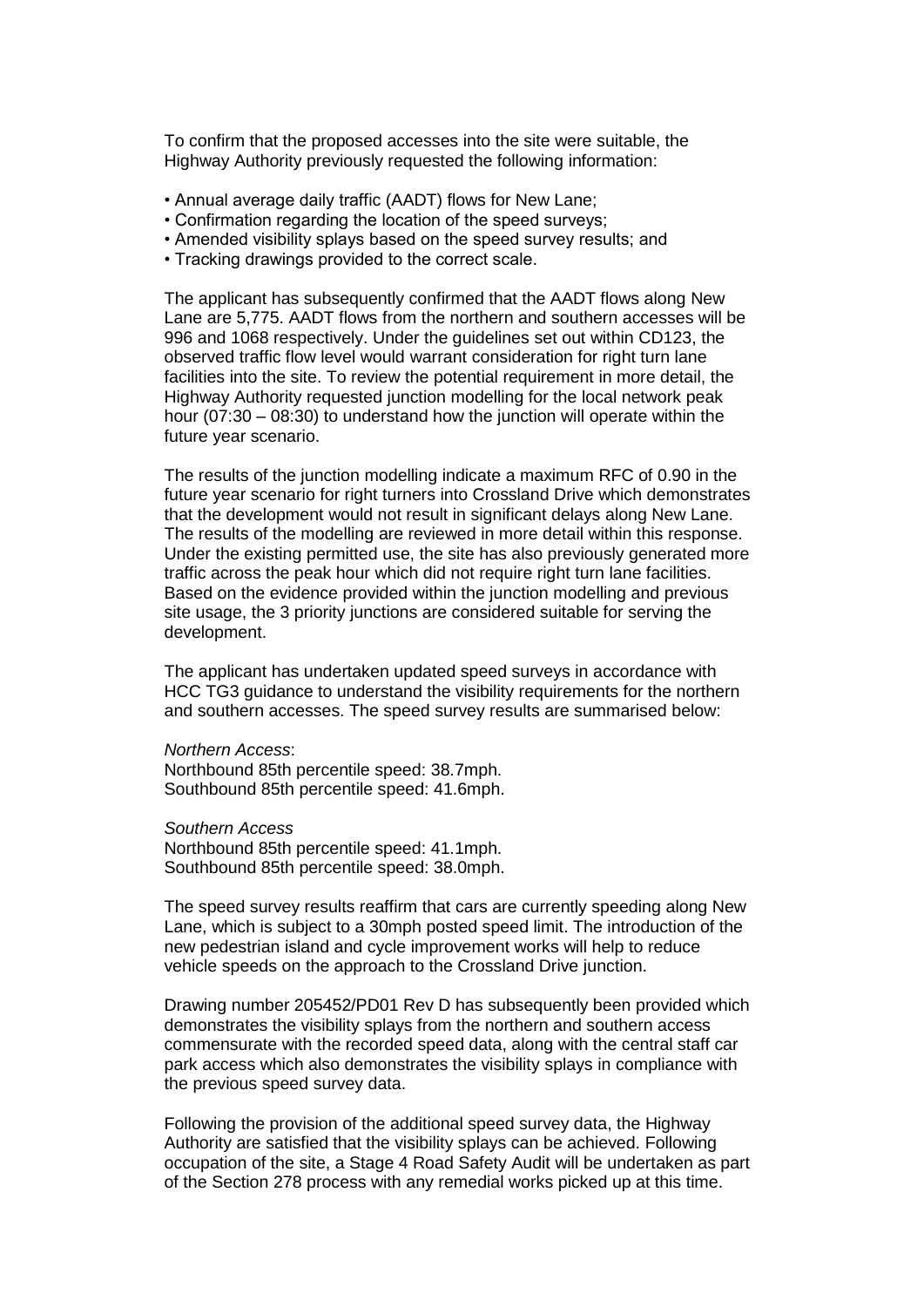Enlarged tracking drawings have been shown in drawing numbers 205452/AT/D01 Rev B which are now considered acceptable.

#### *Framework Operational Management Plan*

To confirm that the proposed development will operate under the system assessed within the TA and STA, the applicant has provided a Framework Operational Management Plan. The plan details the key traffic figures from the assessment such as the expected daily use of each access, peak hour trip generation and the distribution of site traffic. This information underpins the assessments reviewed by the Highway Authority and provides confirmation that the site will operate as it has been assessed at planning. Should the prospective occupier wish to operate the site in a different manner, the Operational Management Plan will need to be varied and will therefore require a re-assessment which the Highway Authority must agree before it can be considered acceptable.

The Operational Management Plan will be secured via planning condition and would need to be formally varied to allow a different occupier to use the site should their operational needs vary from those which has been assessed to date.

#### *Framework Car Park Management Plan*

The Framework Car Park Management Plan covers the total parking provision for both staff and the delivery van drivers and includes information on how arrivals will be managed and monitored. Additional mitigation is also suggested if the proposals set out within the document do not result in the efficient operation of the car park which is considered acceptable. The Framework Car Park Management Plan will be secured via planning condition.

#### *Framework Delivery Servicing Management Plan*

The Framework Delivery Servicing Management Plan provides further information on how HGV movements will be managed to the site. HGVs are required to follow the existing signed route via Petersfield Road and Crossland Drive.

Refuse collection will be carried out internally to the site. Drawing number 205452/AT/D03 confirms that these movements can be safely accommodated via the southern site access.

The Framework Delivery Servicing Management Plan will be secured via planning condition.

### *Trip Generation & Distribution*

The STA presents the scenarios set out within the original TA with regards to the trip generation from the previous maximum usage of the site compared to the proposed traffic generation levels. Whilst the Highway Authority previously acknowledged that netting a certain level of trips proportionate to the site's current use would be reasonable given the wind down in site operation, it is not agreed that netting all of the trips from the maximum permitted use would present a reasonable assessment. However, this data is helpful for understanding how the site could impact on the local highway network should the site be occupied under the existing permission.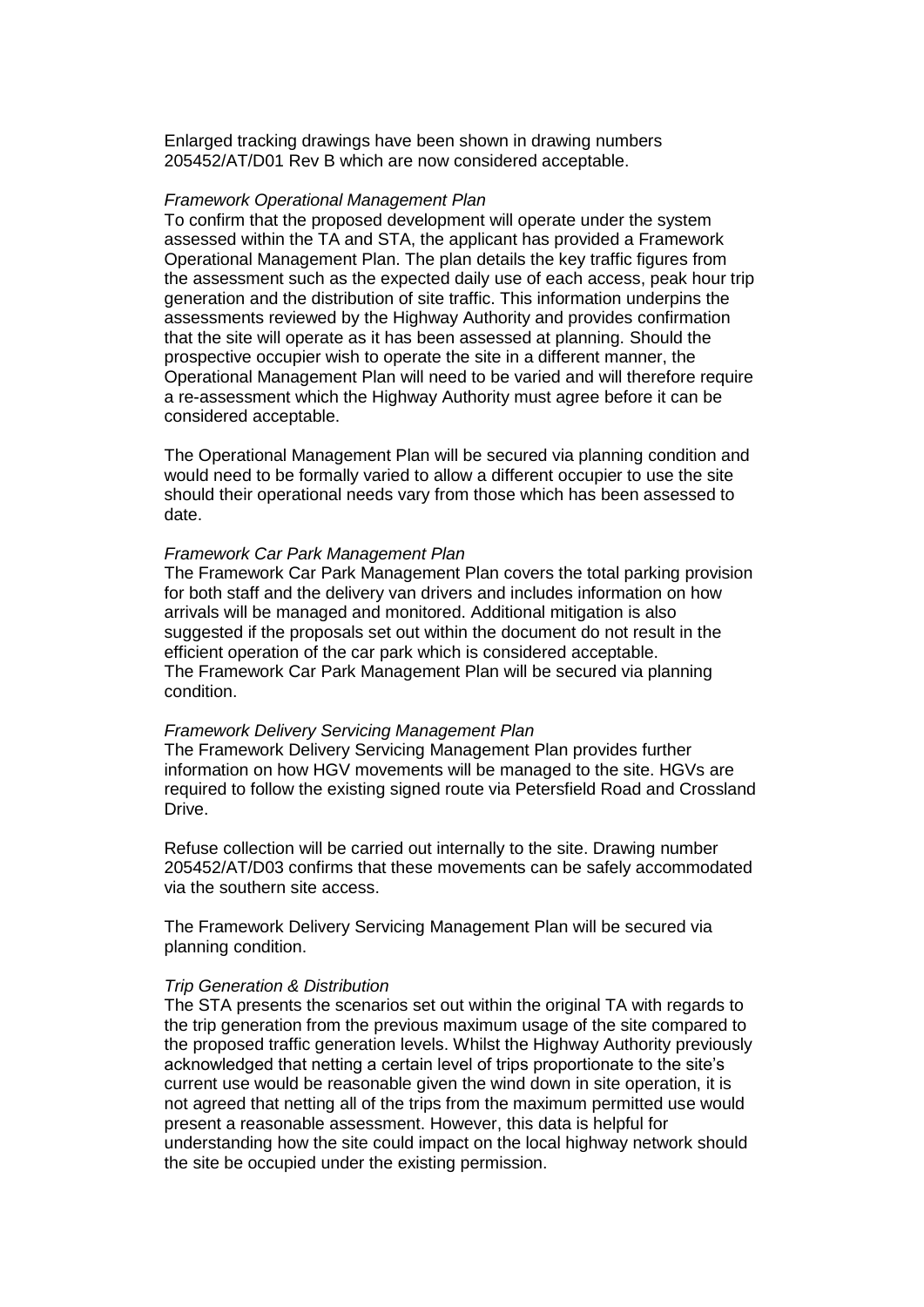As set out within the Highway Authority's previous response, it has been agreed that the proposed occupier trip generation will be utilised for understanding traffic generation from the site. This data has been compared against the industry standard TRICS database which confirms that AM and PM peak hour traffic generation is lower than the occupier data set out within Table 5.1 of the STA. The Highway Authority notes that inbound trips at 08:00 should read as 121 instead of the 12 trips noted within Table 5.1. This appears to be a typographical error and does not affect the robustness of the occupier data presented within Appendix B. The table factors in the trips generated by all modes of transport to the site including HGV's, van drivers and those working shifts on-site.

It is understood that the distribution assessment presented within the TA was the subject of a typographical error. The Highway Authority understands that the site will distribute traffic on the following basis:

- 70% via New Lane/Crossland Drive junction;
- 29% via New Lane North; and
- 1% southbound to deliver to nearby residents.

To ensure that the proposed distribution is adhered to, the distribution expectations, as set out above, will need to be updated within the Operational Management Plan to ensure that all staff follow the agreed routes. No van drivers will be allowed to utilise the residential roads to the south of the site when making their deliveries unless it is to nearby properties.

For the purposes of the junction modelling, the distribution taken from the recently agreed site to the north (APP/19/00660) which assigns 75% of traffic to the New Lane/Crossland Junction has been utilised, presenting a robust assessment. The percentage impact at different junctions utilised by development traffic has been included in Table 6.4 and is understood by the Highway Authority to be form the basis of the junction modelling.

#### *Junction Modelling*

Following the Highway Authority's original response, conversations have been held with the applicant to discuss the off-site junction modelling requirements for the site. As noted above, the gravity model built utilising the distribution agreed under planning reference APP/19/00660 assigns 75% of traffic through the New Lane/Crossland Drive junction and 47% of these trips to the wider network via the B2149/Crossland Drive signal junction, although it is unclear where 28% of traffic is going in between the two junctions.

The applicant has undertaken junction modelling for both of these junctions based on the above assumptions. As this is not agreed, the Highway Authority have re-run the junction model for the B2149/Crossland Drive signal junction to assign all 75% of the traffic utilising New Lane/Crossland Drive through this junction too as this will be reflective of the situation once the site is operational. This is covered in detail below.

The modelling assesses a 2021 base year and 2026 future year scenario. This modelling is additional to that provided for the northern and southern site accesses.

At the request of the Highway Authority, the junction modelling has been amended in the AM peak hour to reflect the local network period (07:30 –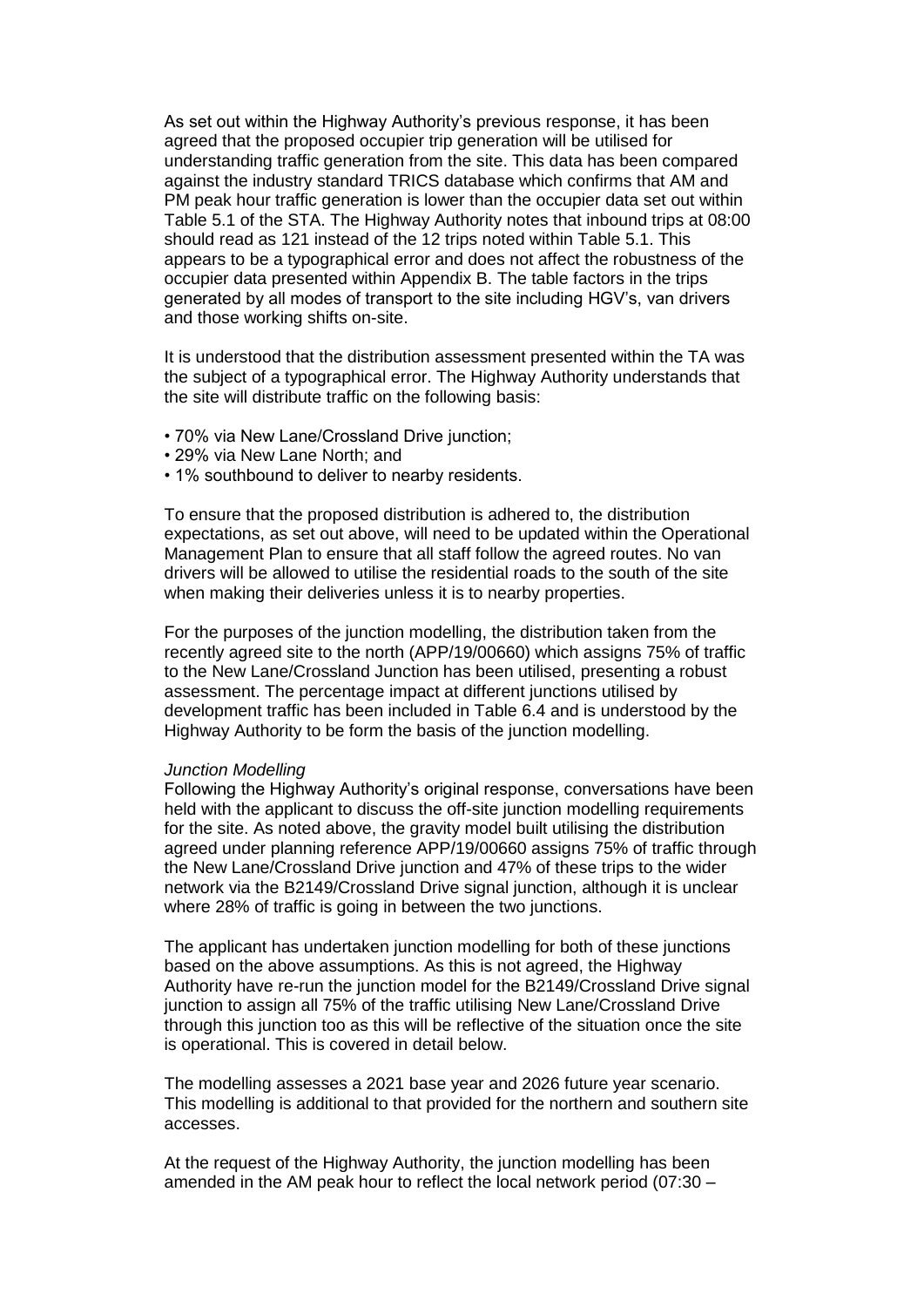08:30), as identified by the traffic survey data.

### *New Lane/Crossland Drive*

Under the existing 2021 scenario, the maximum Ratio to Flow Capacity (RFC) at the junction is 0.73 for right turners on New Lane attempting to access Crossland Drive in the PM peak hour. In PCU terms, this equates to a queue of 2.9 vehicles. With the addition of development traffic, the maximum RFC increases on this arm of the junction to 0.84, with a queue length of 5.2 vehicles.

Within the 2026 base scenario, the highest RFC remains for right turning vehicles into Crossland Drive in the PM peak hour at 0.79 with a queue of 3.9 vehicles. Under the 2026 + proposed development future year scenario, the RFC increases to 0.90, equating to a queue of 8.0 vehicles. Whilst the approach has increased over theoretical design capacity (0.85), it remains within actual design capacity (1.00). The actual increase in queuing vehicles is also minimal, with the maximum observed queue 8.0 PCU's.

It is noted that under the 2026 + existing use future year scenario, the right turning movement into Crossland Drive would operate at an RFC of 1.04 which is over actual design capacity. This is greater than the impact on the approach to the junction with proposed development traffic (0.90) and therefore represents a betterment than if the site were to be occupied under the current permission.

Whilst it is acknowledged that the New Lane right turn approach into the junction is over theoretical design capacity, as the junction modelling has demonstrated some queuing in the future year scenario, this would be worsened should the site operate under its current permitted use. To improve capacity at the junction for right turning vehicles, a right turn lane would be required, which is contrary to the wider improvement scheme currently being developed to improve cyclist safety at the junction. The proposed development would therefore not justify the implementation of a right turn lane on New Lane.

### *B2149/Crossland Drive Signals*

The B2149/Crossland Drive signal junction has been modelled under the 2026 + Development scenario. The modelling indicates that the highest Degree of Saturation (DoS) observed at the junction will be on the Crossland Drive approach with a DoS of 71.2 and a queue of 5.6 vehicles.

Based on the sensitivity tested distribution, 47% of traffic is assigned to this junction in the model. To ensure that a robust assessment has been undertaken which assumes all of the 75% of the traffic at the New Lane/Crossland Drive junction also routes through the signals, the Highway Authority have re-run the model with the updated trip figures. The model re-run demonstrated that the junction would operate with 16.8% Practical Reserve Capacity (PRC) in the 2026 + Development AM peak and 9% PRC in the 2026 + development PM peak hour.

The modelling therefore demonstrates that the junction will be operating within design capacity under the future year scenario with the addition of development traffic and requires no further action.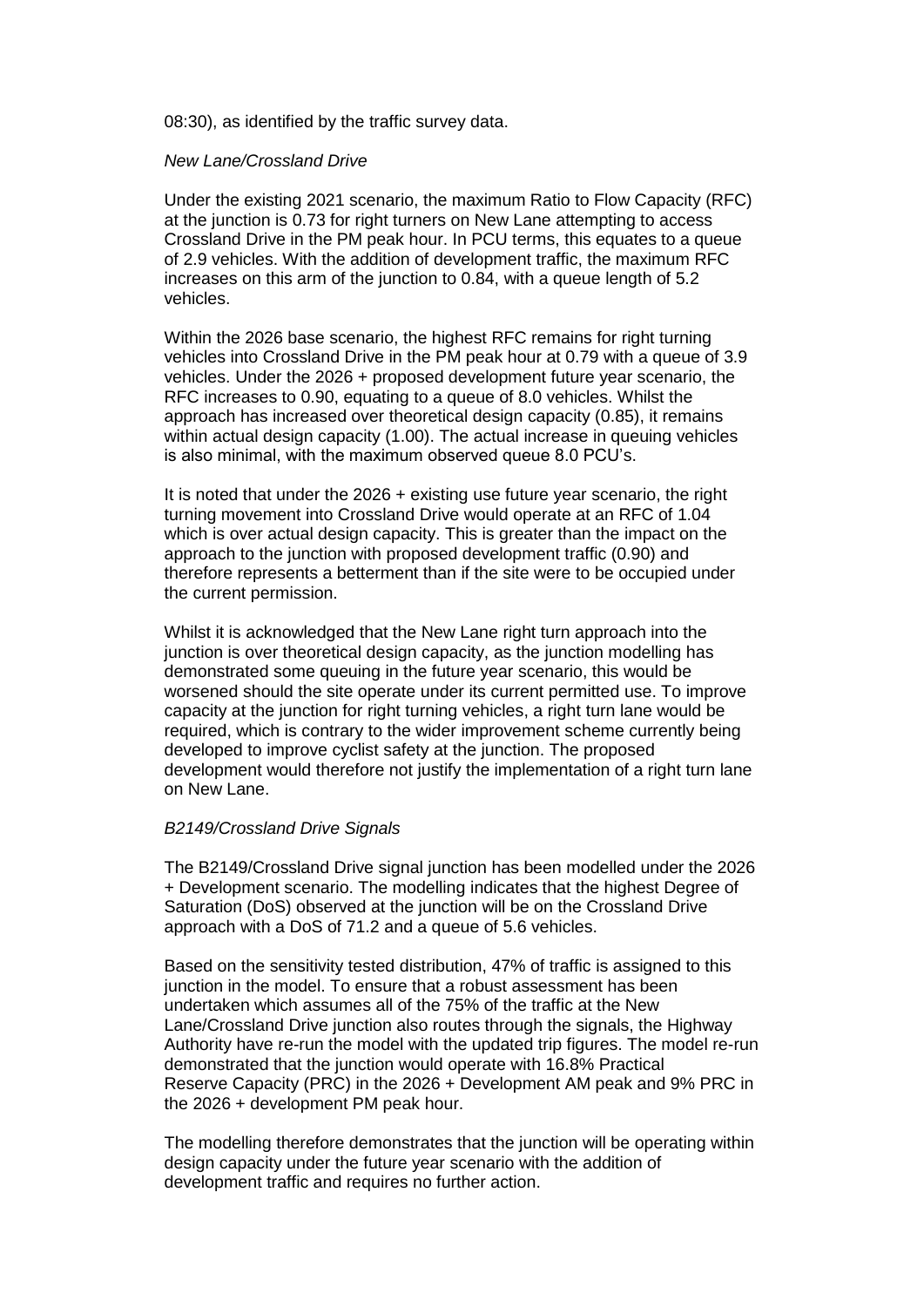### *Site Access Modelling*

All 3 site accesses have been modelled under a 2021 + development and 2026 + development scenario. The highest modelled RFC is 0.27 and occurs under the 2026 + development scenario in the AM peak hour on the right turn into the staff car park.

The modelling therefore demonstrates that the accesses will be operating within design capacity under the future year scenario and requires no further action.

#### *Travel Plan*

The updated Travel Plan submitted by the applicant is now considered suitable. The approval and monitoring fees shall be secured under the S106 agreement, along with the cash deposit.

#### *Recommendation*

Following the additional information provided by the applicant, the comments raised within the Highway Authority's previous response have now been addressed. The Highway Authority therefore raise no objection to the proposed development, subject to the following S106 obligation and conditions.

### *S106 Obligations*

• Prior to commencement of development, to enter into a Highways agreement for the following:

o Northern site access works as shown in principle on drawing number 205452/PD01 Rev D;

o Southern pedestrian island as shown in principle on drawing number 20452/PD13 Rev A; and

o The New Lane/Crossland Drive civils works as shown in principle on drawing number 205452/PD07 Rev D.

• To deliver all of the above works to the satisfaction of the Highway Authority prior to occupation.

• Prior to commencement of development, to pay the planting contribution of £27,212 towards the visibility reduction measures on Crossland Drive.

• Prior to commencement of development, to pay the safety engineering contribution of £42,528.50 towards the cycle lane amendment works on New Lane.

• Prior to occupation of development, to pay the £5,500 bus stop contribution towards improving the southbound bus facilities on St. Albans Road.

• Payment (by developer) of HCC fees in respect of approval (£1,500) and monitoring (£15,000) of the Framework Travel Plan prior to occupation; and

• Payment of the Travel Plan bond (110% of the cost of the travel plan measures) prior to occupation.

## *Conditions*

• Prior to occupation, to provide a Full Operational Management Plan (building on the Framework Operational Management Plan) to agree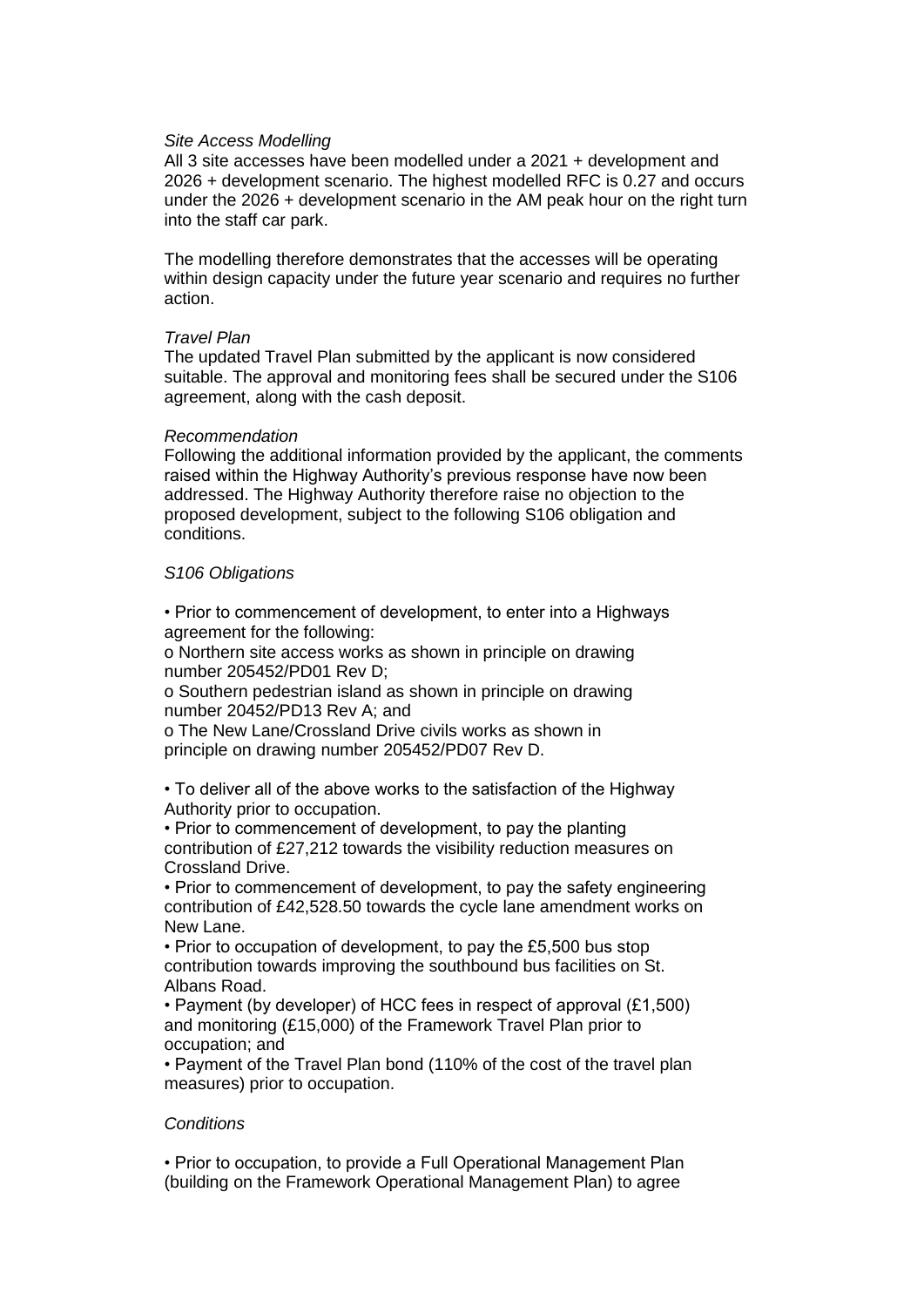with the Highway Authority.

Reason: To ensure any future occupier abides by the assumptions within the Transport Assessments agreed at planning.

• Prior to occupation, to provide a Full Car Parking Management Plan (building on the Framework Car Parking Management Plan to agree with the Highway Authority.

Reason: To ensure any future occupier abides by the measures agreed at planning.

• Prior to occupation, to provide a Full Delivery Servicing Management Plan (building on the Framework Delivery Servicing Management Plan) to agree with the Highway Authority.

Reason: To ensure any future occupier abides by the measures agreed at planning.

• A Construction Traffic Management Plan shall be submitted to, and approved in writing, by the Local Planning Authority (in consultation with Hampshire County Council Highway Authority) before development commences. This should include construction traffic routes and their management and control, parking and turning provision to be made on site, measures to prevent mud being deposited on the highway, adequate provision for addressing any abnormal wear and tear to the highway, and a programme for construction.

Reason: In the interest of highway safety

I trust that the above is clear; however, should you have any queries, please do not hesitate Chris Hirst on the number noted above.

*Officer Comment: Highway improvement works are shown in Appendices P, Q and R Earlier consultation responses from Hampshire Highways are at Appendix U and together with the above comments provide a comprehensive assessment in relation to highway matters*

### **Landscape Team, Havant Borough Council**

### **Further Comments (re. Crossland Drive/New Lane Landscaping)**

From a landscape perspective we have the following comments in relation to this application:

- The proposed junction layout with landscaping overlay drawing no. 205452/PD14 appears to introduce trees and planting within HBC and highway land. Has estates been included in the decision to take on the liability of introducing new trees with our land ownership? Furthermore we require details on the proposed species and specification to review for appropriateness.

*Officer Comment: The Estates Team have confirmed that they are content for*  landscaping to be planted on HBC land. The S106 Agreement would secure a planting *contribution for landscaping on HBC and HCC land.*

### **Original Comments:**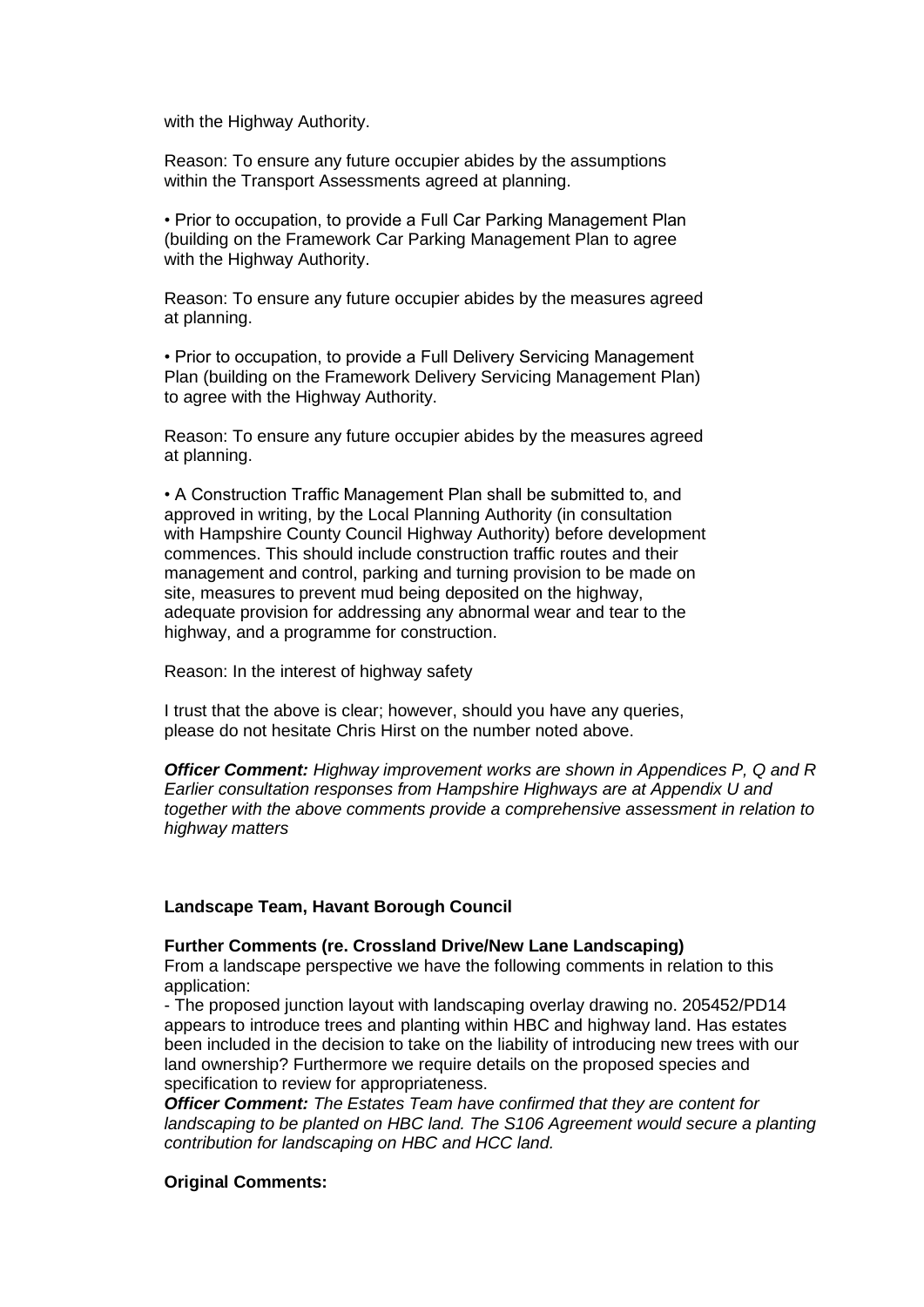From a landscape perspective we have the following comments in relation to this application:

 Given the scale of the proposed unit and the intention to bring the footprint closer to residential properties west of New Lane we recommend that large native UK species of trees are introduced into the soft landscaping of the new lane boundary of the site. We are concerned that the form of fastigiate trees will not provide sufficient width or height to mitigate the visual impact of the development.

# *Officer Comment: Amended landscaping includes Oak, Hornbeam and Whitebeam*

- Insufficient details submitted in relation to the proposed hard landscaping. Hard landscape details requiring submission of fully annotated plans at sufficient scale that comprise a range of coloured and textured surfacing treatments, which identify:
	- finished levels
	- hard surfacing material type / product reference and colour
	- laying bond
	- edging or kerb detail / type
	- retaining structures or steps

# *Officer Comment: A condition is recommended in relation to hardsurfacing.*

 The landscape plans do not provide details on all boundaries and we require details on all aspects whether retained and proposed to ensure suitability. As such boundary details requiring submission of fully annotated plans at sufficient scale showing the locations of existing, retained and proposed new boundary treatments, with scaled elevation drawings to show height, design, materials, type and colour of proposed new walling / fencing or other type of enclosure and associated gates.

*Officer Comment: A condition is recommended in relation to boundary treatments.*

# **Local Lead Flood Authority HCC Further Comments**

The County Council has reviewed the following documents relating to the above application:

- Drainage Strategy Report; ref: C200810-PIN-XX-XX-RP-C-02; dated: 9 February 2021.
- Flood Risk Assessment; ref: C200810-PIN-XX-XX-RP-C-01; dated: 27 May 2021.

Following our formal response to this planning application dated 16th March 2021, we received additional on the 22nd June 2021 including the requested clarification on the existing/proposed discharge rates and detailed drainage drawing together with detailed hydraulic calculations.

The additional information submitted by the applicant has addressed our concerns regarding surface water management and local flood risk. Therefore, the County Council as the Lead Local Flood Authority has **no objection** to this planning application subject to the following planning conditions:

1. The drainage system shall be constructed in accordance with the Drainage Strategy Report; ref: C200810-PIN-XX-XX-RP-C-02. Surface water discharge to the public sewer network shall be limited to 174l/s (1 in 1 year), 395l/s (1 in 30 year) and 395l//s (1 in 100 year). Any changes to the approved documentation must be submitted to and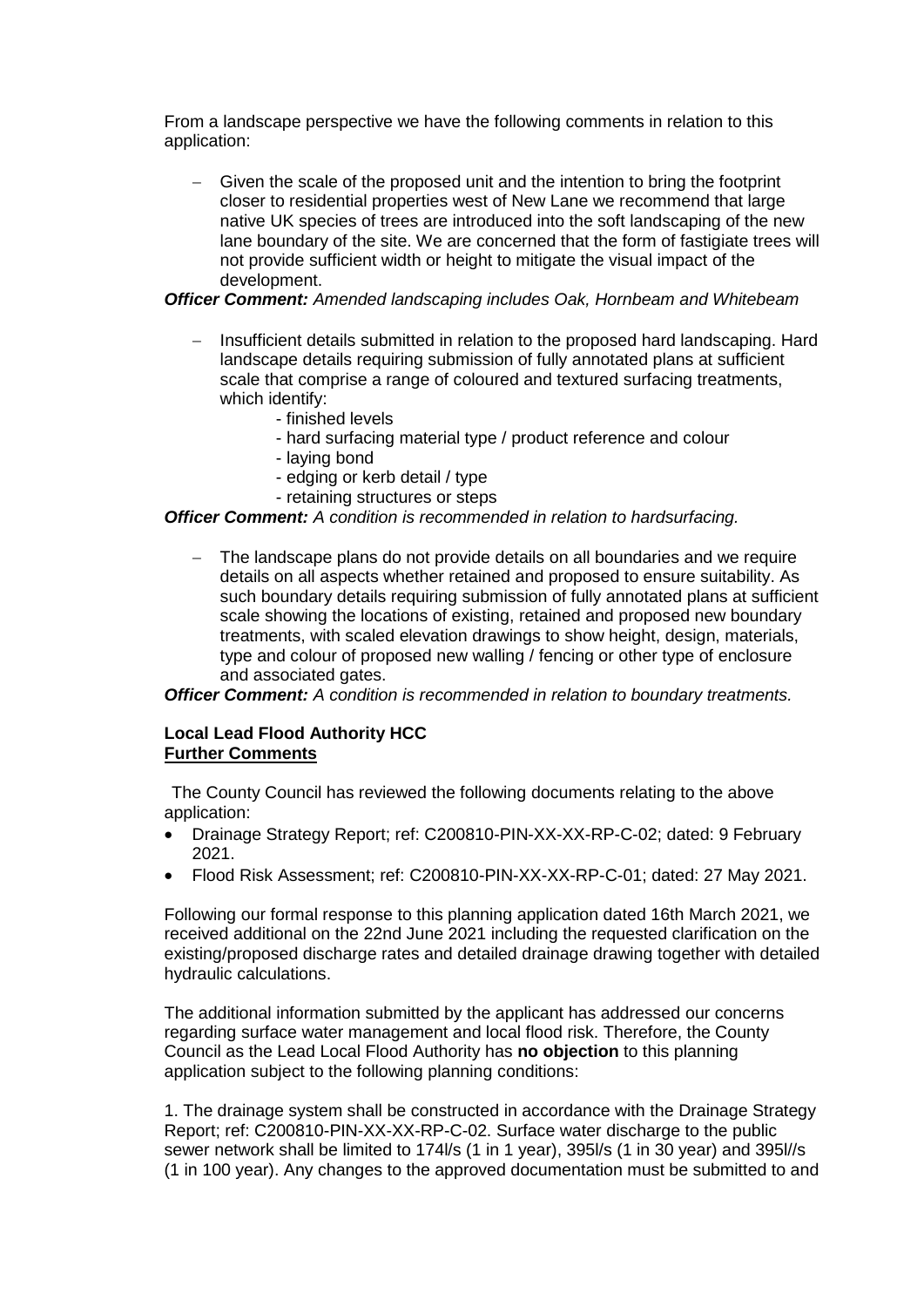approved in writing by Local Planning Authority and Lead Local Flood Authority. Any revised details submitted for approval must include a technical summary highlighting any changes, updated detailed drainage drawings and detailed drainage calculations.

2. Evidence that the surface water sewer asset owner has agreed to the proposed discharge rates and connection should be submitted before any connection is made. If necessary, improvement to the condition of the surface water sewer as reparation, remediation, restitution and replacement should be undertaken.

3. Details for the long-term maintenance arrangements for the surface water drainage system shall be submitted to and approved in writing by the Local Planning Authority prior to the first occupation of any of the dwellings. The submitted details shall include;

- a Maintenance schedules for each drainage feature type and ownership.
- b Details of protection measures.

*Officer Comment: The above conditions are recommended with the third condition amended to reflect the application type.*

We would also recommend that the applicant is directed to our website http://www3.hants.gov.uk/flooding/hampshireflooding/drainagesystems.htm for further information on recommended surface water drainage techniques.

Please note that Hampshire County Council as Lead Local Flood Authority will not comment on the fluvial systems as these are outside our remit.

#### **Network Rail**

Asset Protection Informatives for works in close proximity to Network Rail*'*s infrastructure

Due to the close proximity of the proposed works to Network Rail's land and the operational railway, Network Rail requests the applicant / developer contacts Network Rail's Asset Protection and Optimisation (ASPRO) team via AssetProtectionWessex@networkrail.co.uk prior to works commencing. Our Asset Protection will review the details of the proposal to ensure that the proposed development can be completed without any risk to the operational railway. The applicant / developer may be required to enter into an Asset Protection Agreement to get the required resource and expertise on-board to enable approval of detailed works. More information can also be obtained from our website https://www.networkrail.co.uk/running-the-railway/looking-after-the-railway/asset-

protection-and-optimisation/.

As well as contacting Network Rail's ASPRO Team, the applicant / developer must also follow the attached Asset Protection informatives (compliance with the informatives does not remove the need to contact ASPRO).

*Officer Comment: An Informative is recommended to alert the applicant to Network Rail requirements.*

Please note that our ASPRO team are currently reviewing the planning application and may choose to send further comments shortly.

## **Planning Policy**

### Policy Status

The Local Plan (Core Strategy) and the Local Plan (Allocations), together with the Hampshire Minerals and Waste Plan, provide the development plan for the borough.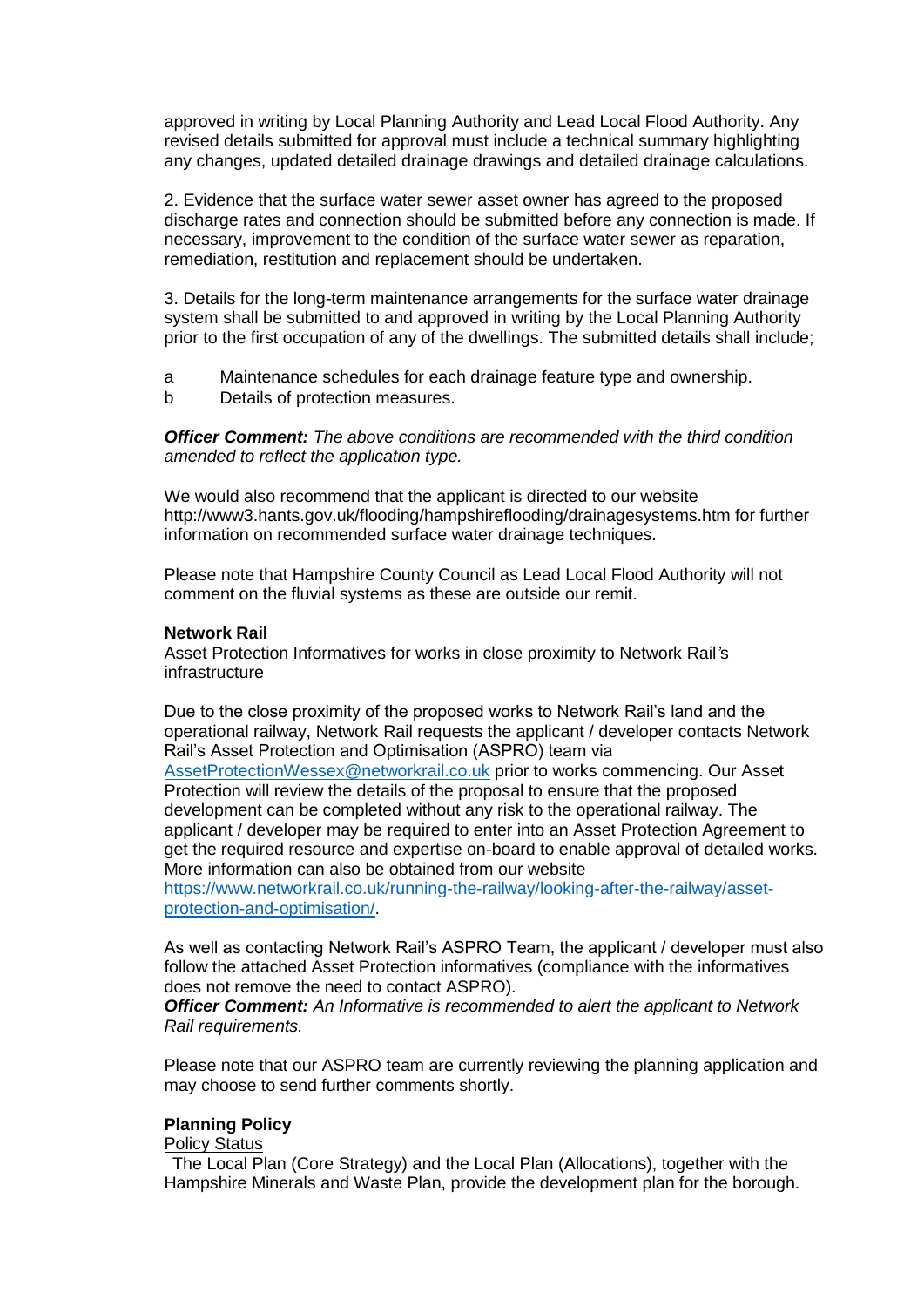The Havant Borough Local Plan (HBLP) was submitted for Examination on the 12th February 2021 and can be afforded limited weight.

The following policies are of particular relevance:

- CS2 Employment
- CS14 Efficient Use of Resources
- CS16 High Quality Design
- CS19 Effective Provision of Infrastructure
- CS21 Developer Requirements
- DM10 Pollution
- DM13 Car and Cycle Parking on Residential Development

In the Pre-submission Plan the following policies are of particular relevance:

- DR1│Delivery of sustainable development
- C1│Protection of existing employment sites
- IN1 | Effective provision of infrastructure
- IN3 Transport and parking in new development
- E1│High quality design
- E12 Low carbon design
- E22 │ Amenity and pollution

## Principle of Development:

Policy CS2 of the Core Strategy prioritises the use of previously developed land for the provision of new employment floorspace, whilst Policy DM2 seeks to safeguard existing employment sites from development proposals for non-employment uses. Emerging Policy C1 of the Pre-Submission Local Plan proposes to define New Lane as an established employment area (within which the application site falls) and generally protects employment sites from change of use or redevelopment to a non-employment use.

In this case, the application proposals seek to re-provide employment floorspace through the redevelopment of the site. The submitted Planning Statement indicates that following the subdivision and redevelopment of the northern part of the site (Velocity), there remains 27,144 sq. m of warehousing space and cold store pallet locations, with the remaining pharmaceutical site employing 150 staff.

The proposed new building would stand centrally within the site, standing 15.7m in height and would make provision of 14,017 sqm (Gross Internal Floorspace), in addition to two ancillary buildings providing an additional 32 sq. m. This reflects the intended use by the proposed occupier as a 'last mile' distribution centre. In this respect, it is noted that the proposals could be key in supporting the Borough's economic recovery from the pandemic. In terms of jobs, the submitted statement simply refers to the creation of a 'broad range of jobs'.

Paragraph 8.9 of the Council's Employment Land Review recognises that there is likely to be a net loss of floorspace, allowing for the intensification and redevelopment of established employment areas. This reflects the extensive areas of redundant floorspace within the borough's existing employment areas. The proposals would also support the vision in the submitted Plan in terms of providing new and refurbished business development and providing people with access to high quality new employment (paragraph 2.14).

Though there would be a net loss in employment floorspace, it is proposed that the site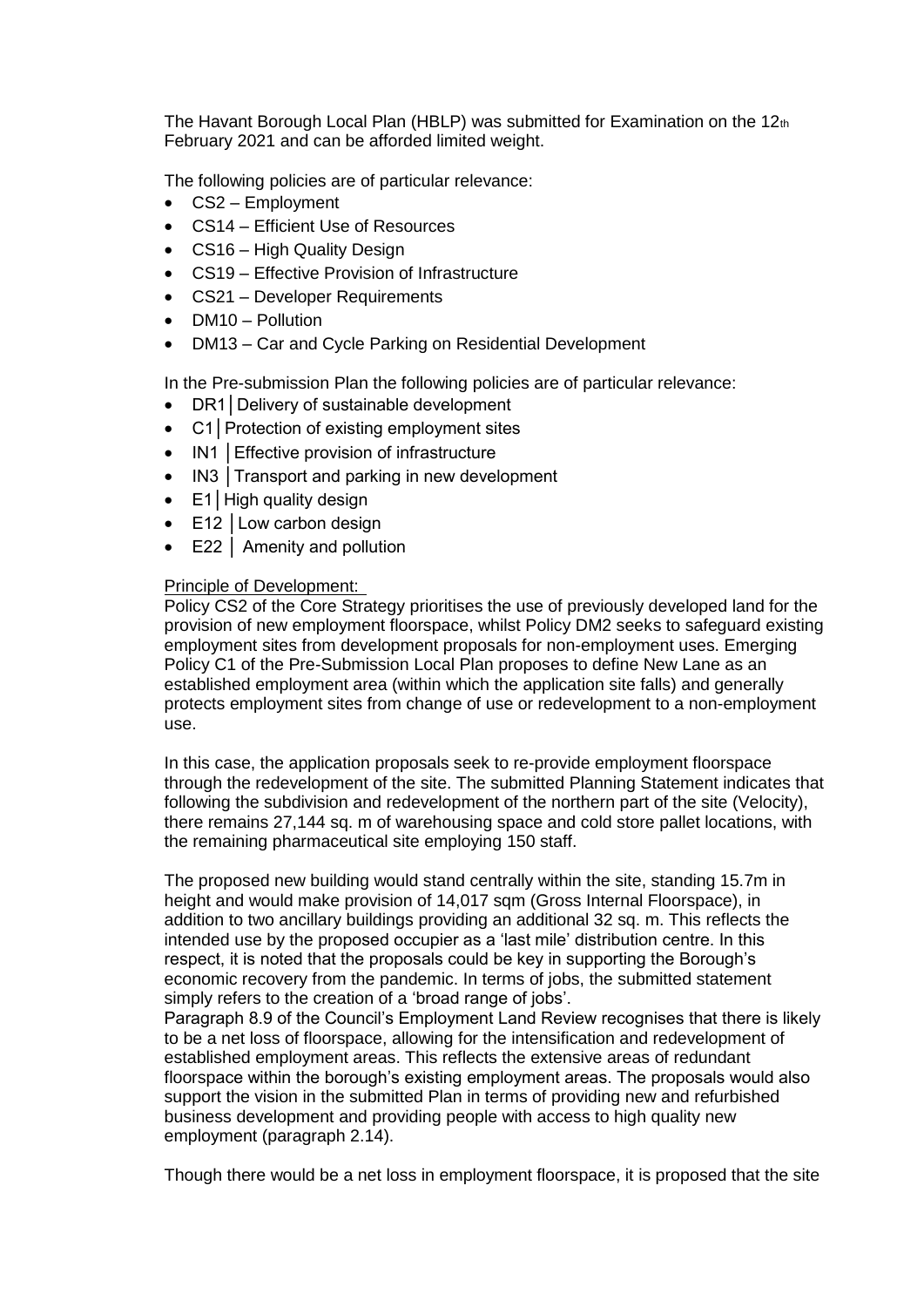would be retained in employment use in an established employment area as proposed to be defined by Policy C1. As such, a policy objection would be unlikely to arise.

### Design

Both the adopted and emerging local plan require high quality design in all development under policies

- CS16 High Quality Design (Core Strategy)
- E1 High Quality Design (HBLP 2036)

### Low carbon design:

Non-residential development over 500 sq. m is expected to meet the BREEAM 'Very Good' standard, unless proven to be financially or technically unviable in line with Policy CS14 of the adopted Core Strategy. Policy E12 of the emerging HBLP 2036 sets out the BREEAM level to be achieved for different floorspace thresholds for nonresidential development. Proposals of 1,000 sq. m or more of non-residential development are expected to meet BREEAM 'Excellent'.

The submitted BREEAM Pre-Assessment indicates that the development is likely to achieve BREEAM Excellent (76.03%).

### Source Protection Zones:

The site lies within Groundwater Source Protection 1c for Bedhampton and Havant Springs. Policy DM10 (in the Adopted Local Plan) and emerging Policy E21 (in the Pre-Submission Local Plan) are therefore of relevance. The Environment Agency and Portsmouth Water will be able to provide further advice in terms of where solution features are present, and if any conditions should be imposed.

### Parking:

The proposals would need to ensure that appropriate parking provision is provided in accordance with Policy DM13, emerging policy IN3 and the Council's Parking SPD.

#### Summary:

The development proposals would secure the redevelopment of an existing employment site within an established employment area. As such, the proposal is capable of support in policy terms, subject to the relevant detailed matters above being satisfactorily addressed

# **Portsmouth Water Company**

#### Final Comments

### Pollution Prevention & CEMP

Portsmouth Water have received the revised Construction Management Plan, dated May 2021. I can confirm we are satisfied with the content of the Construction Management Plan as it now includes the details of the environmental management during construction (overland run off and the storage of hazardous substances) to protect groundwater quality.

### Further Comments

Our response is based on the review of the following documentation:

- Drainage Strategy Report by Pinnacle Consulting Engineers, May 2021
- Construction Management Plan, January 2021

Our response dated 23rd March 2021 remains valid and is reference below for ease of reference: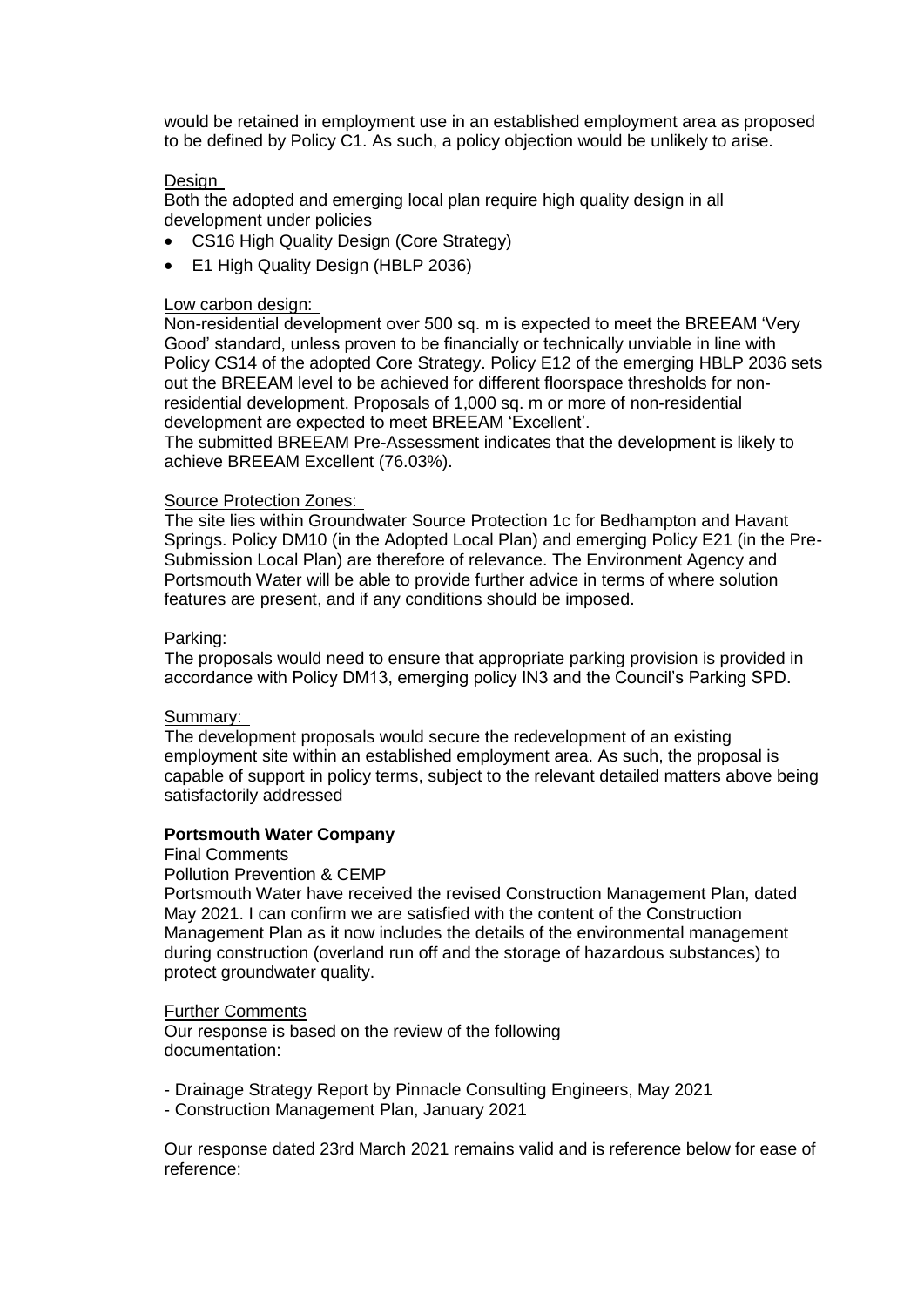'The site is a brownfield site and ground contamination is suspected from the previous land uses. The site is located within the Source Protection Zone 1c (SPZ1c) for an essential Public Water Supply Source. The SPZ1c relates to subsurface activity only, where the Chalk aquifer is confined and may be impacted by deep drilling activities. Subterranean activities such as deep drainage solutions and/or piling may pose a risk to groundwater quality at the local public water supply source. The confined aquifer is of high sensitivity and consequently all measures to prevent pollution during and post construction are required in order to safeguard the local public water supply.

### Drainage

The proposed surface water drainage strategy for the site is utilising the existing surface water sewer network for final discharge. Car parking bays will be permeable paved to treat car park drainage. Run-off from the impermeable areas will be directed through drainage channel with a petrol interceptor prior to entering the attenuation tanks with final discharge to existing surface water sewer. Due to the sensitivity of the groundwater environment, infiltration is not proposed to be suitable solution for the site. Portsmouth Water agree with this assessment and would have a presumption against deep infiltration drainage due to the previous use on the site and the sensitivity of the underlying principal aquifer. The proposed foul water drainage strategy for the site is the connection to the existing public foul water sewer following confirmation from Southern Water.

Both drainage proposals are acceptable to Portsmouth Water in relation to groundwater protection. If there is any deviation from these proposals Portsmouth Water would wish to be further consulted.

#### Piling & Foundations

Portsmouth Water would have no objection to piling at this location if the piles terminate within the Clay cover. If the piles penetrate the full depth of the Clay cover we would expect a piling risk assessment and method statement, this should detail the depth and type of piling to be undertaken and the methodology by which such piling will be carried out, including pollution prevention measures. Piling or any other foundation designs using penetrative methods can pose a risk to potable supplies from, for example, turbidity, mobilisation of historical contaminants, drilling through different aquifers and creation of preferential pathways for contaminants. *Officer Comment: A condition is recommended in relation to piling.*

## Pollution Prevention & CEMP

The Construction Management Plan submitted as part of the application does not cover all the environmental pollution risks of construction. There is no detail on the management of overland runoff (including the drainage proposal for the wheel washing facilities), storage of hazardous materials, chemical and hydrocarbons on site and temporary drainage infrastructure to ensure that water resources are not put at risk from leaks or spillages. The current plan could be updated with this information or alternatively a separate plan could be prepared.

Reason- Fugitive emissions from the site during construction could pose a significant threat to groundwater and therefore the local water supply source if not appropriately managed.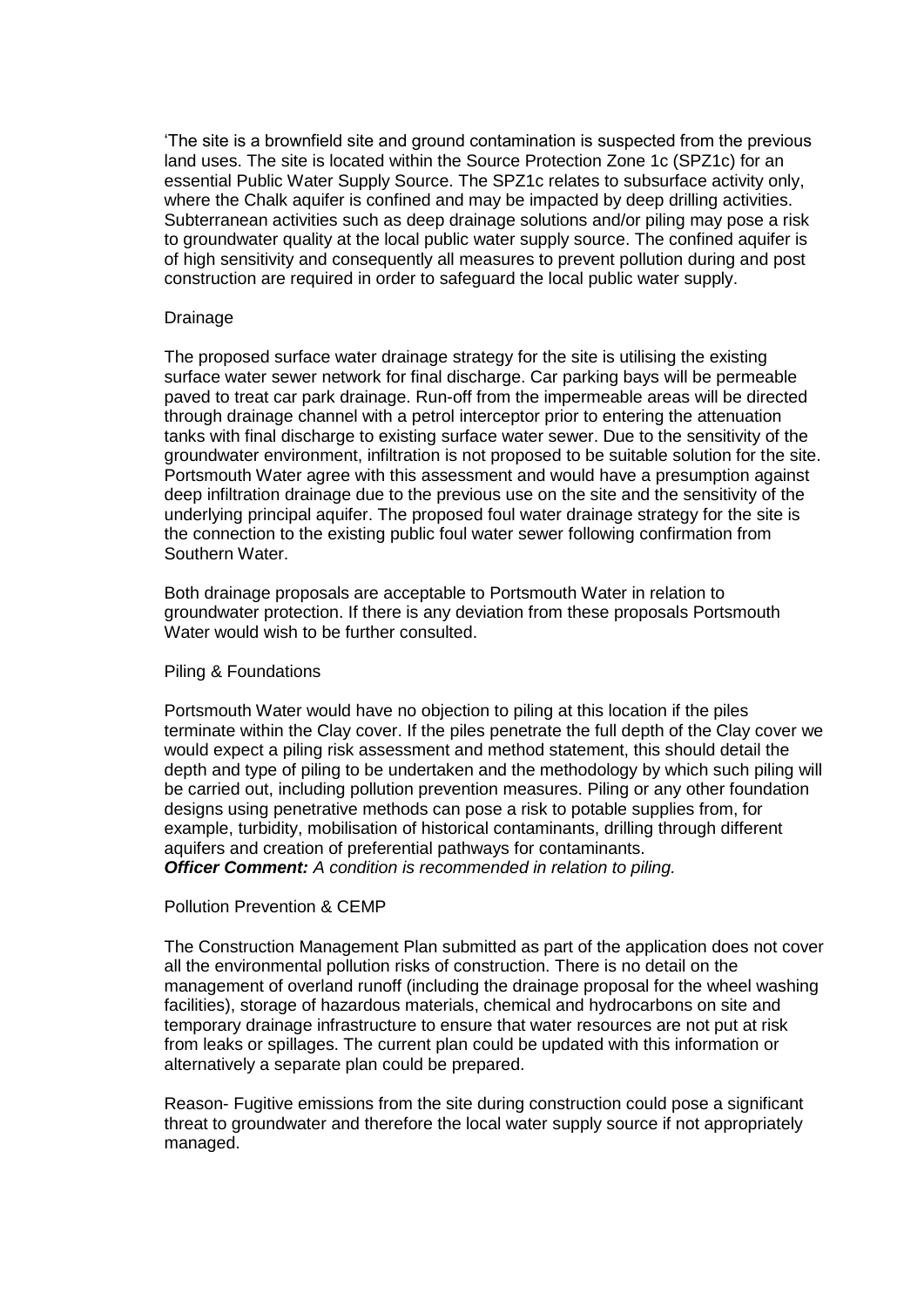## **SE Hants Clinical Commissioning Group**

As a Clinical Commissioning Group we have a specific interest in new residential developments and how the increased population would directly affect local healthcare provision.

Thank you for informing us of the proposed redevelopment. However, South Eastern Hampshire Clinical Commissioning Group does not wish to make any further comments at this time.

### **Southern Electric**

No comments received.

### **Southern Gas Networks - stage 1**

No comments received

## **Southern Water**

#### Further Comments

The submitted drainage layout (Dwg.no: 200810-PIN-XX-XX-DR-C-00205 P07) is satisfactory to Southern Water.

The comment in our response dated 24/03/2021 remain unchanged and valid for the additional information.

## **Original Comments:**

Please see the attached extract from Southern Water records showing the approximate position of our existing public foul and surface sewer within the development site. The exact position of the public assets must be determined on site by the applicant in consultation with Southern Water.

#### Please note:

- The 225 mm public foul sewer requires a clearance of 3 metres on either side of the gravity sewers to protect it from construction works and to allow for future access for maintenance.

The 600 mm public surface water sewer requires a clearance of 3.5 metres on either side of the public sewer to protect it from construction works and to allow for future access for maintenance.

- No development or tree planting should be carried out within 3 and 3.5 metres of the external edge of the public sewers without consent from Southern Water.

- No soakaway, swales, ponds, watercourses or any other surface water retaining or conveying features should be located within 5 metres of public sewers.

- All existing infrastructure should be protected during the course of construction works.

Please refer to: southernwater.co.uk/media/3011/stand-off-distances.pdf.

The impact of any works within the highway/access road on public apparatus shall be assessed and approved, in consultation with Southern Water, under a NRSWA enquiry in order to protect public apparatus. Please send these enquiries to: Developer.Services@southernwater.co.uk

Furthermore, it is possible that a sewer now deemed to be public could be crossing the development site. Therefore, should any sewer be found during construction works, an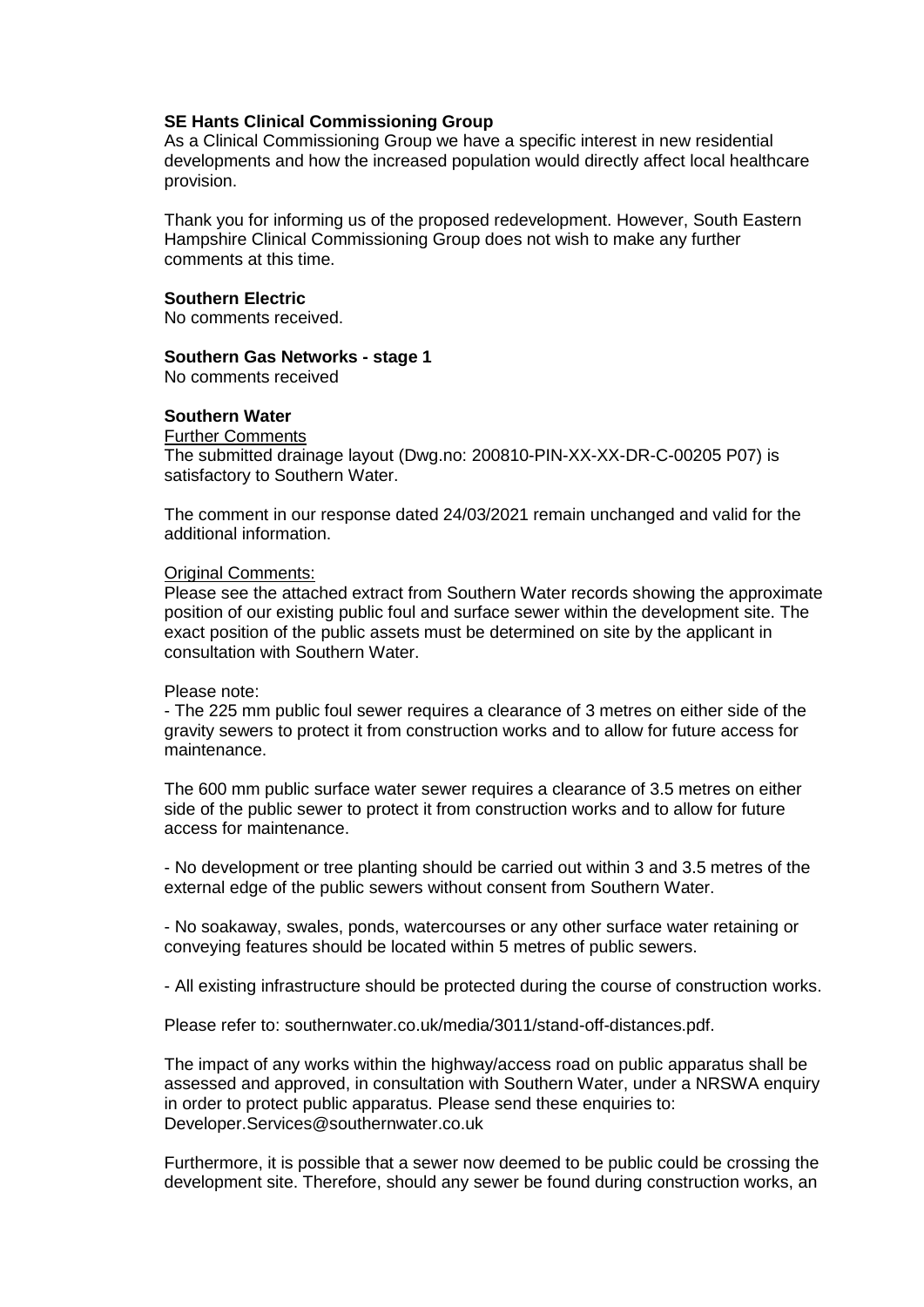investigation of the sewer will be required to ascertain its ownership before any further works commence on site.

Southern Water requires a formal application for any new connection to the public foul and surface water sewer to be made by the applicant or developer.

To make an application visit: southernwater.co.uk/developing and please read our New Connections Services Charging Arrangements documents which are available on our website via the following link: southernwater.co.uk/connection-charging-arrangements

Submitted FRA indicates that surface water from the site will be discharged to a public surface water sewer with a 50% betterment compared to the existing brownfield rates which is satisfactory to Southern Water. Surface water may be discharged to the existing sewer, provided the rate of discharge to sewer is no greater than existing contributing flows. You will be required to provide a topographical site survey and/or a CCTV survey showing the existing connection points, pipe sizes, gradients and calculations confirming the proposed surface water flow will be no greater than the existing contributing flows.

The Council's Building Control officers or technical staff should be asked to comment on the adequacy of soakaways to dispose of surface water from the proposed development.

The drainage design should ensure that no groundwater and/or land drainage will enter the public sewerage network.

Land uses such as general hardstanding that may be subject to oil/petrol spillages should be drained by means of oil trap gullies or petrol/oil interceptors.

We request that should this application receive planning approval, the following condition is attached to the consent: "Construction of the development shall not commence until details of the proposed means of foul and surface water sewerage disposal have been submitted to, and approved in writing by, the Local Planning Authority in consultation with Southern Water."

*Officer Comment: A condition is recommended in relation to foul and surface water drainage.*

### **Traffic Management Team**

The Traffic Team have no adverse comment to make.

### **6 Community Involvement**

This application was publicised in accordance with the Council's Code of Practice for Publicity of Planning Applications approved at minute 207/6/92 (as amended), as a result of which the following publicity was undertaken:

Number of neighbour notification letters sent: 74

Number of site notices: 2

Statutory advertisement:  $Yes - The statutory advertisement period expires on the 24<sup>th</sup>$ </u> September and any decision cannot be issued until the expiry of this publicity.

Number of representations received: 288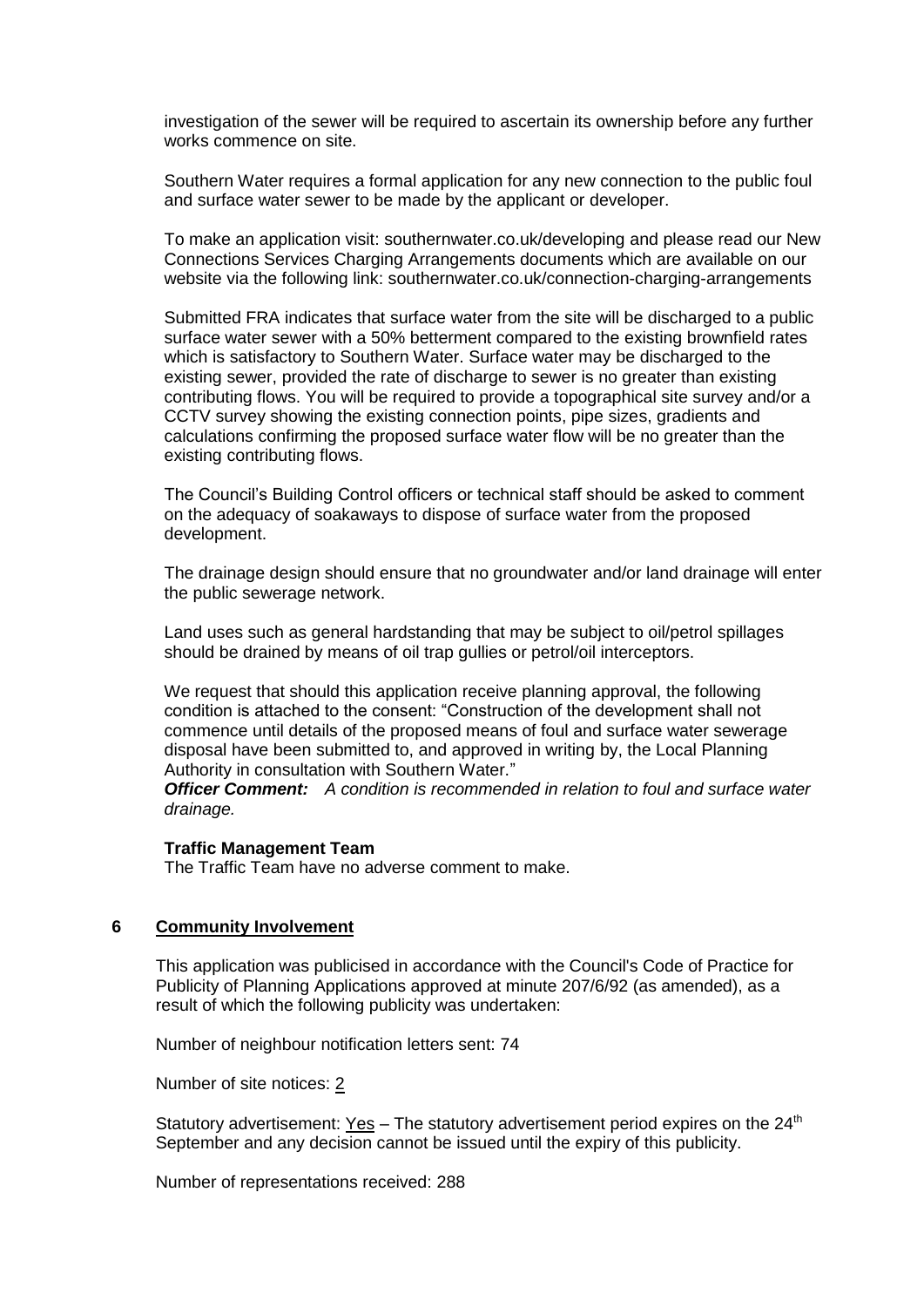- 6.1 A significant number of objections have been received in relation to the proposals and these focus on (amongst other matters):
	- Highway impacts
	- Highway routing including and impacts through Havant
	- Impacts on neighbour amenity
- 6.2 Members will be provided with a full summary of the representations received in advance of the Committee meeting.

# **7 Planning Considerations**

- 7.1 Having regard to the relevant policies of the development plan it is considered that the main issues arising from this application are:
	- (i) Principle of development
	- (ii) Impact upon the character and appearance of the area
	- (iii) Impact upon residential amenity
	- (iv) Highway matters
	- (v) Contamination/Air Quality issues
	- (vi) Drainage and flood risk
	- (vii) Ecological impacts
	- (viii) Landscaping
	- (ix) Other matters (BREEAM / sustainability)
	- (x) Developer Contributions/S106 Requirements

# **(i) Principle of development**

- 7.2 The application site is situated within an urban area where further development is considered acceptable subject to the usual development control criteria.
- 7.3 The site is also within a very long established industrial estate which lies mainly to the east of New Lane and to the west of the Portsmouth to Waterloo railway line. The site itself has a long history of pharmaceutical use and manufacturing with Wyeth's operations starting in the 1950's (including powdered baby milk production) and more recently Pfizer's global packaging and distribution centre for pharmaceutical products has occupied the site which included a specialist cold chain packaging operation.
- 7.4 Policy CS2 of the Havant Borough Local Plan (Core Strategy) 2011 (CS) prioritises the use of previously developed land for the provision of new employment floorspace, whilst Policy DM2 (CS) seeks to safeguard existing employment sites from development proposals for non-employment uses.
- 7.5 The importance of this industrial area in terms of Havant's economic wellbeing and for providing employment is recognised by the proposal to define New Lane as an established employment area in the Havant Borough Local Plan Submission Version on the Proposals Map. Emerging Policy C1 states that *Proposals for employment uses which protect and enhance the function and operation of established employment areas (as defined on the Policies Map) will be supported.*
- 7.6 In this case the application seeks to demolish the existing buildings on site and reprovide employment floorspace with a comprehensive re-development. The Planning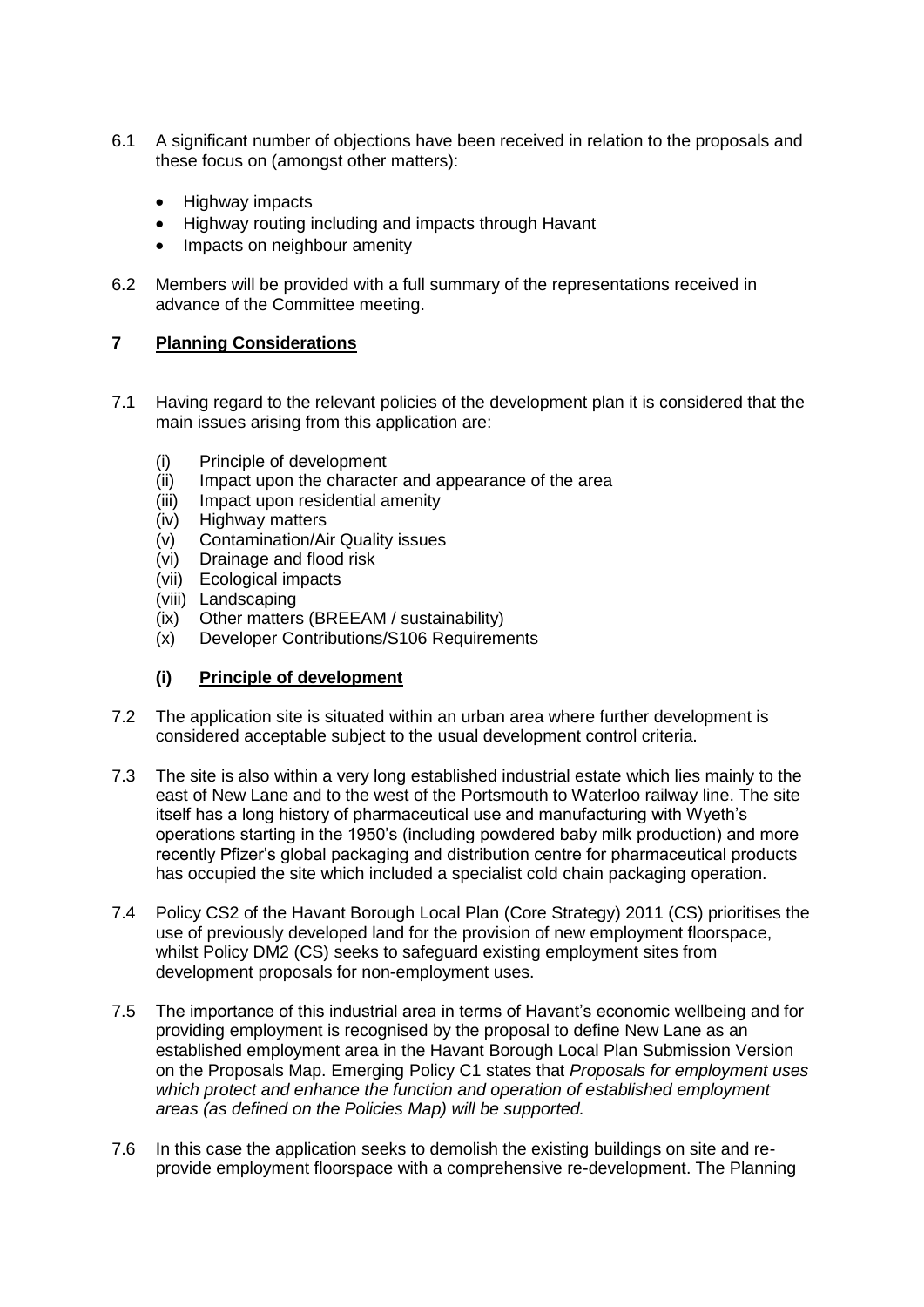Statement indicates that there remains 27,144sq. m of numerous buildings comprising of high bay warehousing space and cold store pallet locations, alongside associated infrastructure and staff welfare facilities. It is understood that the remaining pharmaceutical site employed 150 staff before they started to relocate more of their operations offsite.

7.7 The proposed new building would make provision of 14,017 sqm (Gross Internal Floorspace), in addition to two ancillary buildings providing an additional 32 sq. m. This reflects the intended use by the proposed occupier as a 'last mile' distribution centre. Last-mile delivery can be defined as the movement of goods from a transportation hub to the final delivery destination. In this respect, it is noted that the proposals could be key in supporting the Borough's economic recovery from the pandemic. In terms of jobs created, the submitted statement refers to the creation of a 'broad range of jobs' and further details are provided in the Employment & Skills Note which states:

*The proposed warehouse will provide a range of employment opportunities at a variety of skill levels. This will include the following activities:* 

- *Warehouse staff*
- *Drivers*
- *Administration*
- *Managerial, professional and technical occupations*
- *Other (including ICT, customer service, sales and engineering)*

*The occupier's estimate is that the proposed development would create over 70 permanent jobs, dozens of flexible work opportunities and 100s of driver opportunities. In the busiest periods there will be over 200 people on site.*

The Employment and Skills Plan will seek to maximise training and employment opportunities during the construction and operational phases of the development for local people.

- 7.8 Paragraph 8.9 of the Council's Employment Land Review recognises that there is likely to be a net loss of floorspace, allowing for the intensification and redevelopment of established employment areas. This reflects the extensive areas of redundant floorspace within the borough's existing employment areas. The proposals would also support the vision in the submitted Plan in terms of providing new and refurbished business development and providing people with access to high quality new employment (paragraph 2.14).
- 7.9 Though there would be a net loss in employment floorspace, it is proposed that the site would be retained in employment use in an established employment area as proposed to be defined by Policy C1.
- 7.10 In relation to regeneration Havant Borough Council have produced *A Regeneration Strategy for Havant Borough 2018 – 2036.* This includes the following in relation to Last Mile Delivery uses such as the current proposal:

### *7. Last Mile Delivery*

*Havant's employment floorspace is predominantly a mix of industrial and warehousing (78%) and occupier enquiries within the warehousing and logistics sector are on average 30% higher than other business uses. Key employment sites such as Brockhampton West, located adjacent to the strategic road network, are well placed to take advantage of growth within the transport, distribution and logistics sector. In*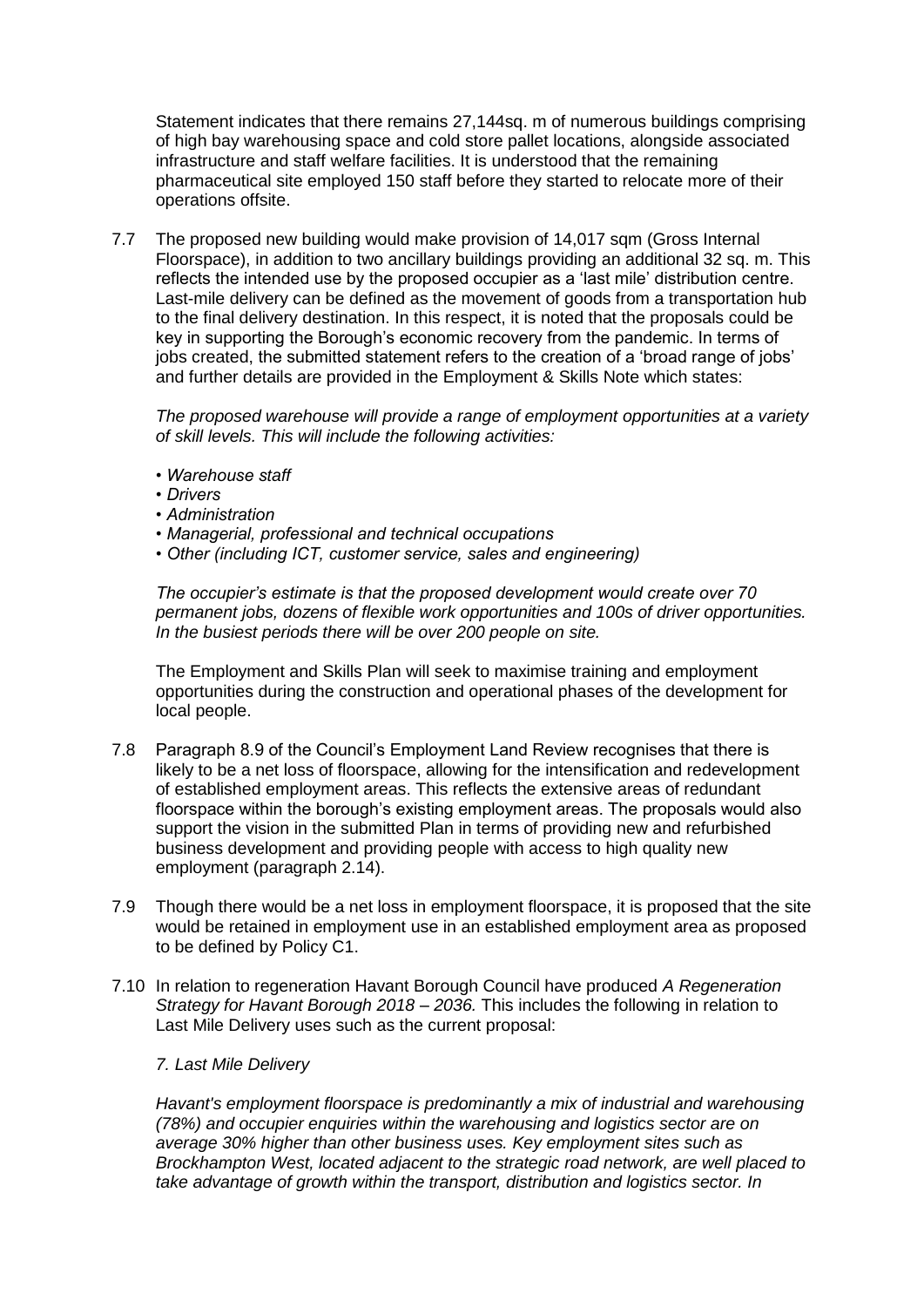*particular last mile delivery is driving growth of courier, express and parcel services fuelled by increasing demand from millennials as their preferred delivery method.*

- 7.11 The growth and demand for 'last mile delivery' and the demand for on line shopping is likely to have been exacerbated by the corona virus pandemic adding to the previously established trend towards home delivery services. Whilst it is recognised that there are other locations with more direct access to strategic road networks, New Lane is a long established industrial area with many occupiers served by commercial vehicles including HGV's accessing the site via a good road network including New Lane itself, Crossland Drive and Bartons Road, these lead to Park Road North and to the A27 to the south.
- 7.12 The previous uses by Pfizer and Wyeth both included the distribution of packaged products from the site. It is recognised that the model of distribution would be different with the proposed use with van movements predominating. The application needs to be considered on its planning merits on the proposed site and it is not considered that there is any in principle objection to the proposal based on its location at New Lane. The highway impacts are fully explored in (iv) below.

# **(ii) Impact upon the character and appearance of the area**

- 7.13 The main issues in relation to the impact on the character and appearance of the area are considered to relate to the following:
	- The proposed physical form of the development in its context and a comparison to the existing development on site;
	- The provision of a new access to the site;
	- The impact on trees and existing features.

Both the adopted policy CS16 (CS) and emerging policy E1 (SV LP) require high quality design in all development.

- 7.14 To the south of the site is Sumika Polymer Compounds which includes large industrial buildings of two storey height with grey cladding. To the north of the site are further industrial and business buildings with metal cladding and of two storey height. To the eastern part of the northern boundary are the three storey height Velocity buildings which were built in recent times on part of the former wider Pfizer site. The redevelopment proposed needs to be considered in the context of the adjoining industrial development.
- 7.15 The Pfizer site itself contains a number of buildings of different ages and it is noted that some of the buildings towards the front of the site were demolished around 2011. The remaining buildings are generally located approximately 120m back from the new lane frontage and approximately 13m from the boundary to the railway line to the east.
- 7.16 The tallest building on site is the High Bay Warehouse which has a height of approximately 25m and can be viewed from a long distance from public vantage points. The next tallest building is the cold storage warehouse facility towards the rear of the site this building is approximately 17.5m high.
- 7.17 The proposed layout shows all existing buildings removed, and the new warehouse building located centrally on the site with significant frontage planting and warehouse staff parking to the western side of the main building. To the northern side of the building is van parking this leads to loading doors on the northern side of the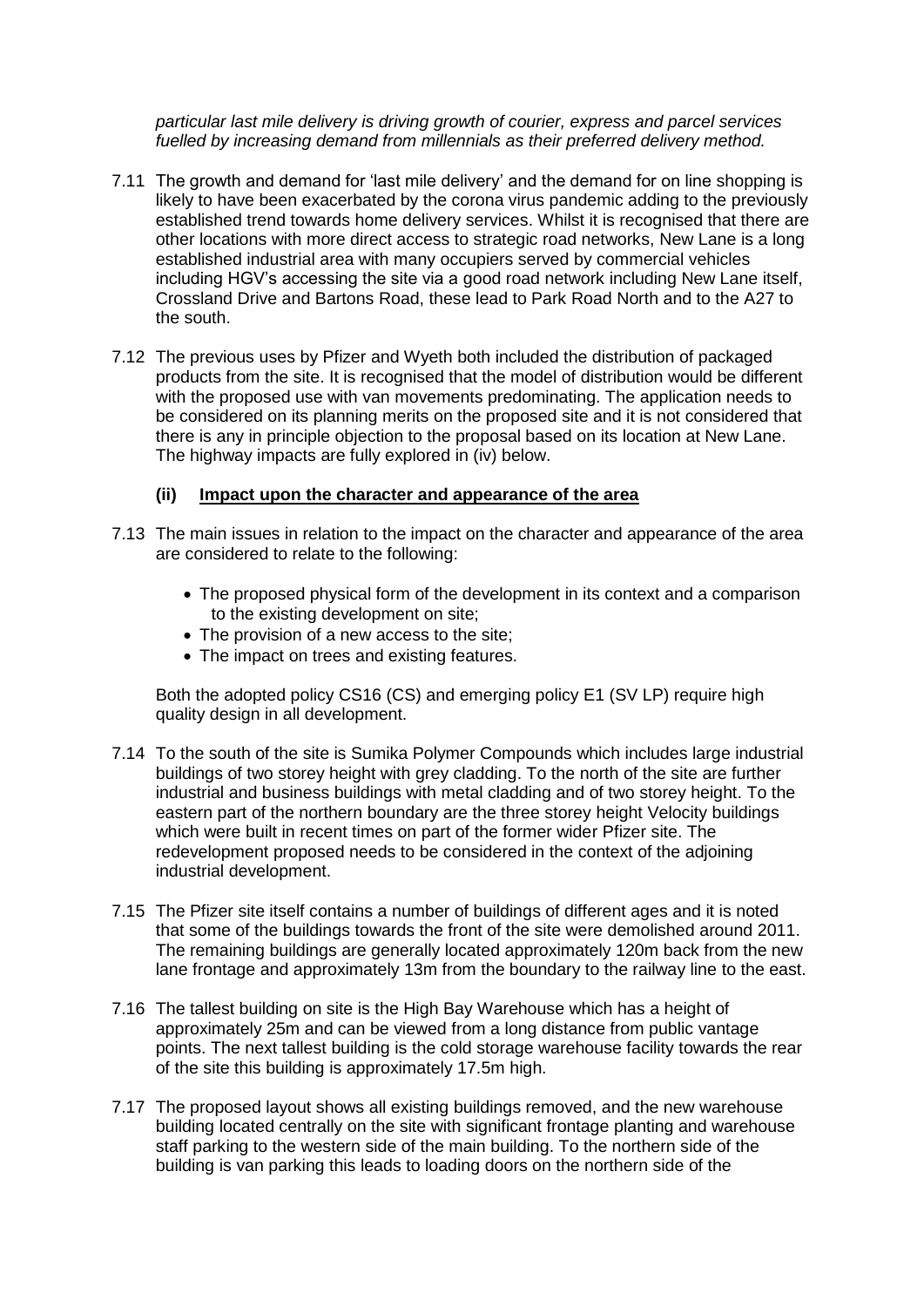warehouse within an area covered by a canopy. The northern boundary retains and provides landscaping to the Hayward Business Centre and the Velocity buildings. There is a small area of landscaping in the north east part of the site.

- 7.18 To the western side of the proposed building are large areas of van parking and access routes for HGV's which would service the Warehouse building from unloading doors on the east side of the building. An area of existing landscaping would remain on the eastern boundary of the site adjacent to the railway line.
- 7.19 To the southern side of the warehouse building is a decked van parking area which includes a ground, first, second and roof level. There are loading doors on the ground floor of the warehouse. An access road leads around the site to the south of the parking decks.
- 7.20 The new warehouse would have a shallow pitched roof with a height of 15.946m to the ridge. The parking deck building is attached to the southern side of the warehouse and would have a highest point of 15.618. Whilst this is a very large development it is noted that the total height of the development would be significantly lower than the high bay warehouse (25m) and the cold storage warehouse (17.5m).
- 7.21 The warehouse would include the following materials:

# *Front West (New Lane elevation)*

Horizontal bands of:

- Composite cladding panel (microrib) colour white grey
- Office Composite cladding panel (flat) merlin grey (with areas of glazing) The upper area and gable:
	- Flat Composite cladding panel colour white grey
	- Indicative louvre positions subject to M&E design & specification colour to match cladding

## *North Elevation*

Horizontal bands of:

- Composite cladding panel (microrib) colour white grey
- Office Composite cladding panel (flat) merlin grey (with areas of glazing)
- Flat Composite cladding panel colour white grey

Roof:

• Single ply membrane roof – colour grey

The lower area of the northern elevation would be partly obscured by the roof of the canopy:

• Canopy post and roof structure to specialist design

### *East Side (Railway elevation)*

Horizontal Bands of:

- Loading dock concrete sandwich wall panel system
- Composite cladding panel (microrib) colour white grey
- Flat Composite cladding panel colour white grey

### *South Elevation*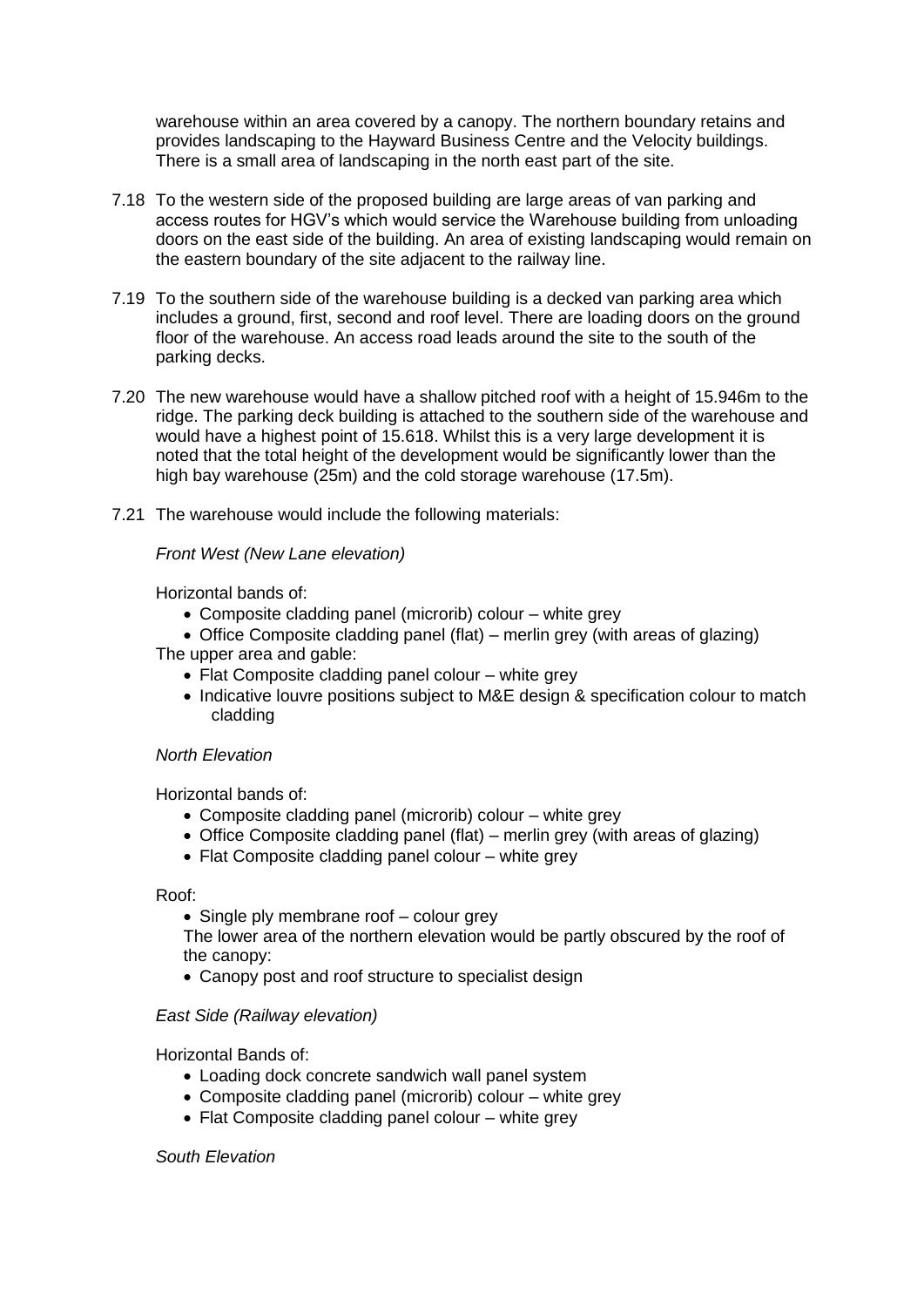The south elevation of the warehouse building would be largely obscured by the proposed decked parking area.

- The materials would match those on other elevations but with a photovoltaic system to the roof
- 7.22 The van parking deck area would include the following materials:

*Front West (New Lane elevation)*

- Composite cladding panel (microrib) colour white grey
- Perforated mesh panel, expanded aluminium mesh, powder coat finish
- Protection barrier to the perimeter of van loading deck. Galvanised metal mesh infill between deck structural columns.

# *East Side (Railway elevation)*

- Composite cladding panel (microrib) colour white grey
- Protection barrier to the perimeter of van loading deck. Galvanised metal mesh infill between deck structural columns.

# *South Elevation*

- Composite cladding panel (microrib) colour white grey
- Protection barrier to the perimeter of van loading deck. Galvanised metal mesh infill between deck structural columns.
- There is also an external van ramp leading to the different parking levels.
- 7.23 Overall whilst it is recognised that the proposed building and van parking decks are very large and significant structures, the existing site contains taller and very large structures. The site is located within a major industrial estate. It is not considered that the scale of development would be inappropriate in this setting and given the historic nature of development on the site. In terms of materials, whilst these are considered relatively utilitarian they reflect the nature of the development and use. The use of horizontal banding would help to provide some visual relief to the scale of the building and parking. The specified colours greys and white grey are considered relatively recessive and are similar to some of the existing buildings on site and also development more generally in the area. A materials condition is nevertheless recommended in order that control over the final details can be maintained.

# **(iii) Impact upon residential amenity**

- 7.24 Whilst the site is located in a long established industrial estate there are residential properties located to the west side of New Lane (accessed off St Alban's Road, Flexford Gardens and Oak Park Drive), properties to the south of the site to the east side of New Lane and to the east side of the Portsmouth-Waterloo railway line (accessed from Nutwick Road, Swallow Close and Fourth Avenue).
- 7.25 The main issues in relation to impacts on residential amenity are considered to relate to the following matters:
	- Demolition/construction phase
	- Operational phase: Noise and disturbance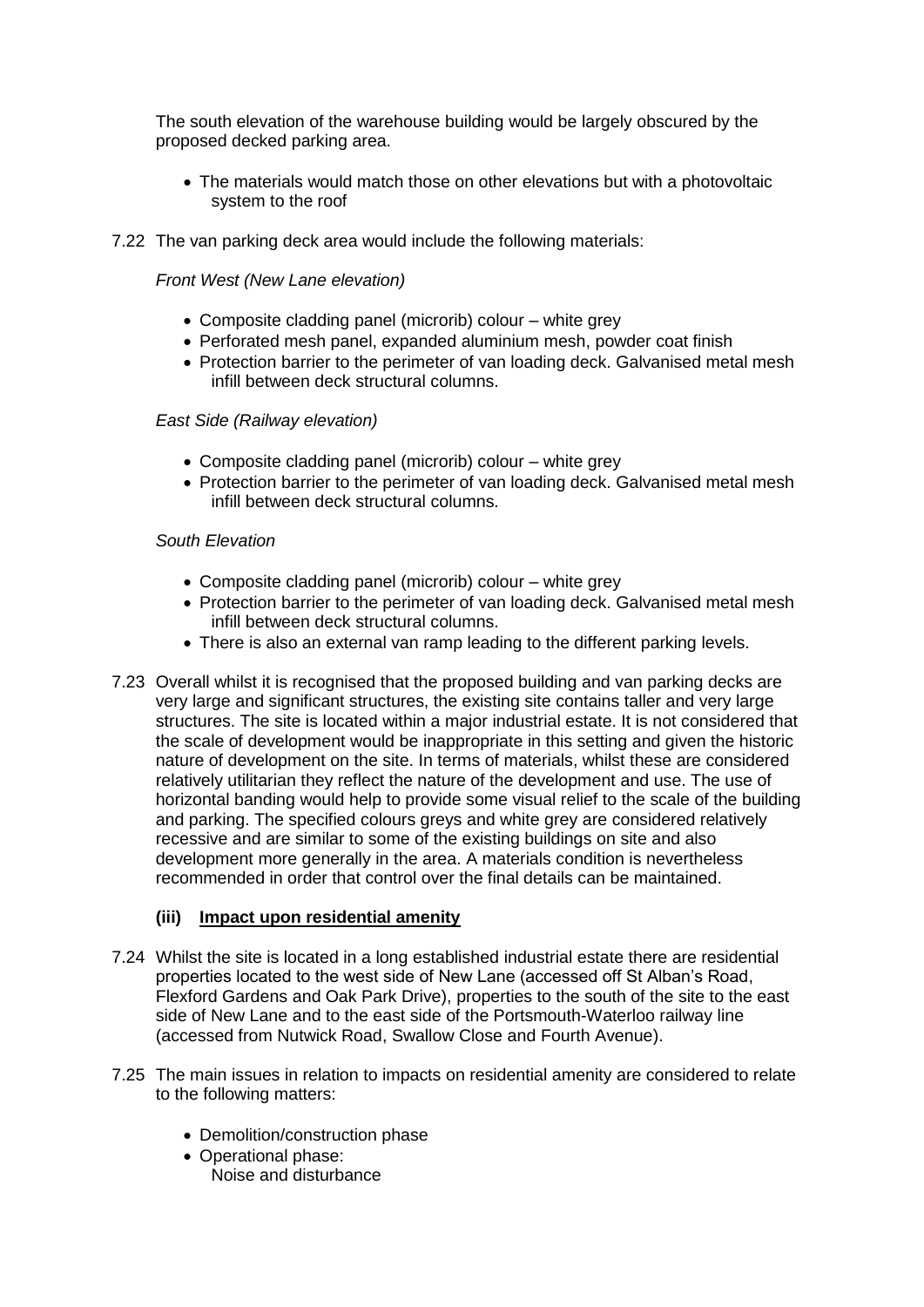## Lighting

## Demolition/construction phase

- 7.26 The proposal results in the demolition of the existing buildings on site and the application is supported by a Construction Management Plan. This sets out measures aimed at minimising any adverse environmental effects during this phase as follows:
	- *Working hours*
	- *The control of noise and vibration*
	- *No fires*
	- *Obour*
	- *Control of dust*
	- *Wheel and Chassis Washing Facilities*
	- *Haul Routes and Delivery Hours*
	- *Arrival to Site*
	- *Site Compound and Storage Area*
	- *Contractors Parking*
	- *Site Enclosure*
	- *Public Communication and Complaints Management*
	- *Temporary Lighting*
	- *Environmental*
	- *Water Resources and Flood Risk*
	- *Control of Substances Hazardous to Health requirements*
	- *Site Waste Management Plan*

It is considered that this document would allow for the management of this phase of the development and whilst there will inevitably be some impacts on residential amenity during a substantial re-development proposal the Construction Management Plan is considered to provide a basis for limiting such impacts and addressing any issues. It is noted that Environmental Health have raised no objections to these proposals.

# Operational phase

# *Noise and disturbance*

- 7.27 The application is supported by a Noise Constraints Assessment which includes an Operational Noise Management Plan. This report considers the policy context in relation to noise.
- 7.28 The NPPF provides a framework for the consideration of noise impacts. Paragraph 170 states:

*Planning policies and decisions should contribute to and enhance the natural and local environment by* (amongst other matters)*:*

*e) preventing new and existing development from contributing to, being put at unacceptable risk from, or being adversely affected by, unacceptable levels of soil, air, water or noise pollution or land instability.*

Paragraph 180 states:

*Planning policies and decisions should also ensure that new development is*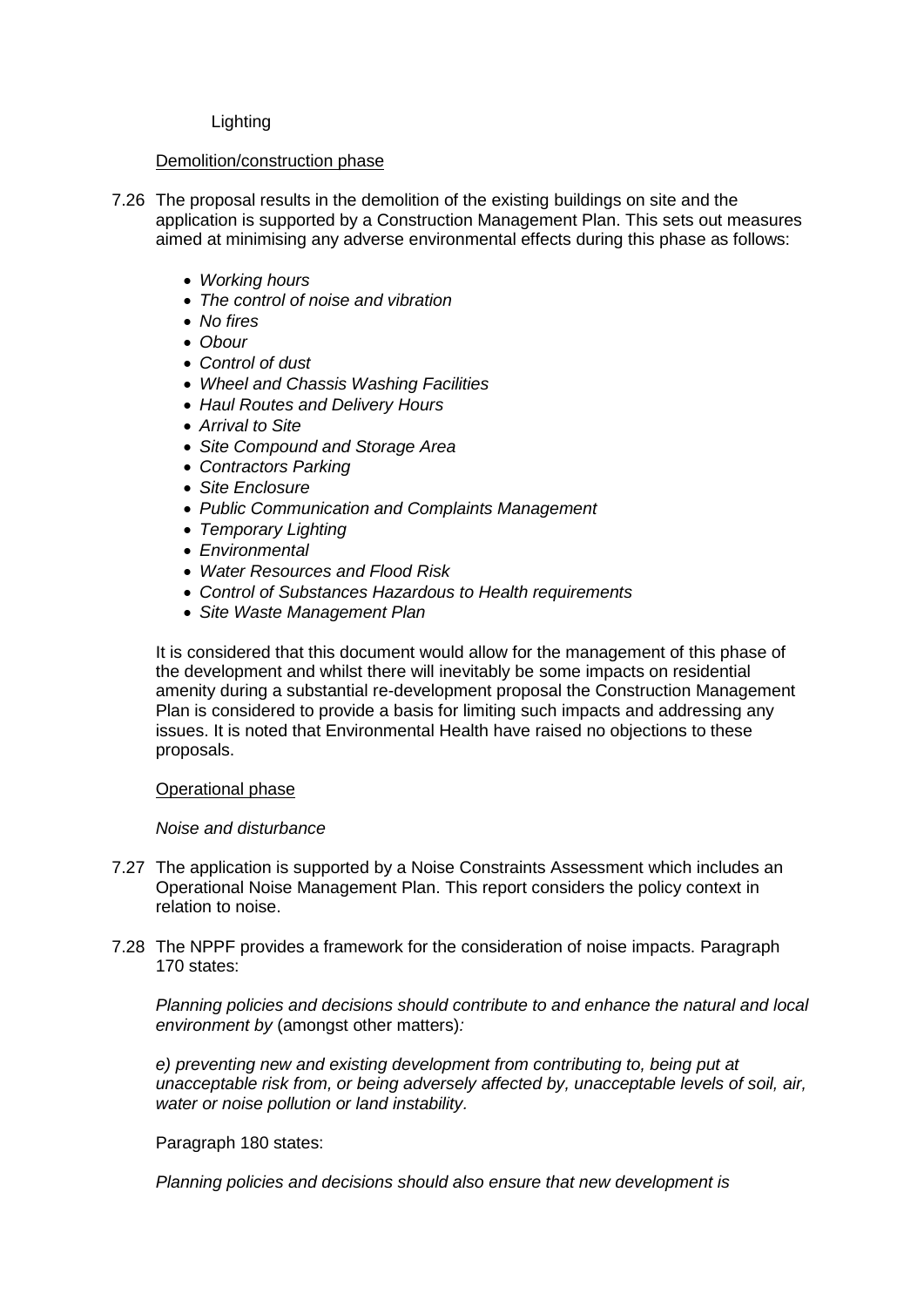*appropriate for its location taking into account the likely effects (including cumulative effects) of pollution on health, living conditions and the natural environment, as well as the potential sensitivity of the site or the wider area to impacts that could arise from the development. In doing so they should* (amongst other matters)*:*

*a) mitigate and reduce to a minimum potential adverse impacts resulting from noise from new development – and avoid noise giving rise to significant adverse impacts on health and the quality of life;* 

Paragraph 183 states:

*The focus of planning policies and decisions should be on whether proposed development is an acceptable use of land, rather than the control of processes or emissions (where these are subject to separate pollution control regimes). Planning decisions should assume that these regimes will operate effectively. Equally, where a planning decision has been made on a particular development, the planning issues should not be revisited through the permitting regimes operated by pollution control authorities.*

7.29 Planning Policy Guidance Noise – provides further details on how to consider noise. The PPG states:

*Plan-making and decision making need to take account of the acoustic environment and in doing so consider:*

- *whether or not a significant adverse effect is occurring or likely to occur;*
- *whether or not an adverse effect is occurring or likely to occur; and*
- *whether or not a good standard of amenity can be achieved.*

*In line with the [Explanatory](https://www.gov.uk/government/publications/noise-policy-statement-for-england) note of the noise policy statement for England, this would include identifying whether the overall effect of the noise exposure (including the impact during the construction phase wherever applicable) is, or would be, above or below the [significant](https://www.gov.uk/guidance/noise--2#significant-observed-adverse-effect-level) observed adverse effect level and the lowest observed adverse effect level for the given situation.*

- 7.30 Potential noise impacts have been modelled at the sensitive residential locations. This has considered noise impacts in relation to van unloading events (daytime and nighttime), HGV unloading events (daytime and night-time), van parking events (daytime – no vans parking at night), van movement (daytime and night-time), HGV movement (daytime and night-time), car park noise data, and building services plant noise. A monitoring survey was undertaken to characterise baseline ambient noise levels currently established to establish the relative local background and traffic noise levels.
- 7.31 The survey found: *The existing noise climate is characterised by road traffic noise from New Lane and Crossland Drive to the west of the site; traffic noise from the residential areas to the west and east of the site and industrial activity from the surrounding industry to the north and south of the site were also audible during the survey including noise from the existing plastic factory to the south of the site.*
- 7.32 Noise from the proposed development was then assessed for sensitive residential receptors. The application includes details of noise mitigation measures. The assessment was undertaken with the inclusion of intrinsic mitigation in the form of 4.0m high barriers in strategic locations (with barriers stepping down from 4.0m to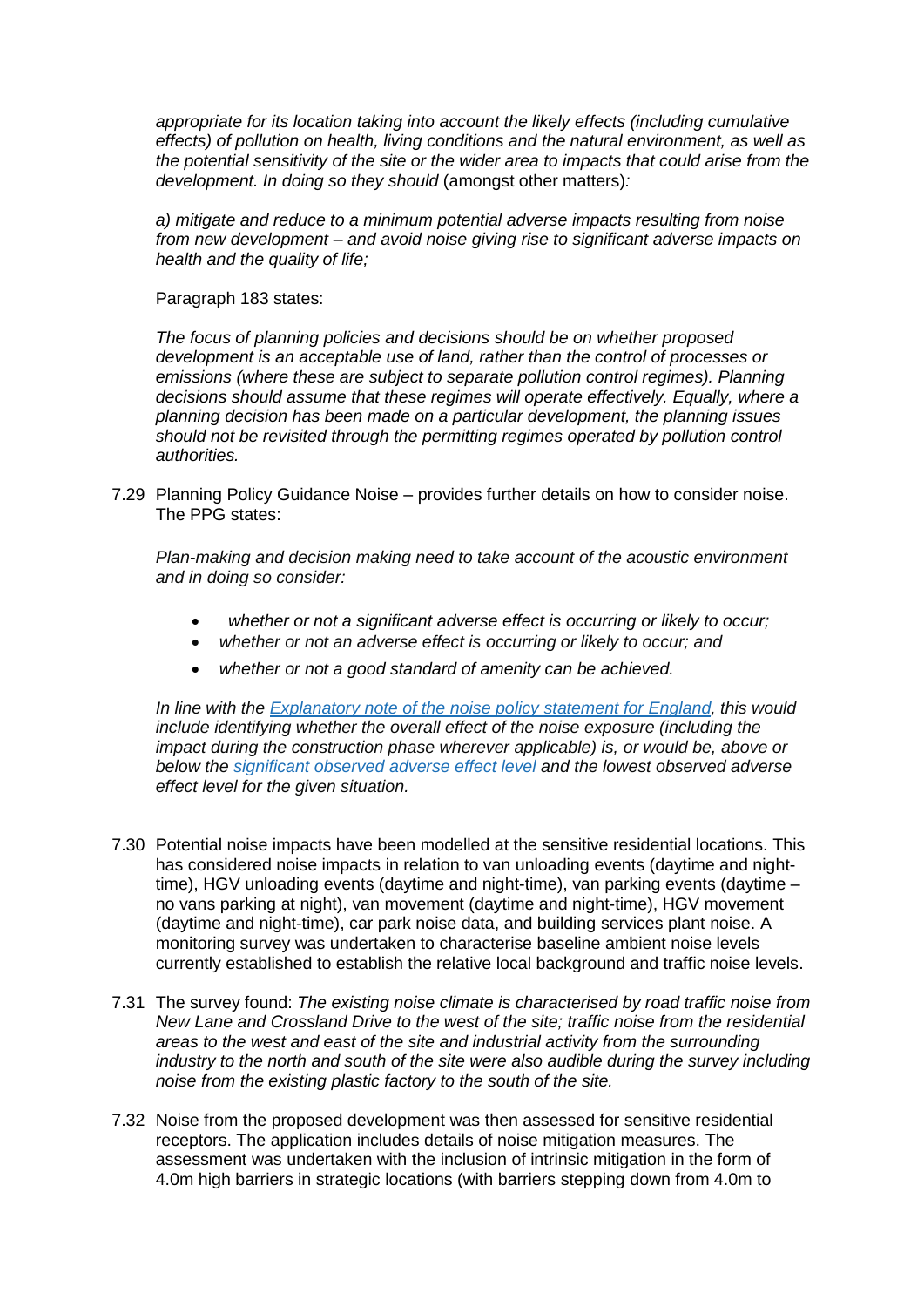1.0m at the site access points) as well as the effect of the operational noise management plan that will be implemented to ensure the effective and efficient management of the site. The results indicate that: *internal daytime and night-time LAeq and night-time LAmax noise levels from the proposed development are predicted to be below the BS 8233/WHO noise intrusion criteria at all receptors with windowsopen and windows-closed. Therefore, operational noise intrusion levels are predicted to be within the No Observed Adverse Effect Level.* 

7.33 The noise assessment has been reviewed by the Council's Environmental Health team. This confirms that the assessment *considers the potential impact of noise from building services plant, vehicle movements, car park use, unloading and loading, etc. Overall, the assessment suggests that the proposed development is unlikely to significantly harm existing residential amenity.* A condition is recommended by Environmental Health to address noise from plant and equipment and in addition acoustic fencing details are proposed to be conditioned. Subject to these conditions it is considered that potential noise impacts can be suitably addressed.

### Lighting

7.34 With regards to lighting, an external artificial lighting assessment report has been submitted with the application. The NPPF sets out in paragraph 180 that:

*Planning policies and decisions should also ensure that new development is appropriate for its location taking into account the likely effects (including cumulative effects) of pollution on health, living conditions and the natural environment, as well as the potential sensitivity of the site or the wider area to impacts that could arise from the development. In doing so they should* (amongst other matters)*:*

*c) limit the impact of light pollution from artificial light on local amenity, intrinsically dark landscapes and nature conservation.*

7.35 The proposed lighting has been considered in terms of its impact on the surroundings including residential amenity and light glow. It is noted that surveys of existing lighting have been carried out and that the area has been classified in the report as E3 'suburban'. The report concludes that:

*The lighting design demonstrates full compliance with all standards and guides whilst not including any natural obstructions (acoustic barriers are included), landscaping and changes in topology.* 

*It is therefore considered worst-case and in practice the levels of horizontal light-spill, obtrusive glare, visible source intensity and building luminance are permissible within the Environmental Zone classification of 'E3'.* 

*The lighting design also considers the perceived potential obtrusive glare to either dwellings or adjacent road receptors by ensuring that where possible luminaires and optical arrays are positioned, orientated and tilted to prevent any direct views of the*  light source and reduce subsequent intensity levels (candelas) to an acceptable level.

*There will be a residual impact of interreflected sky-glow on the night-time scene as a result of the proposed Development, but with appropriate considerations taken within the lighting design process these impacts can be considered negligible, with the direct element of upward light of 1.04%.*

7.36 Lighting plans have also been provided to demonstrate how light will be directed away from sensitive residential receptors. Whilst it is recognised that the development will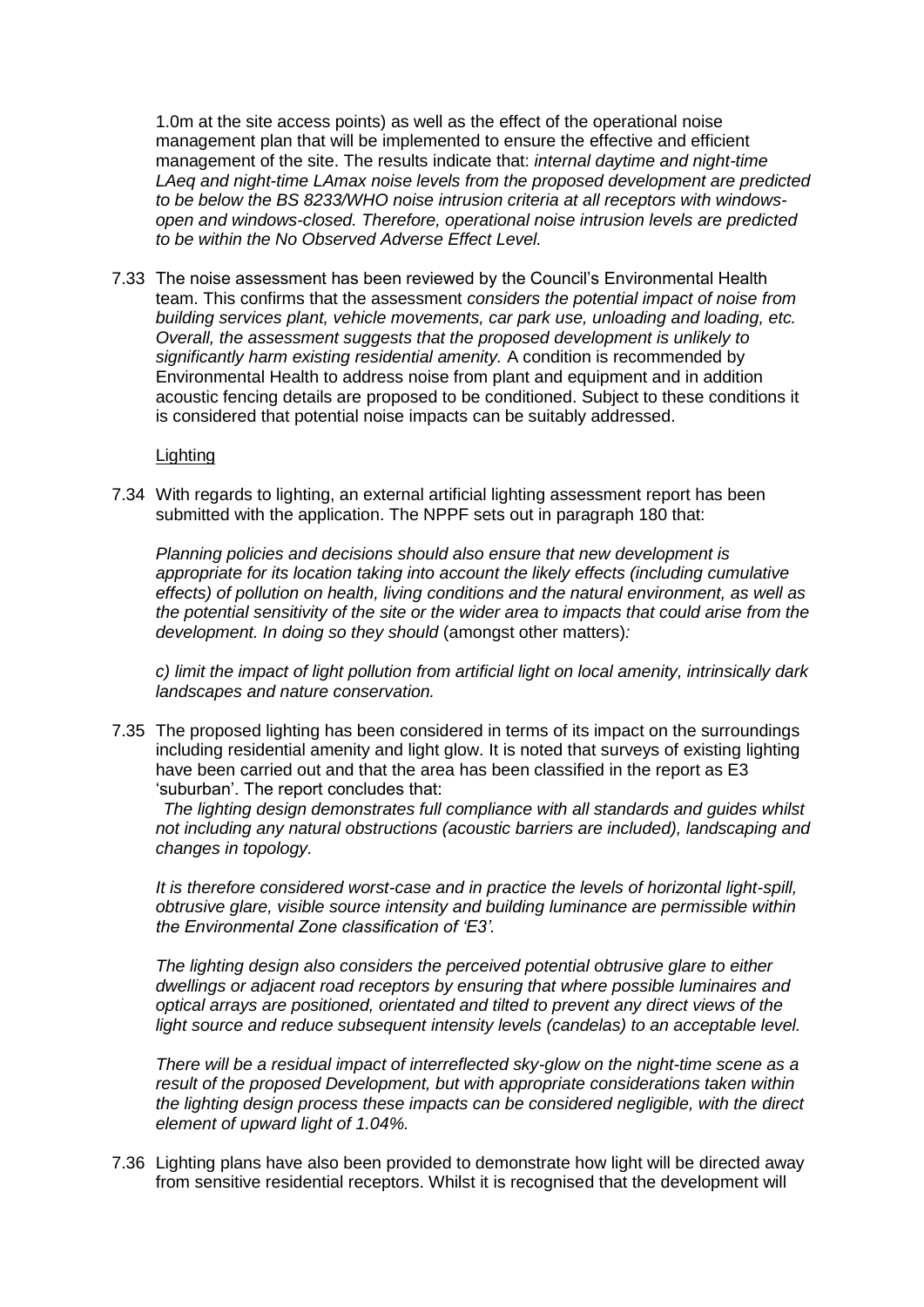require significant levels of illumination, the lighting strategy is directed to minimise light spill. Environmental Health have confirmed that they have no adverse comments in relation to lighting.

7.37 Overall in relation to the impact on residential properties and given the long standing operation on the site and adjacent industrial uses it is not considered that an objection to the proposals based on the impact on residential amenity could be substantiated subject to appropriate conditions.

# **(iv) Highway matters**

- 7.38 The proposed development for a Distribution Warehouse raises significant highway issues and has resulted in a large volume of the objections received in relation to the development. The application has been subject to a detailed assessment by Hampshire County Council Highways with detailed assessments carried out. This has resulted in extensive negotiation and clarifications being sought working with the applicants Highways Engineers and others. The main issues are listed below:
	- Pre-Application
	- Existing Conditions
	- Sustainable Transport
	- Personal Injury Accident data
	- Development Proposal
	- Vehicular Access
	- Parking Provision
	- Management Plans (Operational Management, Car Park Management Plan, Delivery Servicing and Management Plan)
	- Trip Generation & Distribution
	- Junction Modelling/Assessment
	- Travel Plan
	- Highways S106 Requirements
	- Highways recommended Conditions

# *Pre-Application*

7.39 The applicant engaged with pre-application discussions with HCC Highways in relation to the impact of the development on the local road network and these discussions have continued at application stage leading to amendments and clarifications to the proposals.

# *Existing Conditions*

- 7.40 The starting point for the consideration of highways impacts from a development is to consider the existing conditions on site and how the site could operate under the existing development.
- 7.41 Whilst over the last year Pfizer's operations on site have been reducing as the current occupier looks to vacate the premises, the site could clearly be used more fully under the existing planning permissions utilizing the existing buildings. This point is important to note as it has considerable bearing on the consideration of the application of this site.
- 7.42 Whilst traffic surveys from the site would have once been reflective of the site's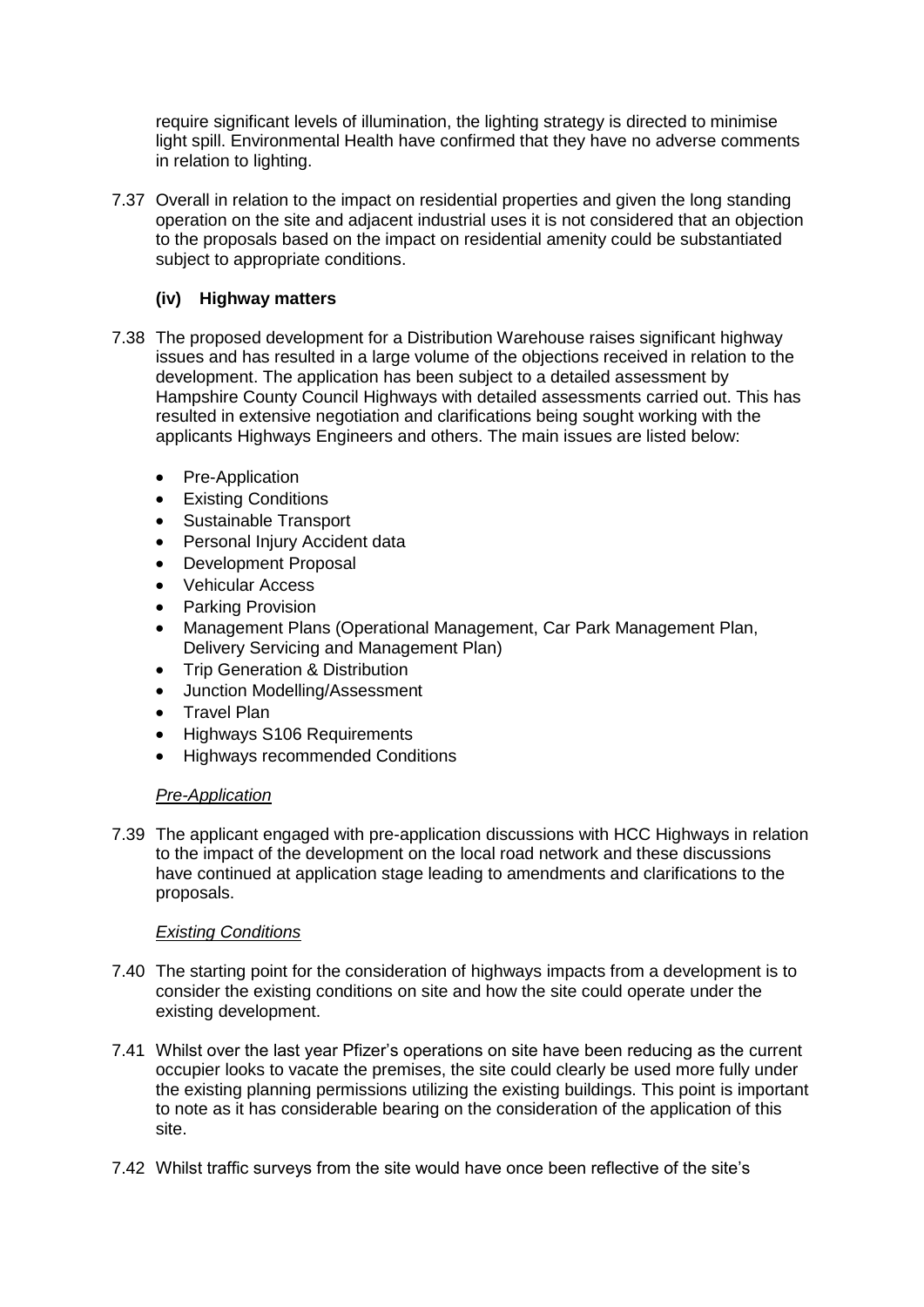potential traffic generation, surveys carried out now or at the time of the application would not provide any meaningful data. The Highway Authority therefore required assessments in the Strategic Transport Assessment to take account of surveyed traffic conditions along New Lane (undertaken  $9<sup>th</sup>$  June 2021), and the occupiers forecast trip generation to ensure a robust assessment has been undertaken when determining the impact on the local road network including junction modelling.

7.43 The site is currently served via two bellmouth junctions to New Lane. The 2020 schedule of site uses set out the following floorspaces:

| <b>Land Use</b>      | Floorspace (sqm) |
|----------------------|------------------|
| Office (B1a)         | 4,311            |
| <b>R&amp;D (B1b)</b> | 2.427            |
| Industrial (B1c/B2)  | 22,539           |
| Warehousing (B8)     | 5,231            |
| <b>Total</b>         | 34,508           |

7.44 As stated above any assessment of highway impacts needs to take account of the existing uses at the site.

## *Sustainable Transport*

## *Pedestrian/Cycle*

- 7.45 Footpaths are present on both sides of New Lane although the footway on the eastern side of New Lane terminates to the south of the site (past the allotments). This requires pedestrians using the eastern footway to cross to use the western footway at this point although there are no existing crossing facilities. A new pedestrian island is proposed to the south of the site to provide a dedicated crossing and gateway feature.
- 7.46 There is a pedestrian refuge 200m to the north of the site with dropped kerbs, tactile paving and a refuge island.
- 7.47 New Lane benefits from on-road cycle lanes which connect into National Cycle Network routes 2 and 22.
- 7.48 Given historical accident records at the Crossland Drive/New Lane junction (further details below) it is proposed to rationalise crossing facilities at this junction to provide a dedicated tactile paving crossing area to the east of the junction with St. Albans Road which sits on the observed desire line for children walking to St. Albans School. The existing dropped kerbs would be removed from the mouth of this junction as part of this change. The existing north bound cycle lane across the junction would also be widened to 2.0m to raise awareness of the presence of cyclists crossing the junction. The remainder of the northbound cycle lane to the north and south of the junction would be widened to 1.5m, similarly, the southbound cycle way would be widened to 1.5m.
- 7.49 The cycle lane widening continues north and south from the junction between the existing pedestrian island opposite the Littlegreen Avenue link and the new pedestrian island provided to the south of the site. The islands are considered to act as gateway features into this section of New Lane to encourage lower vehicle speeds and a more cycle friendly environment.
- 7.50 The Highway Authority advise that the accident history at the Crossland Drive / New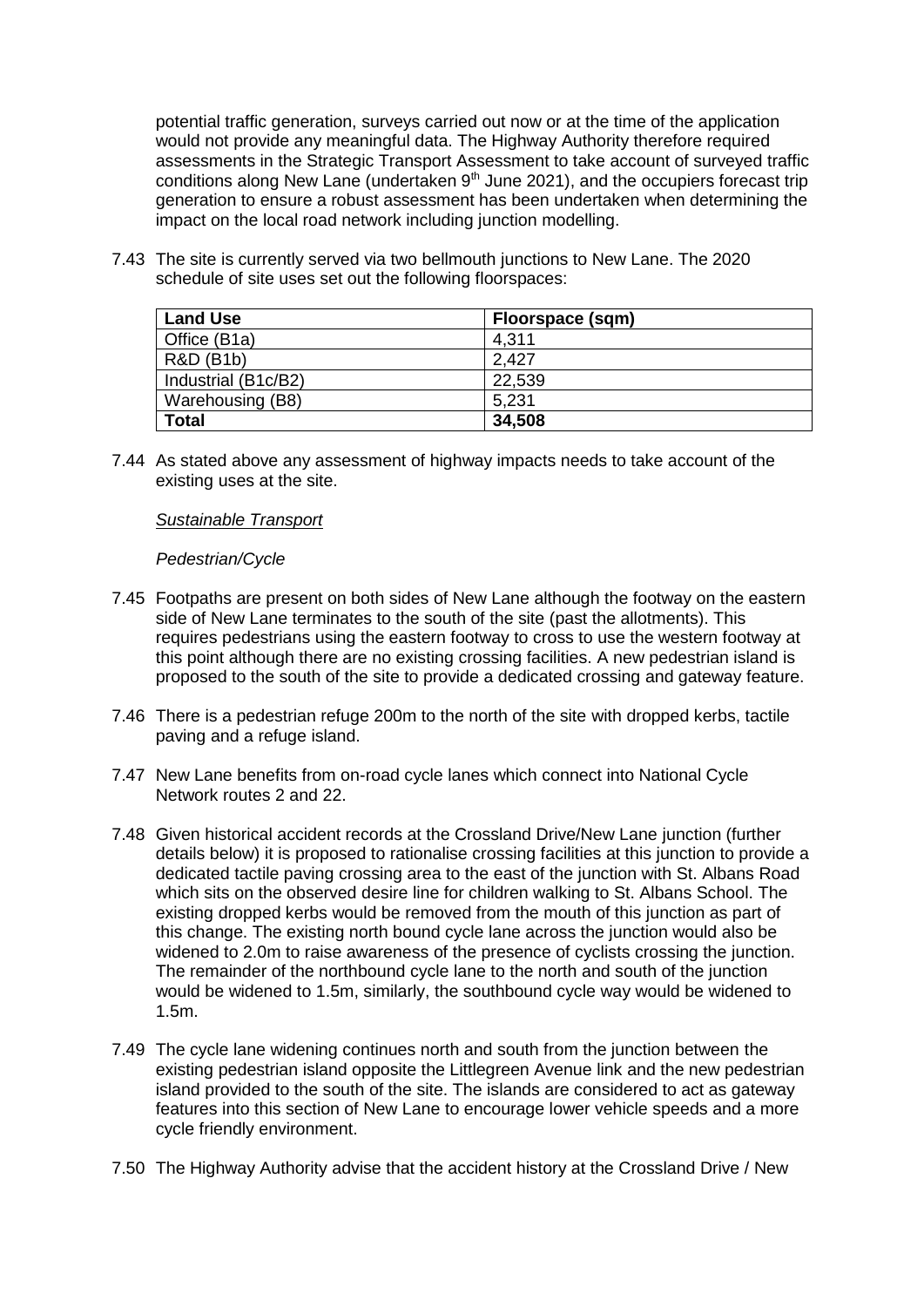Lane junction has been associated with excessive visibility splays available on the approach to the junction which causes motorists to look past cyclists who may already be in the proximity to the junction. To address this issue it is proposed to provide planting on the northern and southern side of Crossland Drive on the approach to the junction which restricts the excessive visibility. Visibility splays of 2.4m x 62m commensurate with recorded speeds would remain available at the junction in line with HCC guidance and is considered acceptable.

7.51 The above requirements would be secured via the S106 Agreement as set out in paragraph 7.85 below.

*Bus*

7.52 The nearest bus service facilities are located on St. Albans Road, to the west of the site, approximately a 2-minute walk away. The number 20 and 21 bus provide two services and hour between Portsmouth and Havant. Proposed improvements to improve the uptake of bus travel to the site have been discussed with the applicant. It is acknowledged that the northbound stop is constrained by the narrow footway and it is not possible to implement an improvement. The southbound stop is suitable for the provision of a new bus shelter and a contribution would be secured via the S106 Agreement.

*Rail*

7.53 Havant railway station is approximately 1.1km south-west of the site. Services are provided to destinations including Southampton, Portsmouth and London. Services to Portsmouth are available 7 times an hour from the railway station and therefore represent an alternative mode of transport to the private car for those based in the onsite warehouse.

# *Personal Injury Accident data (PIA)*

- 7.54 The applicant has provided PIA from Hampshire Constabulary for the most recent 10 year period (up to 31<sup>st</sup> December 2019). The study area covers the lengths of New Lane, New Lane Industrial Estate Access, Crossland Drive/New Lane Junction and Crossland Drive/ St. Albans Road Junction. The Highway Authority have also undertaken an internal review of accident data to bring the record up to date.
- 7.55 The records show a total of 11 recorded accidents occurred within the study area. Of these, 7 were recorded as slight, and 4 recorded as serious, no fatalities were recorded. The Crossland Drive / New Lane junction has recorded 3 slight and 3 serious injuries with 3 of these accidents involving cyclists using the on road cycle lanes on New Lane. The junction has been subject to a number of improvements by HCC over the years to reduce the frequency and severity of accidents at this location. The improvements in relation to pedestrian and cycle safety identified including changes to crossing points, cycle lane widening and planting to reduce visibility are proposed to address these safety concerns and would be secured via the S106 Agreement.

# *Development Proposal*

7.56 The proposal would result in the demolition of the existing buildings on site and the provision of a distribution centre of 15,546 sqm in size where parcels are delivered via vans to the local area. 868 delivery vans would be branded and stored on site rather than off site at drivers own addresses or elsewhere.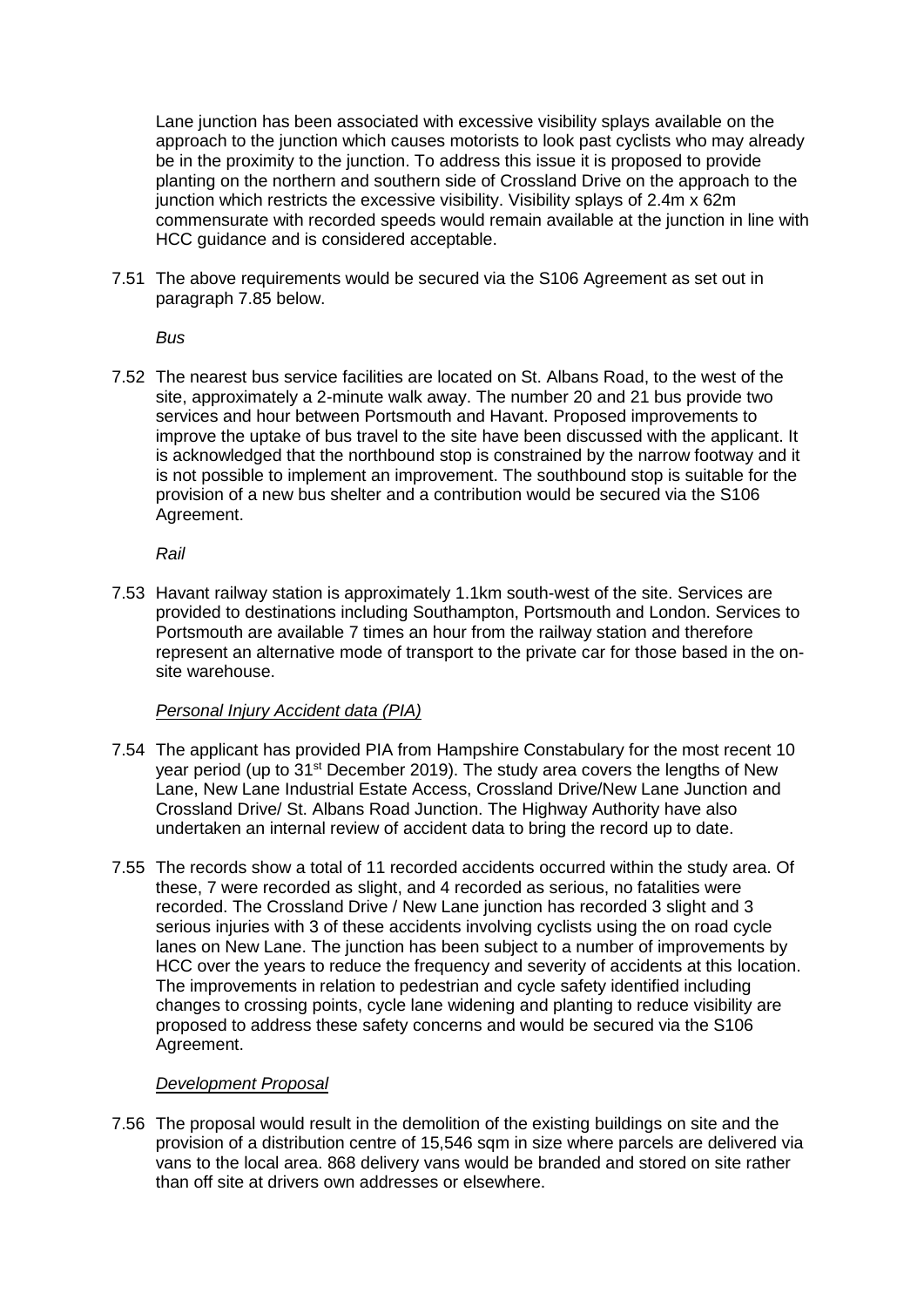- 7.57 The vans stored on site would undertake what is referred to as 'last mile' of distribution – it should however be noted that the delivery area is within a 1 hour delivery catchment area from the site. The vans would leave the site in the morning between 07.00-12.00 and return between 16.00-21.00. The vans would also be loaded to ensure that they can deliver goods for 6 hours, ensuring that there would be only one trip to and from the distribution centre by the delivery vans.
- 7.58 Onsite staff would have a shift pattern outside the network peak hours with the shifts clarified as (07:00-15:00, 15:00-23.00 and 23.00-07.00). Therefore, onsite activity overnight would be the receipt of goods from HGV's ready to be dispatched the next day, together with the arrival and departure of warehouse staff. The fleet of vans would not be active after 21.00 hours.
- 7.59 To ensure that any potential operator of the site would operate in an acceptable manner in terms of highway impacts it is considered necessary to condition appropriate management plans are in place and these are considered in detail below.

### *Vehicular Access*

- 7.60 The proposed development would be provided with three separate vehicular accesses from New Lane. The middle and southern junction are existing and are not proposed to be amended. The northernmost junction would be a new access.
- 7.61 HGV access would be solely via the existing southern access, this would be secured via the design of the internal layout and forms part of the proposed operational management plan. The existing central access would be used by staff based on site in the distribution centre and only provides access to the staff car park. Van drivers delivering goods from the site and returning would use a mixture of the new northern access and existing southern access.
- 7.62 The acceptability of the access has been assessed by the Highway Authority following assessment of traffic flows, speed surveys, visibility splays and tracking drawings. Based on the evidence produced including previous site usage, the 3 priority junctions are considered suitable for the development.

### *Parking Provision*

- 7.63 The proposal includes the provision of 208 car parking spaces for employees working on site served by the central site access. Havant Borough Parking Standards require 1 car space per 90 sqm of floorspace for B8 Warehouse use. For an external floorspace of 15,546 sqm this would require 173 spaces and the car parking proposed is therefore considered sufficient to serve the on site staff.
- 7.64 In addition to the above there would be 868 van storage spaces within the site including van waiting and loading areas. The intention is for delivery drivers to travel to the site, pick up their van, load at the distribution centre and depart on their route. For delivery drivers travelling to the site via their own cars they would park in the operational van storage spaces whilst deliveries are made. This dual use of spaces would ensure sufficient space for van drivers vehicle parking on site.
- 7.65 In terms of cycle parking, the proposal is for the provision of 50 cycle parking shelter spaces. The parking standards would require 31 long stay spaces and 16 short stay spaces. The provision would therefore exceed the minimum standard and is considered acceptable subject to the imposition of a suitable condition.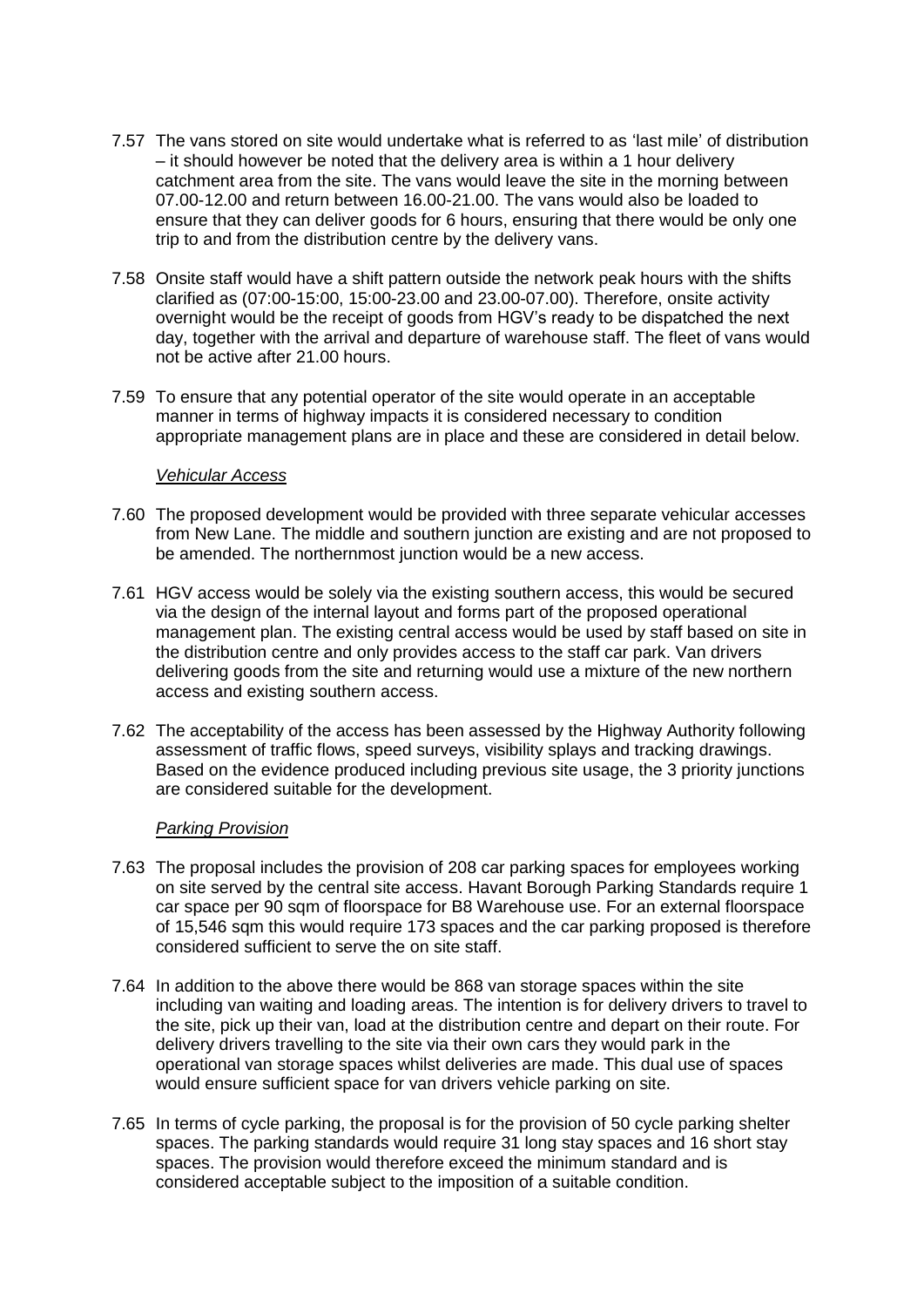# *Management Plans (Operational Management, Car Park Management Plan, Delivery Servicing and Management Plan)*

- 7.66 It is considered to be important to ensure that this business and any subsequent business operating the Distribution Warehouse on the site does so in a manner that equates to the model of operation detailed in the supporting transport information. The application has therefore been supported by a Framework **Operational Management Plan**.
- 7.67 The plan details key traffic figures from the assessment such as the expected daily use of each access, peak hour trip generation and the distribution of site traffic. This information underpins the assessments reviewed by the Highway Authority providing confirmation that the site will operate as it has been assessed at planning. Should the prospective occupier wish to operate the site in a different manner, the Operational Management Plan will need to be varied and will therefore require a re-assessment which the Highway Authority and Local Planning Authority must agree before it can be considered acceptable.
- 7.68 The Operational Management Plan is recommended to be secured via planning condition and would need to be formally varied to allow a different occupier to use the site should their operational needs vary from those which has been assessed to date. In addition to allow for the monitoring of van traffic routing associated with the site a condition is recommended to ensure that all vehicles operated from the site are clearly identifiable by their livery. A condition to this effect is therefore recommended.
- 7.69 A Framework **Car Park Management Plan** covers the parking provision for staff and delivery van drivers including information on how arrivals will be managed and monitored. Additional mitigation is also suggested if the proposals do not result in the efficient operation of the car park. It is recommended that the Car Park Management Plan is secured by condition.
- 7.70 A Framework **Delivery Servicing Management Plan** provides further information on how HGV movements will be managed to the site. HGV's are required to follow the existing signed route via Petersfield Road and Crossland Drive. Refuse collection would be carried out internally to the site via the southern access. It is recommended that the Delivery Servicing Management Plan is secured by condition.

# *Trip Generation & Distribution*

- 7.71 The Supplementary Transport Assessment presents scenarios with regard to the trip generation from the previous maximum usage of the site compared to the proposed traffic generation levels. The Highways Authority confirms that netting a certain level of trips proportionate to the sites current use would be reasonable but netting all the trips from the maximum permitted use would not be reasonable (given the wind down in site operation). This information is helpful however for understanding how the site could impact on the local highway network should the site be more fully occupied under the existing permission.
- 7.72 The Highways Authority have agreed that the proposed occupier trip generation will be utilised for understanding traffic generation from this site. This data has been compared against the industry standard TRICS database which confirms that the AM and PM peak hour traffic generation is lower in a TRICS assessment than in the occupier data provided the applicants assessment is considered to be robust. The peak hour AM and PM are set out below for all modes of transport: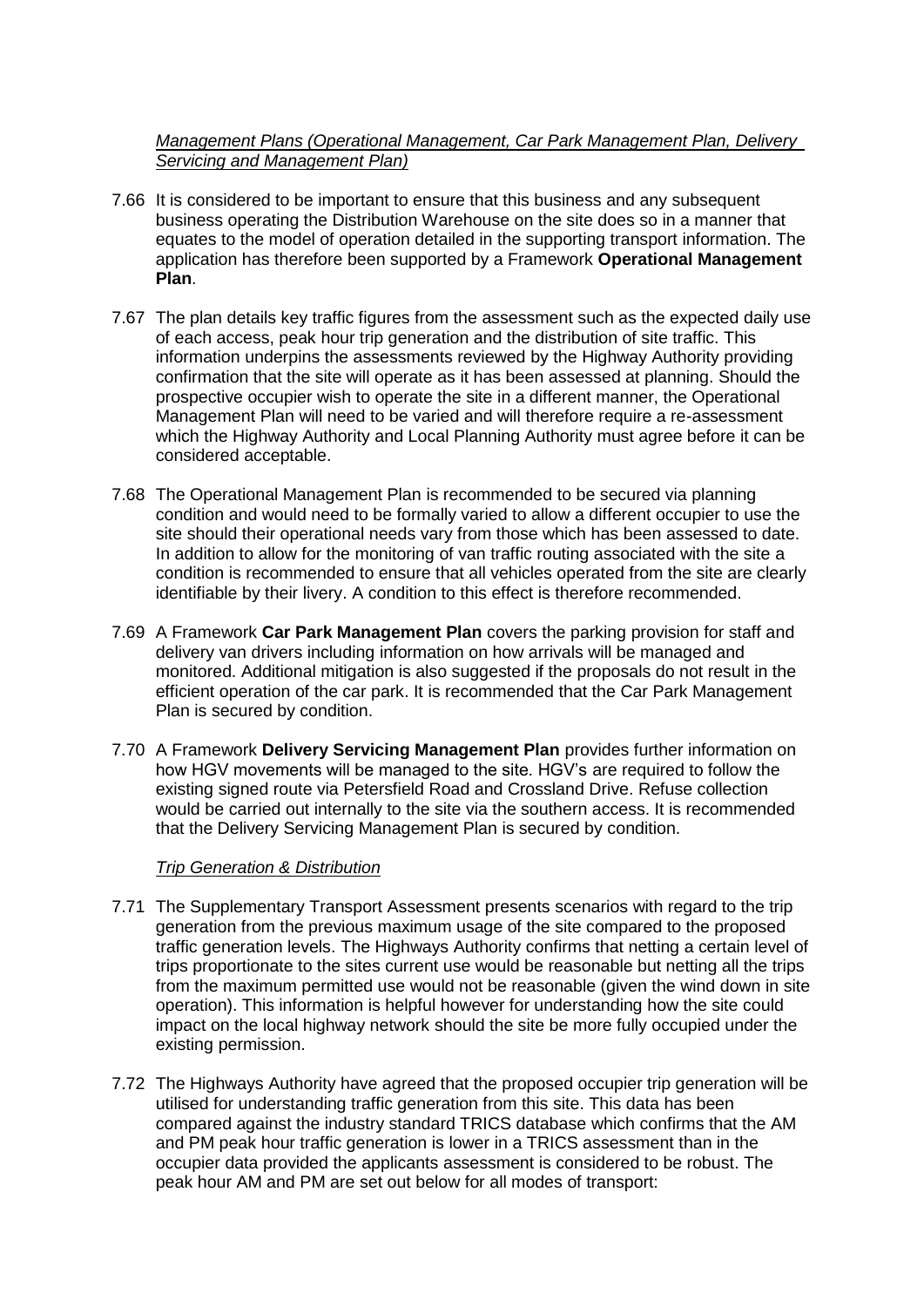| <b>Time Period</b> | Car       |     |       | (excl. cars)<br>LGV |     |       | <b>HGV</b> |     |       | Total |      |       |
|--------------------|-----------|-----|-------|---------------------|-----|-------|------------|-----|-------|-------|------|-------|
|                    |           |     |       |                     |     |       |            |     |       |       |      |       |
|                    | <u>In</u> | Out | Total | In                  | Out | ™otal | In.        | Out | ™otal | -In   | Out  | Total |
|                    |           |     |       |                     |     |       |            |     |       |       |      |       |
| 08:00              | 121       | 0   | 121   | 0                   | 216 | 216   |            |     | 2     | 122   | 217  | 339   |
| 17:00              | 0         | 105 | 105   | 216                 |     | 223   |            |     | ົ     | 217   | 112  | 329   |
| <b>Daily</b>       | 541       | 541 | 1082  | 628                 | 628 | 1256  | 39         | 39  | 78    | 1208  | 1208 | 2415  |

- 7.73 It is considered important to ensure that the distribution of traffic avoids significant routing to the south of the site and in particular via New Lane across the level crossing towards Havant Town Centre passing residential properties and Fairfield Infant School.
- 7.74 The distribution of traffic from the site has been assessed and the following distribution is anticipated:
	- 70% via New Lane/Crossland Drive junction;
	- 29% via New Lane North; and
	- 1% southbound to deliver to nearby residents.
- 7.75 To ensure that the proposed distribution is adhered to, the distribution expectations as set out above will need to be updated within the Operational Management Plan to ensure that all staff follow the agreed routes. No van drivers will be allowed to utilise the residential roads to the south of the site when making their deliveries unless it is to nearby properties.

### *Junction Modelling/Assessment*

- 7.76 Junction modelling has been carried out in relation to New Lane / Crossland Drive; B2149 (Petersfield Road) / Crossland Drive Signals and the Site Accesses from New Lane.
- 7.77 The distribution of traffic assigns 75% of traffic through the New Lane / Crossland Drive junction. The Highway Authority have assessed the junction model for this and the B2149 / Crossland Drive junction assigning the 75% of traffic through both junctions. Modelling assesses a 2021 base year and 2026 future year scenario, and has been carried out on the basis of both the existing floorspace and use which could be operated from the site in its current condition, and the 'last mile' use proposed under the current application.

### *New Lane / Crossland Drive*

- 7.78 Under the 2021 scenario, the maximum Ratio to Flow Capacity (RFC) at the junction is 0.73 for right turners on New Lane attempting to access Crossland Drive in the PM peak hour. This equates to a queue of 2.9 vehicles. With the addition of development traffic, the maximum RFC increases to 0.84 a queue length of 5.2 vehicles.
- 7.79 Under the 2026 scenario, the highest RFC remains for the right turning vehicles into Crossland Drive in the PM peak hour at 0.79 with a queue of 3.9 vehicles. Under the 2026 + proposed development future year scenario, the RFC increases to 0.90, a queue length of 8.0 vehicles. Whilst the approach has increased over theoretical design capacity (0.85), it remains within actual design capacity (1.00). It is noted that under the 2026+ existing use scenario, the right turning into Crossland Drive would operate at RCF 1.04 which is over design capacity, this is greater than with the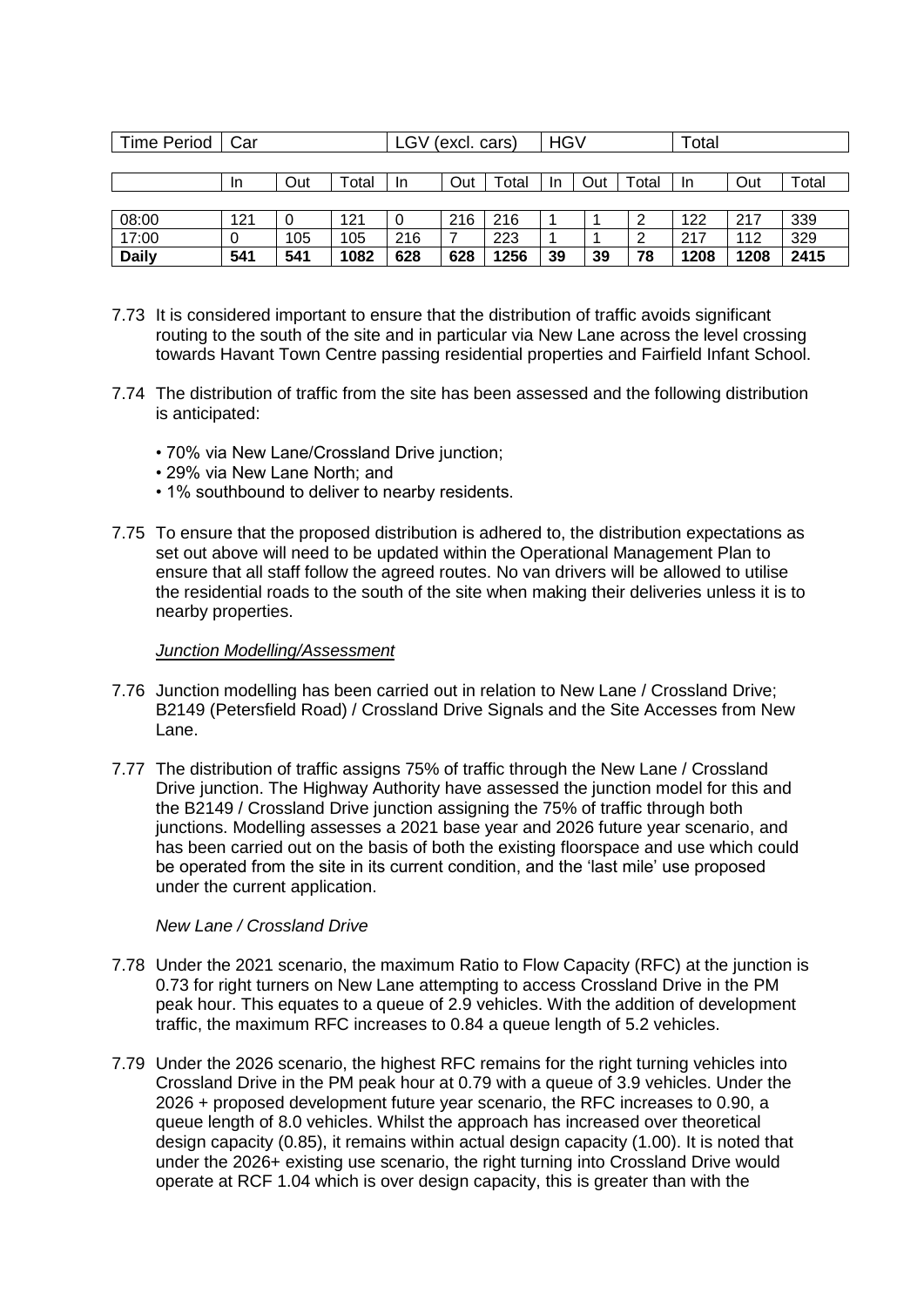proposed development impact which can therefore be considered a betterment.

7.80 Were measures required to improve capacity at the junction for right turning vehicles, a right turning lane would be required, which would be contrary to the wider improvement scheme being developed to improve cyclist safety at the junction. Having regard to this, and also the fact that right turning traffic into Crossland Drive will operate within the design capacity of the junction, the Highway Authority therefore conclude that…*the proposed development would therefore not justify the implementation of a right turn lane on New Lane.*

## *B2149 / Crossland Drive Signals*

7.81 The Highway Authority's modelling demonstrates that the junction will be operating within design capacity under the future year scenario with the addition of development traffic and requires no further action.

## *Site Access Modelling*

- 7.82 The Highways Authority confirms that… *The modelling…demonstrates that the accesses will be operating within design capacity under the future year scenario and requires no further action.*
- 7.83 Overall it is concluded that the development would have an acceptable impact on junctions within the vicinity of the site.

## *Travel Plan*

7.84 A Travel Plan seeking to maximise non-car based transport options for workers accessing and leaving the site has been submitted and is considered acceptable and would be secured via the S106 Agreement.

# *Highways S106 Requirements*

- 7.85 The following S106 Highways requirements are necessary to ensure that the development would operate in an acceptable manner on the Highway network:
	- Prior to commencement of development, to enter into a Highways agreement for the following: o Northern site access works as shown in principle on drawing number 205452/PD01 Rev D; o Southern pedestrian island as shown in principle on drawing number 20452/PD13 Rev A; and o The New Lane/Crossland Drive civils works as shown in principle on drawing number 205452/PD07 Rev D.
	- To deliver all of the above works to the satisfaction of the Highway Authority prior to occupation.
	- Prior to commencement of development, to pay the planting contribution of £27,212 towards the visibility reduction measures on Crossland Drive.
	- Prior to commencement of development, to pay the safety engineering contribution of £42,528.50 towards the cycle lane amendment works on New Lane.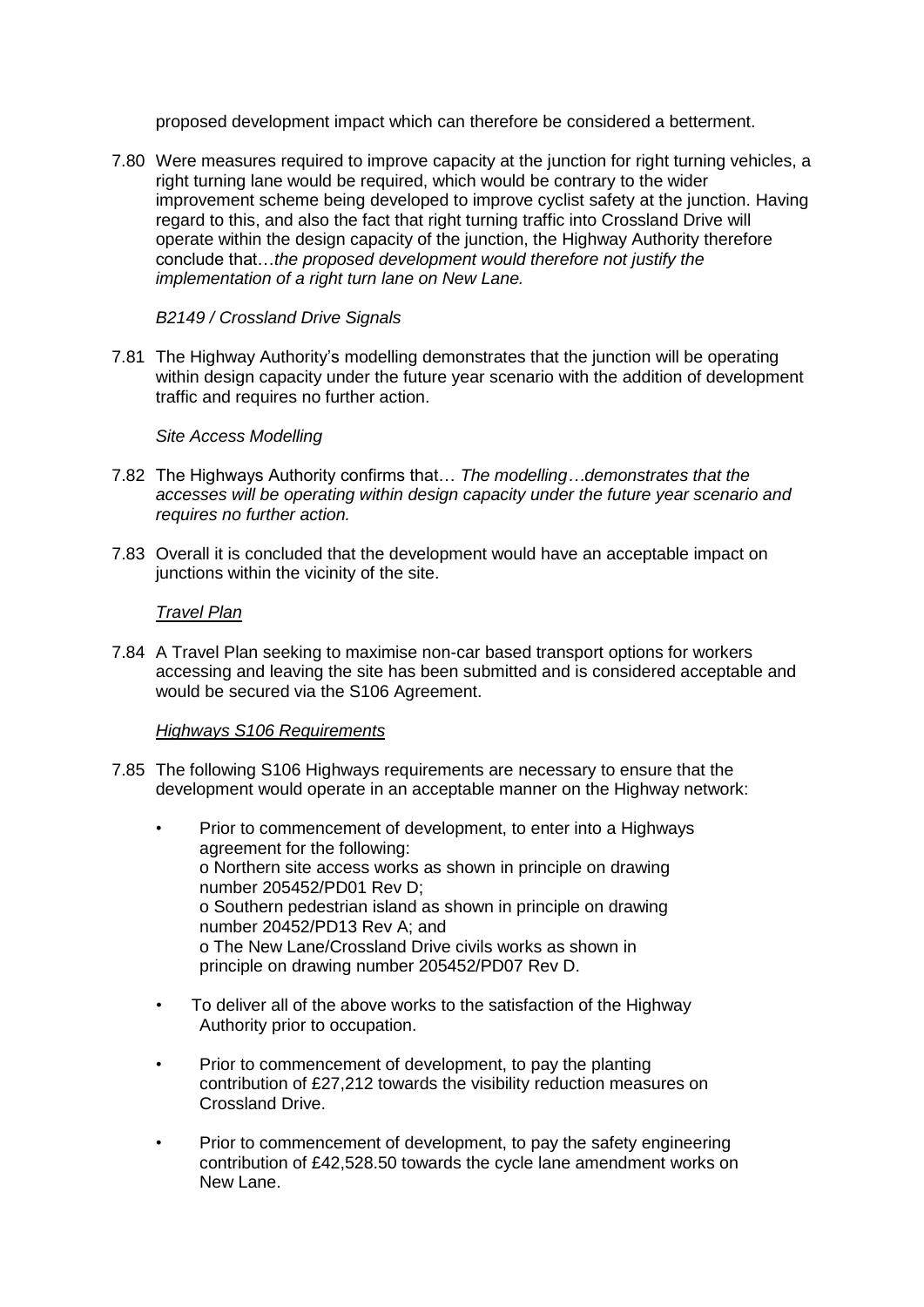- Prior to occupation of development, to pay the £5,500 bus stop contribution towards improving the southbound bus facilities on St. Albans Road.
- Payment (by developer) of HCC fees in respect of approval (£1,500) and monitoring (£15,000) of the Framework Travel Plan prior to occupation; and
- Payment of the Travel Plan bond (110% of the cost of the travel plan measures) prior to occupation.

## *Highways recommended Conditions*

7.86 It is recommended that conditions are imposed in relation to:

Operational Management Plan requirements; Car Park Management Plan requirements; Delivery Servicing Management Plan requirements; Construction Traffic Management Plan

## *Other Matters*

- 7.87 It should be noted that at the time of writing this report there remain a number of clarifications being sought from the applicants Transport Consultant by the Highway Authority and in response to representations made by Havant Civic Society. Members will be updated in relation to any further clarifications received.
- 7.88 That said, the application has been considered in detail in relation to the potential highway impacts with the Highway Authority seeking amendments and clarifications in relation to the submitted information. The Highway Authority confirm that they…. *raise no objection to the proposed development, subject to …….S106 obligation and conditions.*

# **(v) Contamination/Air Quality issues**

### Contamination

- 7.89 Given the historic use of the site and surrounding industrial sites contamination matters form a significant issue for the redevelopment of the site. The application is supported by a Phase 1 Contamination Report, Outline Remedial Strategy & Implementation Plan.
- 7.90 The Council's Environmental Control Officer confirms that the broad conclusions of the Phase 1 report are accepted with some limited comments made. Conditions are recommended (which also take account of Environment Agency conditions). The Environmental Control Officer confirms:

*The contamination assessment is accepted. Amendments are required to the suite of conditions proposed by the Environment Agency in order to bring risks to human health into scope, and to ensure that the applicant is not unduly constrained by a strict interpretation of the provisions of the Grampian condition (EA proposed Condition 1).*

The relevant planning conditions are recommended to be imposed.

### Air Quality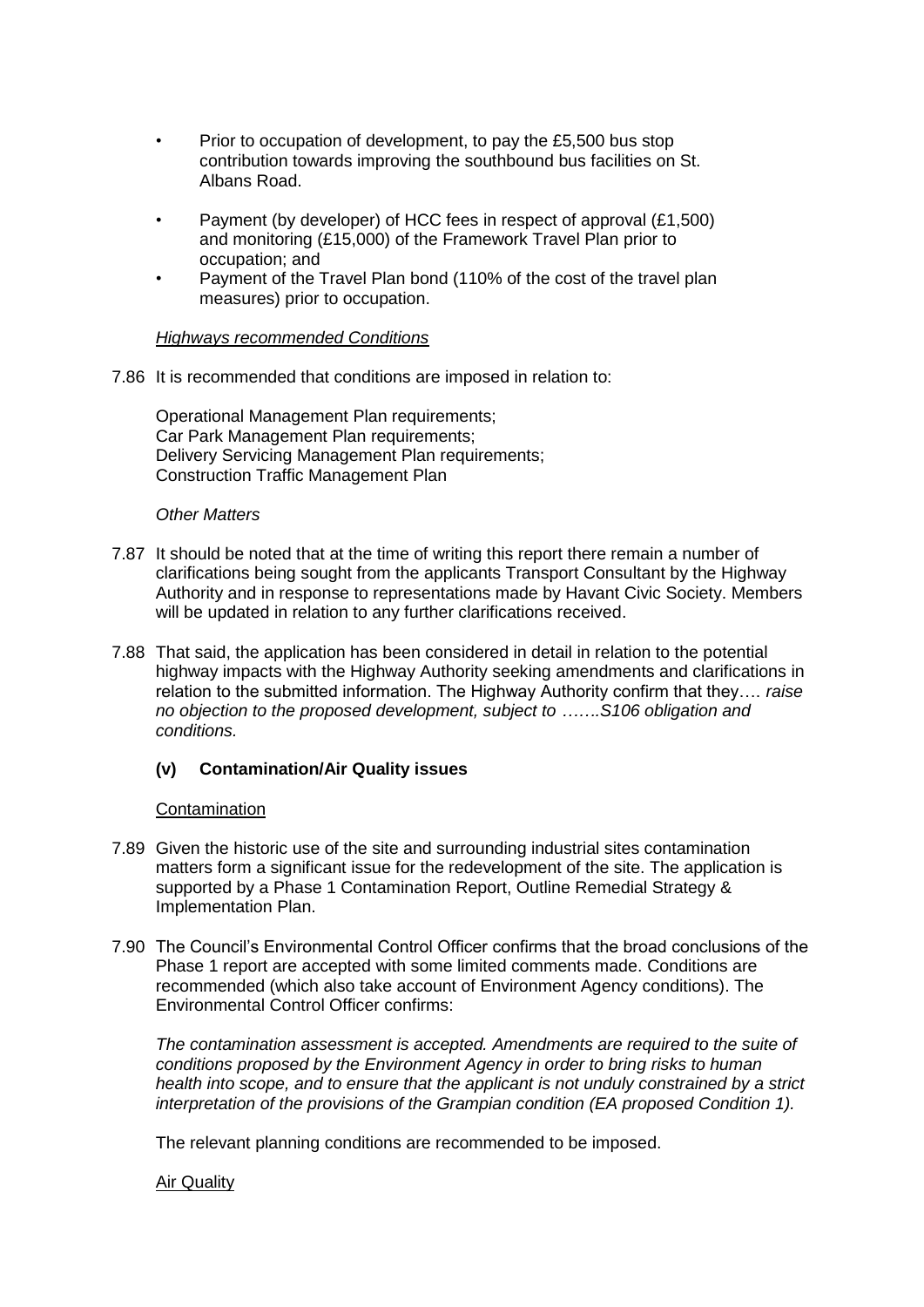- 7.91 Air quality aspects are considered to be a material consideration in relation to this development given the vehicle based nature of the 'last mile' delivery operation and the intensity of use across the day.
- 7.92 Air quality issues are considered to relate to the following aspects:
	- *Air Quality – Impact Assessment, Construction Phase (Construction Management Plan)*
	- *Development Transport Demand – Distribution, "Rat-Running" (Air Quality)*
	- *Air Quality – Emissions Offsetting and Sustainability*

These areas have been assessed by the Council's Environmental Control Officer.

Air Quality – Impact Assessment, Construction Phase (Construction Management Plan)

7.93 The Construction Management Plan (CMP) includes measures to reduce impacts on air quality (dust suppression). The CMP will be listed in the approved details if planning permission is agreed so that its contents control the construction phase of development.

# Development Transport Demand – Distribution, "Rat-Running" (Air Quality*)*

7.94 The Environmental Control officer provides detailed comments in relation to traffic numbers, routing and management and their potential impact on air quality. These matters are closely linked to the Highways Authorities assessments and recommendations regarding conditions and the requirement for management plans. The Operational Management Plan, vehicle numbers using the access points from the development and the identification of vehicles are addressed by the proposed conditions. Further clarification is being sought in relation to traffic routing to avoid routing via Old Copse Road / Lavant Drive / Leigh Road. Members will be updated in relation to this issue. The Environmental Control Officer has confirmed that an objection on air quality grounds cannot reasonably be sustained.

# Air Quality – Emissions Offsetting and Sustainability

- 7.95 The proposal now includes PV provision and a condition is recommended to secure this on the south facing roof of the warehouse building. In addition, Electric vehicle charging provision with passive infrastructure to support future expansion is considered to be a proportionate response which represents good practice. The development also includes enhanced landscaping which would result in a net gain of 'air pollution interception & absorption'. These features substantially contribute to the policy aims of emerging policy E23.
- 7.96 Overall, impacts on air quality would not warrant a refusal of planning permission.

# **(vi) Drainage and flood risk**

7.97 The application is accompanied by a Flood Risk Assessment and Drainage Strategy. The main considerations are considered to be, Foul Drainage, Surface Water Drainage and impacts on the Water Environment. In assessing these matters consultations have been carried out with Southern Water, Local Lead Flood Authority (HCC), the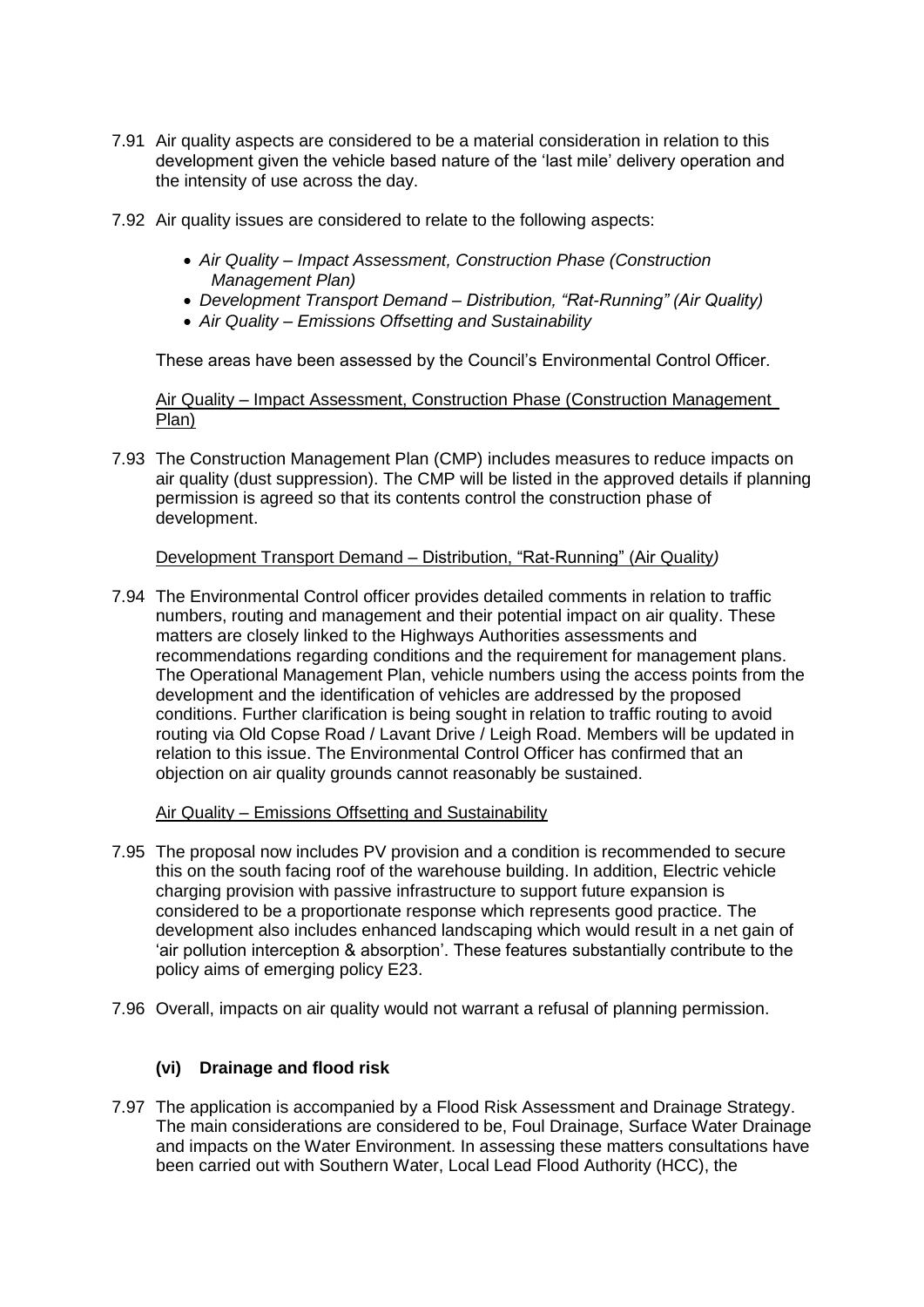Environment Agency and Portsmouth Water.

## Foul Drainage

7.98 The application sets out that: *foul flows generated from the proposed site will be discharged into the public foul water sewer located under New Lane.* Southern Water confirm that the submitted drainage layout is acceptable subject to a condition. Informatives will also be added in relation to Southern Water requirements if permission is granted.

## Surface Water Drainage

- 7.99 In relation to Surface Water drainage this would be dealt with by three separate networks. The scheme would result in a significant increase in permeable areas from 4,897sqm to 10,105sqm. The surface water runoff from the existing footpath along the western site boundary will flow into the surrounding landscaping.
- 7.100Most of the site does remain impermeably surfaced and opportunities for SuDS features are limited. Car parking bays are to be permeable block paving. The surface water runoff from van parking areas, loading docks and the access road will pass through linear drainage channels, gullies and filtered through the petrol interceptor before they enter the designated cellular storage tanks. Petrol interceptors will prevent potential contaminants that are present in the form of hydrocarbons from oil spillages from reaching the underground storage tanks. Flows will then be restricted to prescribed discharge rates by using flow control devices (hydrobrakes) before conveyed through the proprietary ACO Quadraceptor, providing a level of treatment to surface water flows before discharging into the two outfall points within New Lane (Surface Water Sewer). A pump chamber will be required for the southern boundary drainage route, whereas the rest of the surface water runoff will be conveyed through a gravity piped network.
- 7.101The Local Lead Flood Authority confirm that following the submission of further information they have no objection to the scheme subject to the imposition of three conditions – modified versions of the conditions are recommended. The Environment Agency raise no objection subject to four conditions which relate to contamination of the water environment and contamination (considered further below). As above Southern Water raise no objections to the proposals.

### Water Environment

- 7.102Given the historic uses of the site and the location within the Source Protection Zone 1c for essential Public Water Supply Source, it is necessary to consider how the water environment would be protected during the development (this is linked to the contamination issues considered below).
- 7.103Consultations have been carried out with Environmental Health, Portsmouth Water, and the Environment Agency who all have expertise in relation to these matters. Environmental Health confirm in relation to surface water drainage and pollution that:

*I note that 5no. proprietary petrol interceptors are included on the drainage network, and that a final stage of treatment via an Aco Quadraceptor unit is proposed. All highrisk areas of the site are appropriately directed via the proprietary treatment units.* 

*Coupled with the permeable surfacing to parking areas, the outline surface water drainage scheme exceeds the SuDS manual Ch.26 requirements for pollution control,*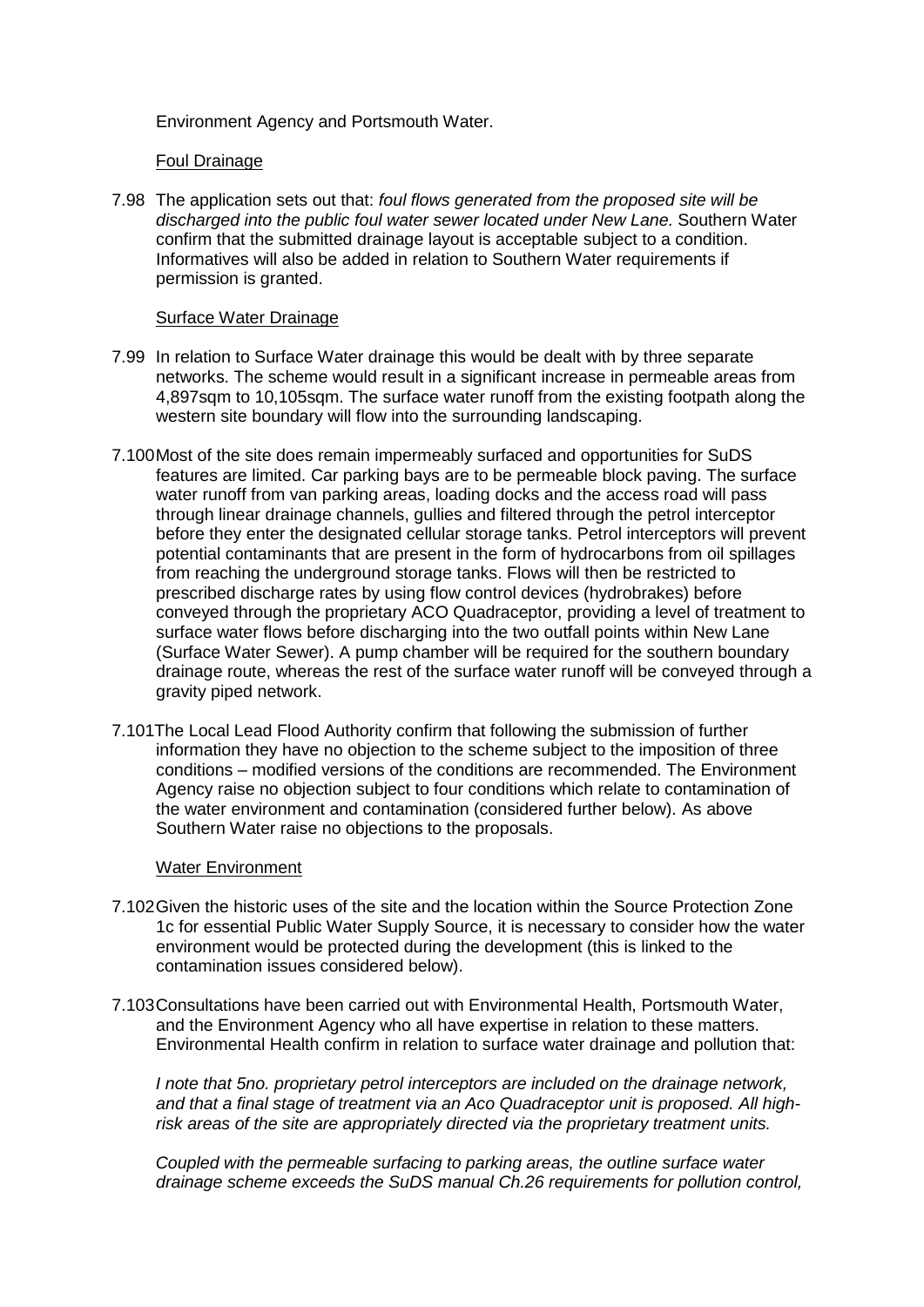*representing best practice. The drainage proposals are supported on this basis.*

- 7.104Portsmouth Water confirm in relation to drainage that the proposals are acceptable and that infiltration would not be a suitable solution due to the sensitivity of the site. In relation to piling and foundations Portsmouth Water confirm that there would be no objection if the piles terminate within the clay layer, if piles penetrate the clay cover a piling risk assessment would be required. A condition is recommended to cover this issue.
- 7.105Portsmouth Water have confirmed that they are now satisfied in relation to the amended Construction Management Plan in relation to pollution prevention.
- 7.106The Environment Agency confirm *We have reviewed the submitted remediation method statement. From the information provided we would have no objection to any of the remediation proposal.* They have requested a number of planning conditions which are recommended subject to minor changes as advised by Environmental Health.
- 7.107In conclusion in relation to drainage, it is considered that foul and surface water drainage proposals are acceptable subject to conditions.

## **(vii) Ecological impacts**

- 7.108The application has been accompanied by an Ecological Impact Assessment which was updated following consultation feedback together with a Landscape Masterplan Strategy incorporating ecological enhancement.
- 7.109The Ecological Impact Assessment concludes that:

*The site is formed of existing buildings surrounded by hard / bare ground, introduced shrubs and amenity grassland, with a number of scattered trees and treelines. The site itself is of low ecological value with no habitats of interest noted. The site borders a railway lined with trees, which offers moderate ecological value as a wildlife corridor.* 

*The site was found to be of negligible value to roosting bats. The surrounding trees are unlikely to provide roosting, foraging or commuting opportunities for bats, with a single tree offering 'moderate' bat roost potential just outside of the site; mitigation measures have been devised to ensure the development does not contravene any UK or European legislation. No potential for other protected species has been recorded on the site.*

*Once avoidance and mitigation measures have been taken into account, the impacts of the planned development upon biodiversity will be negligible, non-significant with proposed ecological enhancements resulting in a minor net gain and a long-term positive increase in biodiversity in line with national planning policy guidance.*

7.110The Council's Ecologist has confirmed that the site is essentially of minimal ecological value and considered unsuitable for the majority of protected and notable species and no further survey works are necessary. The landscaping proposals include bat and bird boxes as well as native hedging and an 'ecological area' housing a hedgehog box and log pile. The proposals now also include swift boxes on the warehouse building. These measures are considered to represent appropriate ecological enhancements and would be secured by condition.

### **(viii) Landscaping**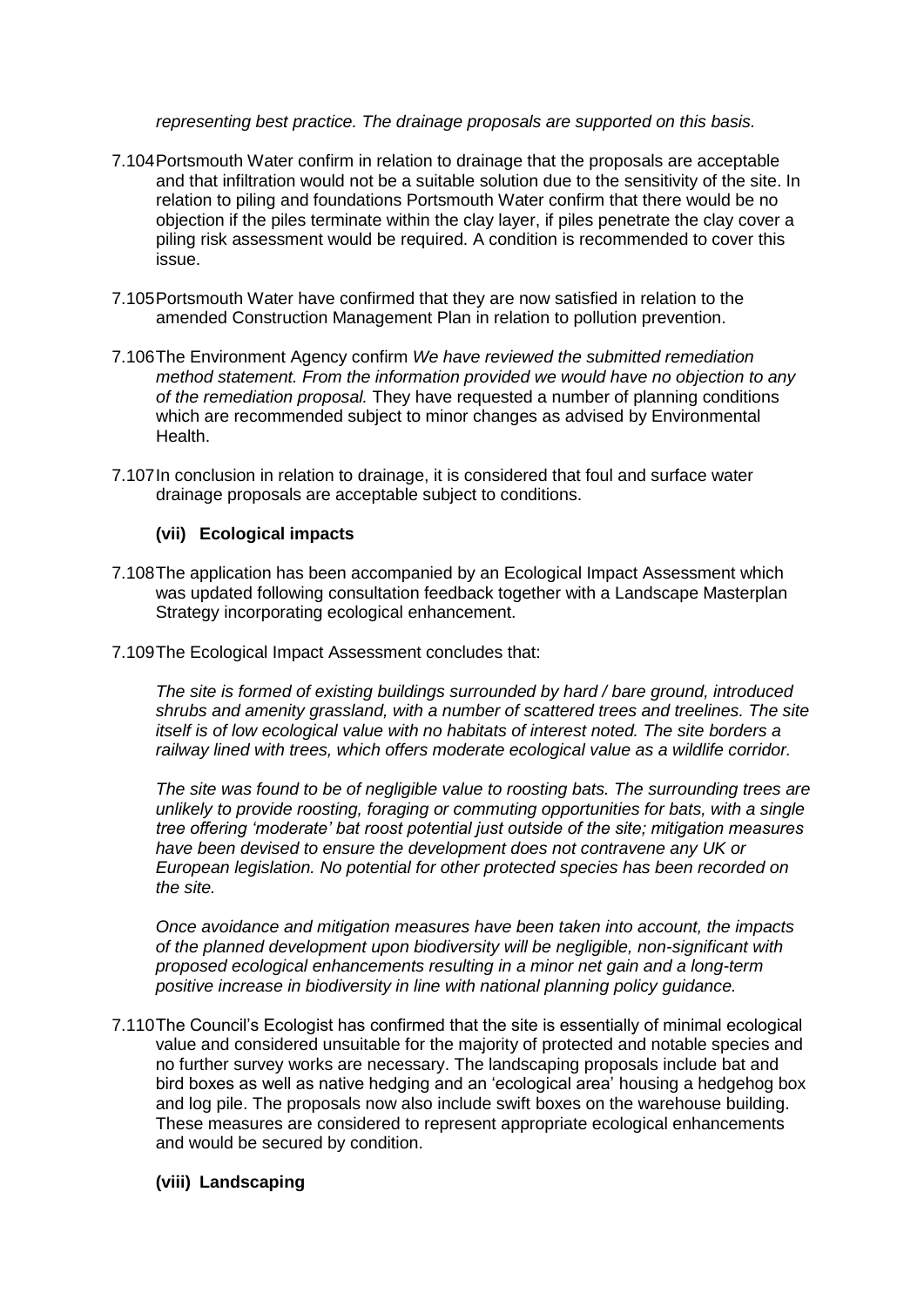- 7.111The existing site is dominated by buildings and hard standing areas. Existing landscaping including trees are mainly concentrated to the New Lane frontage, along part of the northern boundary, to the eastern (railway line side) and along part of the southern boundary. The current proposals aim to build on this by retaining existing trees and hedges and to enhance this where possible with additional suitable planting.
- 7.112The most public part of the site is the New Lane frontage and this area also provides the best opportunity for enhancement. The proposed landscaping plan shows the retention of existing landscaping and the provision of native trees including Oak, Hornbeam and Whitebeam to reinforce existing tree and hedgerow planting and to provide additional height. There would also be shrub and groundcover planting and feature ornamental tree planting including within the front parking area.
- 7.113The northern boundary would retain existing trees and hedges and add additional tree planting and additional hedge planting. In the north-east corner of the site is an area which includes existing tanks, together with eastern boundary trees. This would become an ecological area with additional planting and ecological features.
- 7.114The existing trees to the eastern boundary adjacent to the railway line form an important boundary feature providing screening from properties backing onto the railway line (and beyond this the application site) in Nutwick Road. These trees would be retained and additional under storey planting added to enhance habitat and wildlife corridor.
- 7.115The southern boundary will include the retention of existing hedges and enhancement with native planting and understorey planting. Finally, there is an opportunity for further Fastigiate Tree Planting to the south and east of the van parking decks where existing hardstanding and building areas are removed.
- 7.116Subject to a suitable landscaping condition it is considered that suitable landscaping enhancements can be secured on site.

# **(ix) Other matters**

**Sustainability** 

- 7.117The application is supported by a BREEAM Pre-Assessment which confirms that the target rating is for 'Excellent' under BREEAM. This would exceed existing policy requirements of 'Very Good' and accord with emerging policy requirements. Conditions are recommended to require 'Excellent' BREEAM is achieved.
- 7.118It is proposed to provide PV energy production to the southern warehouse roof slope which is considered appropriate in terms of on site energy production.
- 7.119The proposal also includes the provision of electric vehicle charging points within the decked van parking at a rate of 20%, the other spaces in the decked parking having the infrastructure pre-installed for increasing this provision. These measures taken together are considered to accord with adopted policy CS14 (CS) and are a proportionate response to emerging policy ING3 (SV LP).

# **(x) Developer Contributions/S106 Requirements**

7.120The proposed development requires a S106 Agreement in order to address off site highway impacts. The heads of terms identified for inclusion are: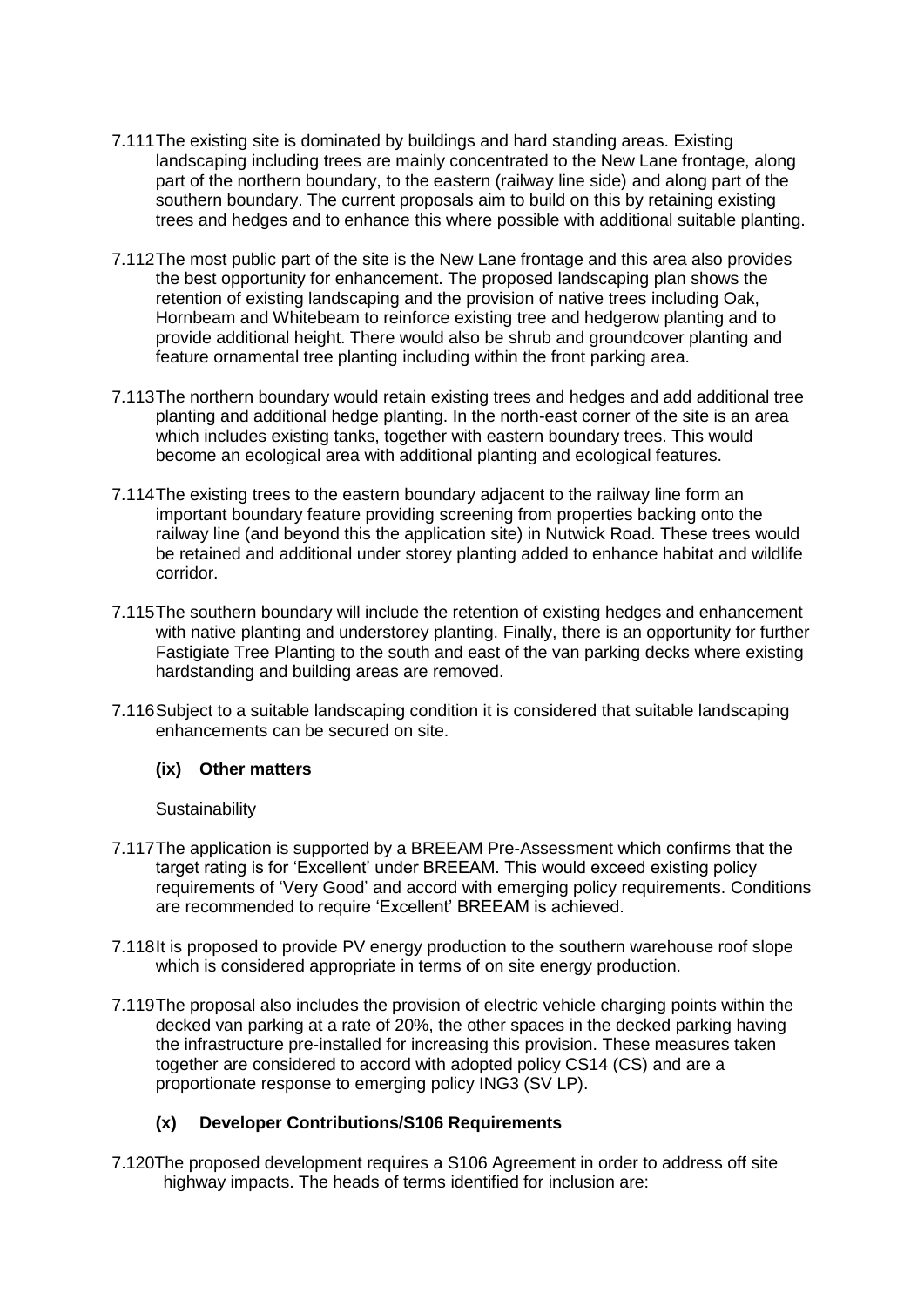• Prior to commencement of development, to enter into a Highways agreement for the following:

o Northern site access works as shown in principle on drawing number 205452/PD01 Rev D;

o Southern pedestrian island as shown in principle on drawing number 20452/PD13 Rev A; and

o The New Lane/Crossland Drive civils works as shown in principle on drawing number 205452/PD07 Rev D.

- To deliver all of the above works to the satisfaction of the Highway Authority prior to occupation.
- Prior to commencement of development, to pay the planting contribution of £27,212 towards the visibility reduction measures on Crossland Drive.
- Prior to commencement of development, to pay the safety engineering contribution of £42,528.50 towards the cycle lane amendment works on New Lane.
- Prior to occupation of development, to pay the £5,500 bus stop contribution towards improving the southbound bus facilities on St. Albans Road.
- Payment (by developer) of HCC fees in respect of approval (£1,500) and monitoring (£15,000) of the Framework Travel Plan prior to occupation; and
- Payment of the Travel Plan bond (110% of the cost of the travel plan measures) prior to occupation.

# **8 Conclusion**

- 8.1 In conclusion, the proposal is considered acceptable in principle consisting of the redevelopment of an important site in the New Lane industrial estate where the existing occupier is ceasing their use. The development would provide employment opportunities and support the local economy.
- 8.2 The impact on the character and appearance of the area and neighbours amenities has been considered in detail. Subject to appropriate conditions the impacts are considered acceptable.
- 8.3 The impact of the distribution use on the local highway network including on pedestrians / cyclists and in relation to air quality has been subject to detailed discussion and negotiation with consultees and the applicants transport team. It is considered appropriate to require highway improvements for cyclists and pedestrians and to require detailed management requirements. These would be secured by condition and S106 Legal Agreement. It is considered that highway impacts can be appropriately mitigated and managed.
- 8.4 Drainage / flood risk / contamination / ecological and landscaping issues have been assessed and conditions are recommended to ensure that these matters are appropriately addressed. The application also includes appropriate sustainability features.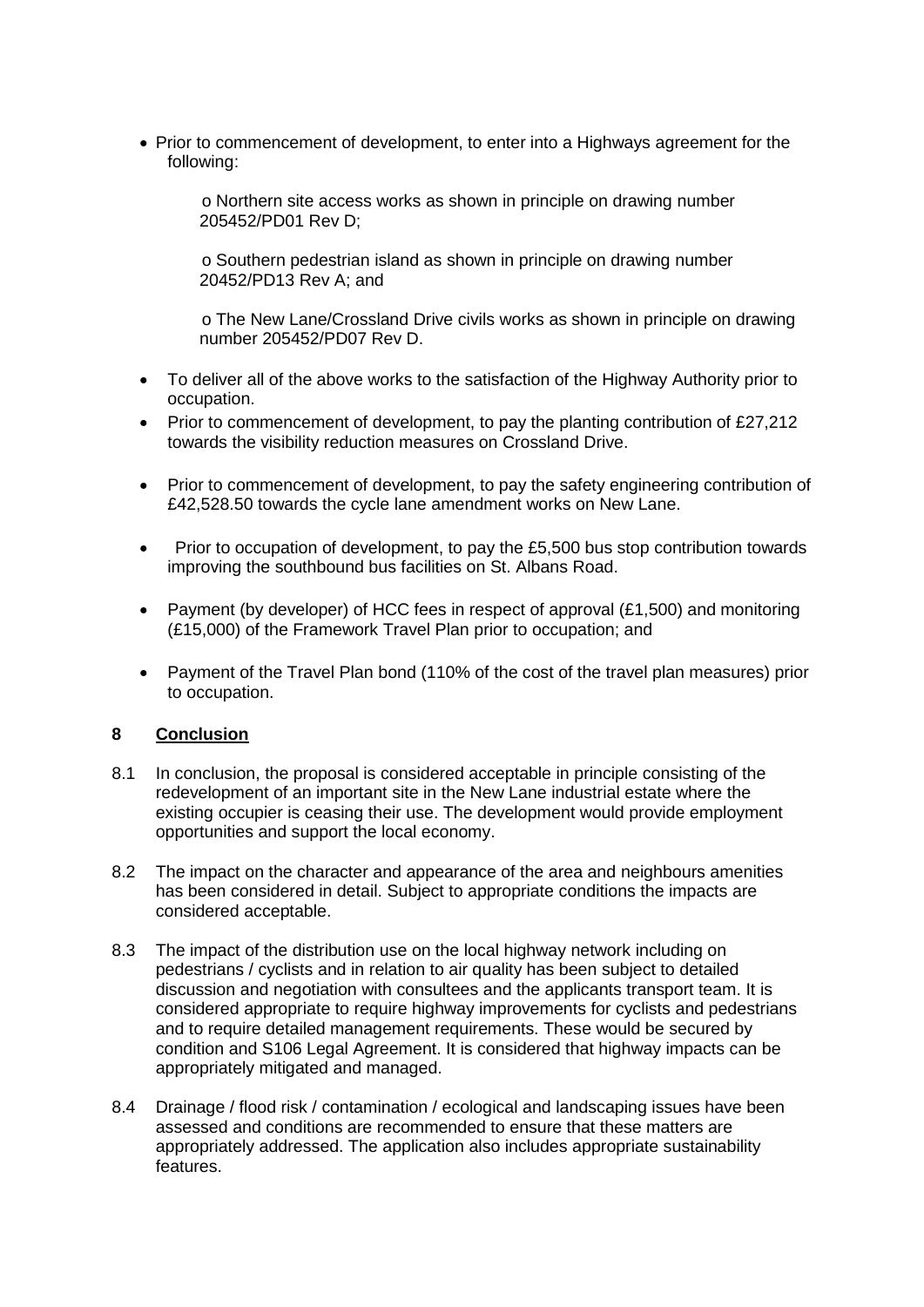8.5 Overall, it is considered that subject to S106 requirements, the expiry of publicity and planning conditions Planning Permission can be recommended.

## **9 RECOMMENDATION:**

That the Head of Planning be authorised to **GRANT PLANNING PERMISSION** for recommendation code for application APP/21/00200 subject to:

- (A) The completion of a Section 106 Agreement to the satisfaction of the Solicitor of the Council to secure the following:
	- Prior to commencement of development, to enter into a Highways agreement for the following:

o Northern site access works as shown in principle on drawing number 205452/PD01 Rev D;

o Southern pedestrian island as shown in principle on drawing number 20452/PD13 Rev A; and

o The New Lane/Crossland Drive civils works as shown in principle on drawing number 205452/PD07 Rev D.

• To deliver all of the above works to the satisfaction of the Highway Authority prior to occupation.

• Prior to commencement of development, to pay the planting contribution of £27,212 towards the visibility reduction measures on Crossland Drive.

• Prior to commencement of development, to pay the safety engineering contribution of £42,528.50 towards the cycle lane amendment works on New Lane.

• Prior to occupation of development, to pay the £5,500 bus stop contribution towards improving the southbound bus facilities on St. Albans Road.

• Payment (by developer) of HCC fees in respect of approval (£1,500) and monitoring (£15,000) of the Framework Travel Plan prior to occupation; and

• Payment of the Travel Plan bond (110% of the cost of the travel plan measures) prior to occupation.

(B) The expiry of publicity subject to no significant additional issues being raised.

- (C) Subject to the following conditions as may be amended by the HPS
- 1 The development must be begun not later than three years beginning with the date of this permission.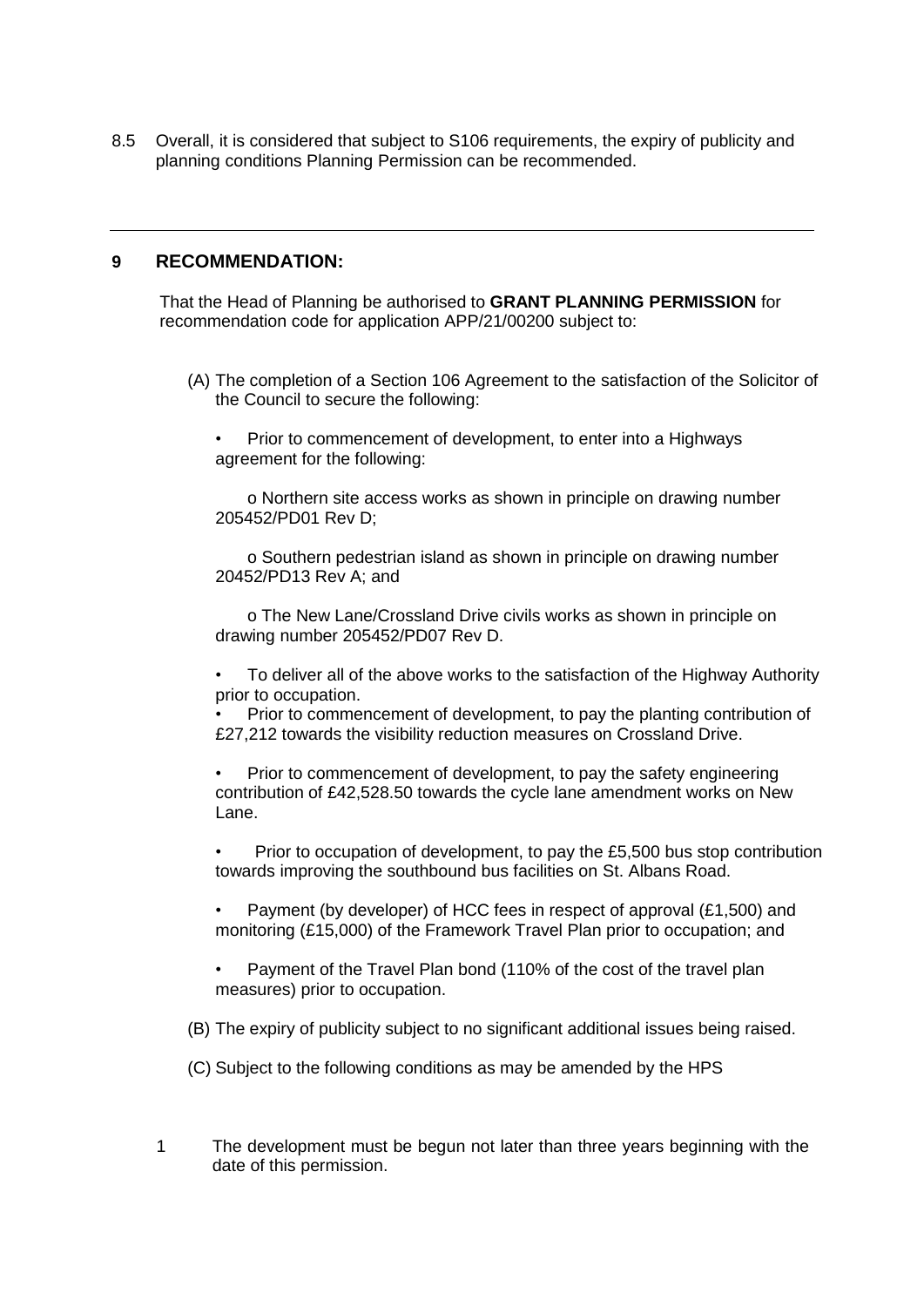**Reason:** To comply with the requirements of Section 91 of the Town and Country Planning Act 1990 as amended by Section 51 of the Planning and Compulsory Purchase Act 2004.

2 The development hereby permitted shall be carried out in accordance with the following approved plans:

To be provided

**Reason:** - To ensure provision of a satisfactory development.

## **Highways**

- 3 A Construction Traffic Management Plan shall be submitted to, and approved in writing, by the Local Planning Authority (in consultation with Hampshire County Council Highway Authority) before development commences. This shall include construction traffic routes and their management and control, parking and turning provision to be made on site, measures to prevent mud being deposited on the highway, adequate provision for addressing any abnormal wear and tear to the highway, and a programme for construction. The construction phase of the development shall thereafter be carried out in accordance with the approved Plan unless otherwise agreed in writing by the Local Planning Authority.
	- **Reason:** In the interest of highway safety having due regard to policies CS20 and DM10 of Havant Borough Local Plan (Core Strategy) 2011 and the National Planning Policy Framework.
- 4 Prior to the occupation of any relevant part of the permitted development, a Full Operational Management Plan shall be submitted to and approved in writing by the Local Planning Authority.

The plan shall be based upon the principles outlined within the Vectos Ltd. Framework Management Plan document dated July 2021, be implemented as approved, and be observed throughout the period that the lawfulness of activity at the development land relies upon this Planning Permission.

No significant deviation from the provisions of the approved plan shall be permitted, including a change of operator-, without the express written consent of the Local Planning Authority.

**Reason:** To ensure any future occupier abides by the assumptions within the Transport Assessments agreed at planning having due regard to policies DM11 and DM12 of Havant Borough Local Plan (Core Strategy) 2011 and the Planning Policy Framework.

5 Prior to occupation of the development hereby permitted a Full Car Parking Management Plan (building on the Vectos Framework Car Parking Management Plan July 2021) shall be submitted to and approved in writing by the Local Planning Authority in consultation with the Highway Authority. The approved plan shall be implemented as approved, and be observed throughout the period that the lawfulness of activity at the development land relies upon this Planning Permission.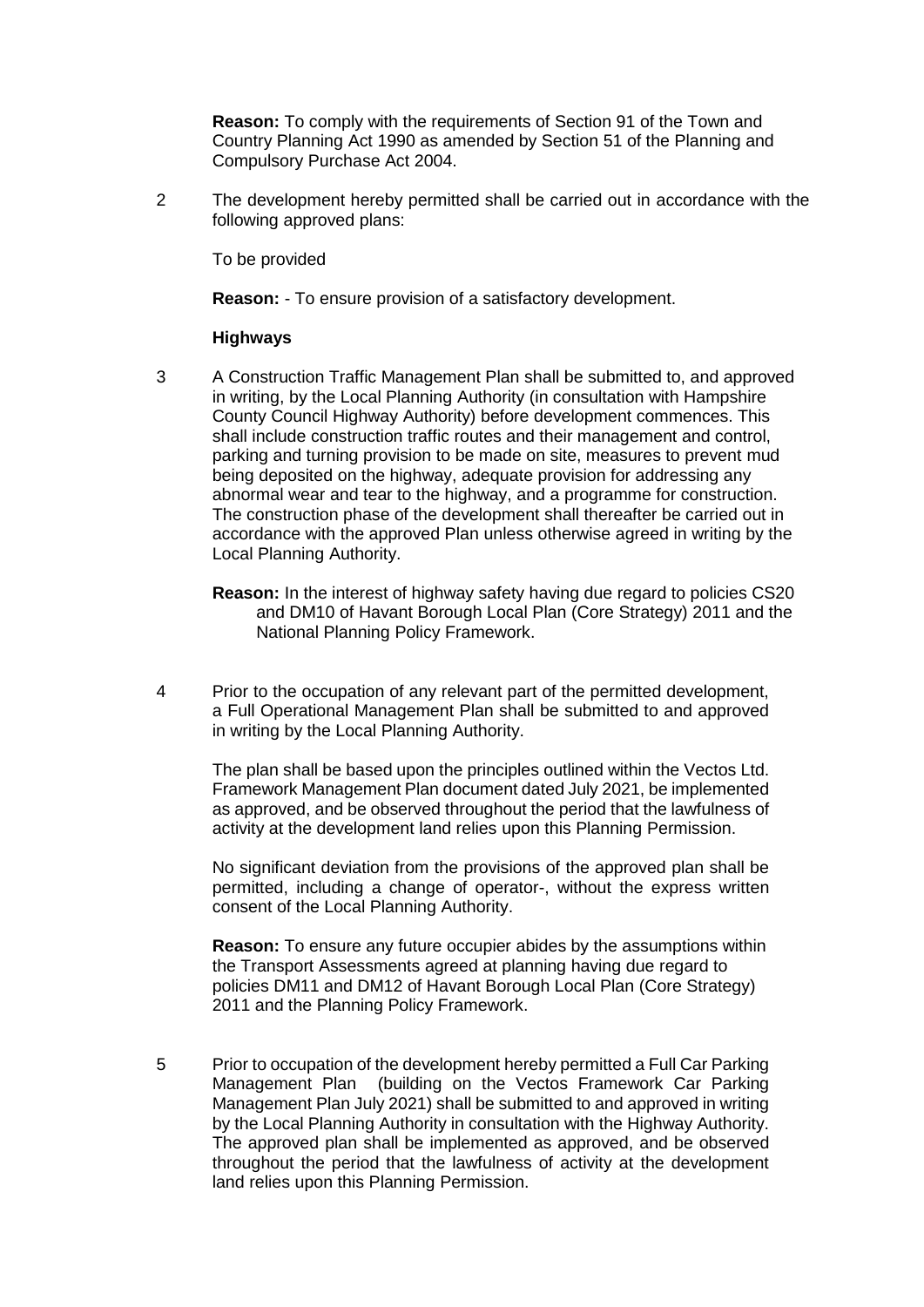No significant deviation from the provisions of the approved plan shall be permitted, including a change of operator-, without the express written consent of the Local Planning Authority.

**Reason:** To ensure any future occupier abides by the measures agreed at planning having due regard to policies CS20, DM11, DM12 and DM14 of Havant Borough Local Plan (Core Strategy) 2011, Havant Borough Council Parking SPD and the Planning Policy Framework.

6 Prior to occupation of the development hereby permitted, a Full Delivery Servicing Management Plan (building on the Vectos Framework Delivery Servicing Management Plan July 2021) shall be submitted to and approved in writing by the Local Planning Authority in consultation with the Highway Authority. The approved plan shall be implemented as approved, and be observed throughout the period that the lawfulness of activity at the development land relies upon this Planning Permission.

No significant deviation from the provisions of the approved plan shall be permitted, including a change of operator-, without the express written consent of the Local Planning Authority.

**Reason:** To ensure any future occupier abides by the measures agreed at planning having due regard to policies CS20, DM11 and DM12 of Havant Borough Local Plan (Core Strategy) 2011 and the Planning Policy Framework.

- 7 The development hereby permitted shall not be brought into use unless and until the Cycle Parking shown on drawing No. 2010-S4-P3 have been provided. The cycle storage facilities shall thereafter be maintained and retained in accordance with these details. **Reason:** To ensure that adequate provision is made for sustainable transport options having due regard to policy DM14 of Havant Borough Local Plan (Core Strategy) 2011 and the National Planning Policy Framework.
- 8 Prior to the occupation of the development the following provisions shall be made on site:

Photovoltaic panels as shown on drawing reference 2109-S4-P3

Electric Vehicle charging provision for 20% of all car and van parking spaces provided on site. In addition the remaining 80% of van parking spaces shall be provided with passive infrastructure to allow for further charging points to be easily installed.

**Reason:** To accord with the details if the submitted Transport Assessment, to reduce pollution and to help to ensure sustainable development having due regard to policies CS14 and DM10 of the Havant Borough Local Plan, emerging policy IN3 of the Havant Borough Local Plan Submission Version and the National Planning Policy Framework

9 All delivery vans operating from the site shall be liveried and branded in a manner to allow for easy identification to ensure that the operation is in line with the operational management plan.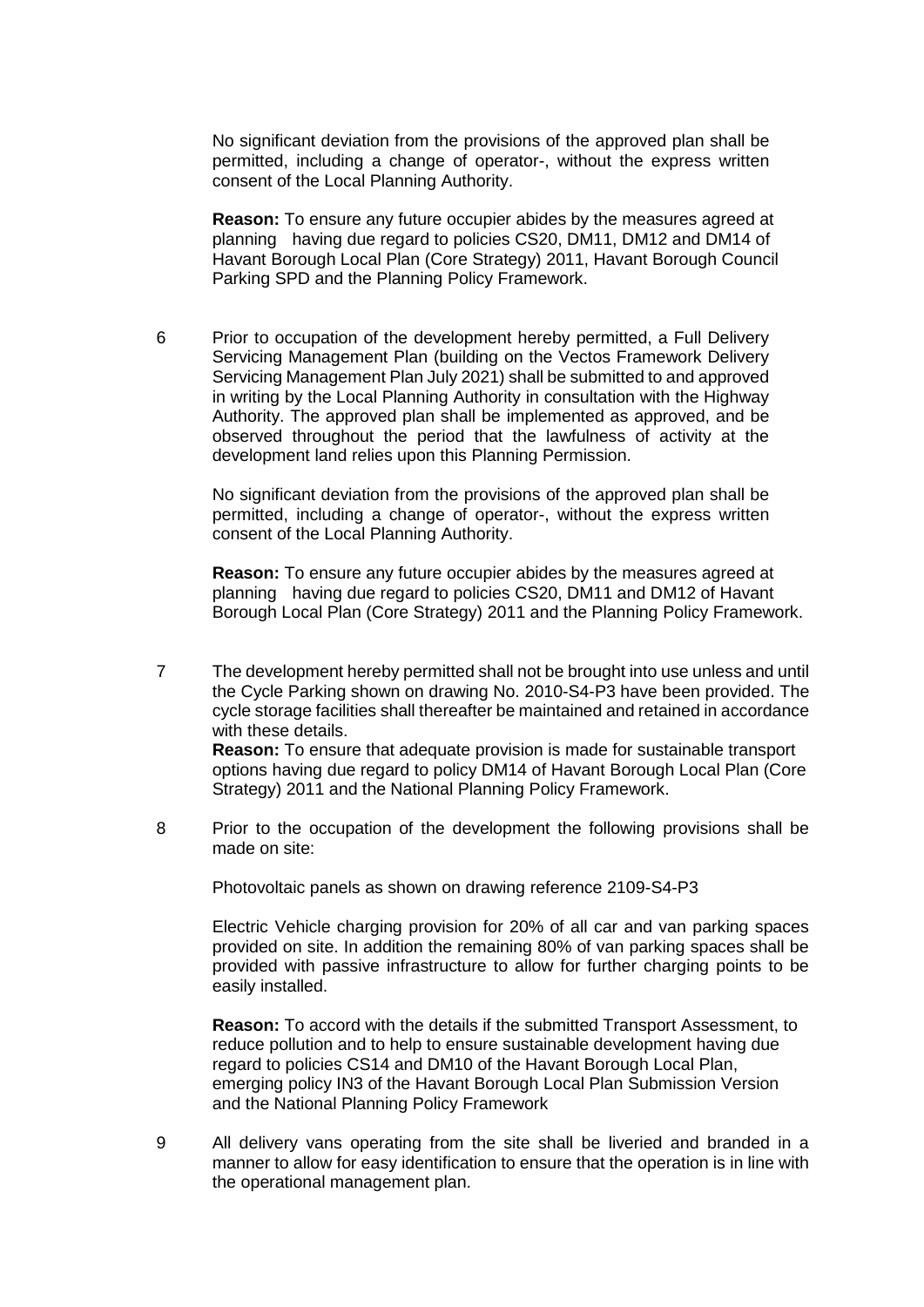**Reason:** To allow for monitoring of the site operation in order to ensure that routes to and from the site utilise main routes in the interests of residential amenity and to avoid congestion having due regard to policies CS16, CS20 and DM10 together with the National Planning Policy Framework.

10 Prior to the occupation of the development hereby permitted to install and maintain permanent traffic counters and monitor traffic levels across the 3 site accesses in accordance with the figures agreed at planning, as reflected in Appendix A of the Operational Management Plan. Should the figures increase above what was agreed in Appendix A, a re-assessment will need to be undertaken and submitted to the Highway Authority for approval.

**Reason:** To confirm that the traffic levels presented at planning are reflective of on the on-site operation in the interests of amenity and the efficient operation of the Highway Network having due regard to policies CS20 and DM12 together with the National Planning Policy Framework.

## **Environmental Controls**

11 Prior to the commencement of any specific phase of development approved by this planning permission (other than demolition, site clearance, or any other date or stage in development as may be agreed in writing with the Local Planning Authority), an assessment of the nature and extent of contamination at the site shall be submitted to and approved in writing by the Local Planning Authority.

The assessment may comprise separate reports as appropriate, but shall be undertaken by competent persons and unless specifically excluded in writing by the Local Planning Authority, shall include;

1) Further intrusive site investigation & monitoring based on the proposals given within the EPS Ltd. Phase II Environmental Assessment Report Ref: UK20.5052D iss.2.1 (24/05/2021); to provide sufficient data and information to adequately identify & characterise any physical contamination on or affecting the site, and to inform an appropriate assessment of the risks to all identified receptors.

2) The results of an appropriate risk assessment based upon (1), and where unacceptable risks are identified, a Remediation Strategy that includes; • appropriately considered remedial objectives,

- an appraisal of remedial &/or risk mitigation options, having due regard to sustainability, and;
- clearly defined proposals for mitigation of the identified risks.

3) A verification plan providing details of the data that will be collected in order to demonstrate that the works set out in the Remediation Strategy in (2) are complete and identifying any requirements for longer-term monitoring of pollutant linkages, maintenance and arrangements for contingency action.

All elements shall be adhered to unless agreed in writing by the Local Planning Authority.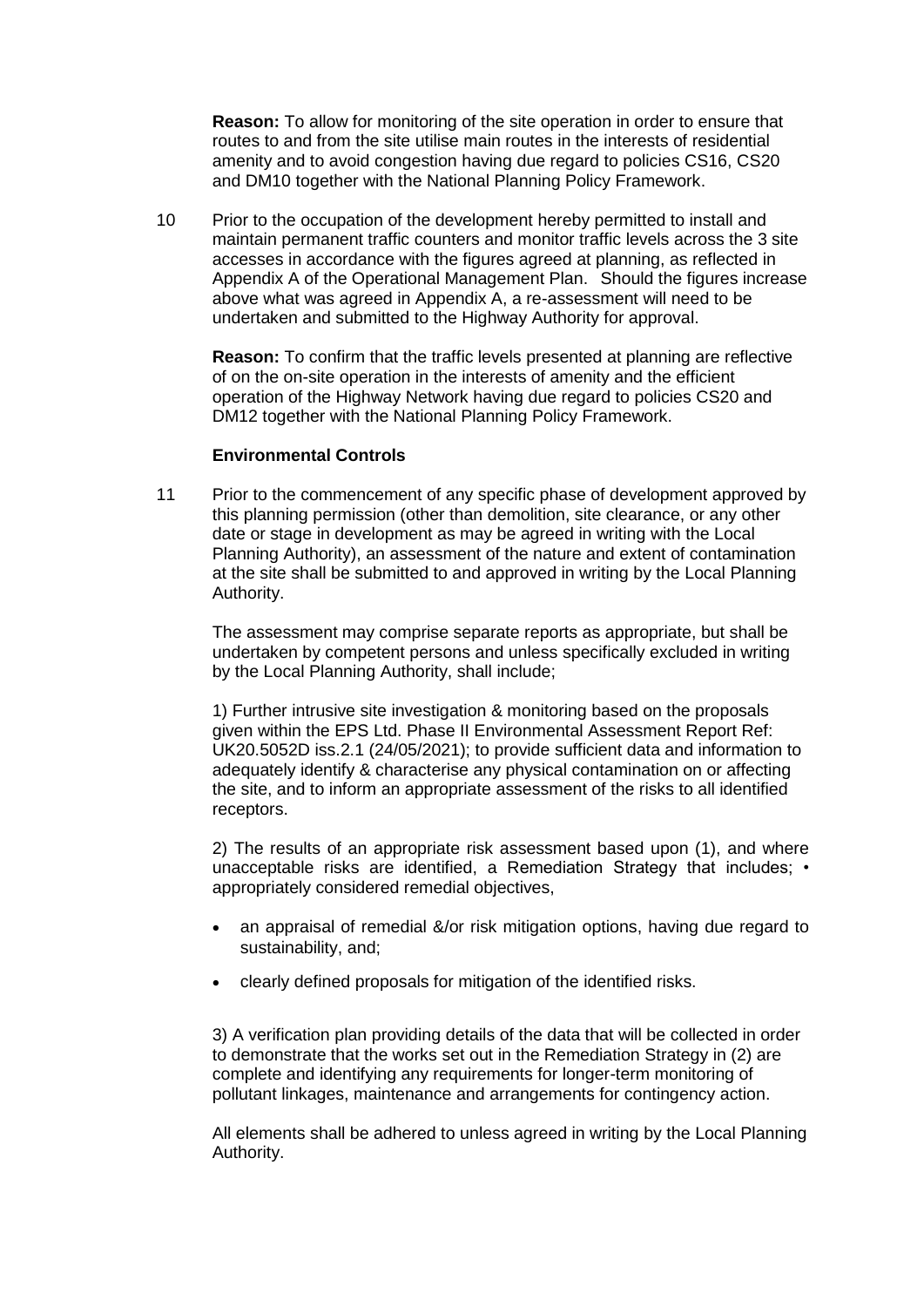**Reason:** Prior assessment has indicated the likely presence of contaminants within areas of the development land that have not previously been investigated. The site is above the secondary superficial aquifer which would be considered a moderately sensitive controlled water receptor. The chalk principal aquifer and associated SPZ1c occurs at depth beneath the site under a layer of London clay. The chalk would be considered a highly sensitive controlled water receptor. Alongside the health of future occupants of the development land, and the health of occupiers of adjacent land, these receptors could potentially be impacted by contamination present on this site. To ensure that the development does not contribute to-, and is not put at unacceptable risk from- or adversely affected by-, unacceptable levels of contamination, in line with policy DM10 of the Havant Borough Local Plan (Core Strategy) 2011, DM17 of the Havant Borough Local Plan (Allocations) 2014 and paragraphs 178-180 of the National Planning Policy Framework.

- 12 Prior to occupation of any part of the site, a verification report demonstrating the completion of works set out in the approved remediation strategy and the effectiveness of the remediation shall be submitted to, and confirmed in writing, by the local planning authority. The report shall include results of sampling and monitoring carried out in accordance with the approved verification plan to demonstrate that the site remediation criteria have been met. **Reason:** To ensure that the site does not pose any further risk to human health or the water environment by demonstrating that the requirements of the approved verification plan have been met and that remediation of the site is complete. This is in line with policy DM10 of the Havant Borough Local Plan (Core Strategy) 2011, DM17 of the Havant Borough Local Plan (Allocations) [2014], and paragraphs 178-180 of the National Planning Policy Framework
- 13 If, during development, contamination not previously identified is found to be present at the site then no further development (unless otherwise agreed in writing with the local planning authority) shall be carried out until a remediation strategy detailing how this contamination will be dealt with has been submitted to, and approved in writing by, the local planning authority. The remediation strategy shall be implemented as approved.

**Reason:** To ensure that the development does not contribute to, and is not put at unacceptable risk from- or adversely affected by-, unacceptable levels of contamination, in line with policy DM10 of the Havant Borough Local Plan (Core Strategy) 2011, DM17 of the Havant Borough Local Plan (Allocations) 2014, and paragraphs 178-180 of the National Planning Policy Framework.

14 Construction of the development shall not commence until details of the proposed means of foul and surface water sewerage disposal have been submitted to, and approved in writing by, the Local Planning Authority in consultation with Southern Water. The details shall include evidence that the surface water sewer asset owner has agreed to the proposed discharge rates and connection. If necessary, improvement to the condition of the surface water sewer as reparation, remediation, restitution and replacement shall be undertaken.

The development shall thereafter be carried out in accordance with the approved details.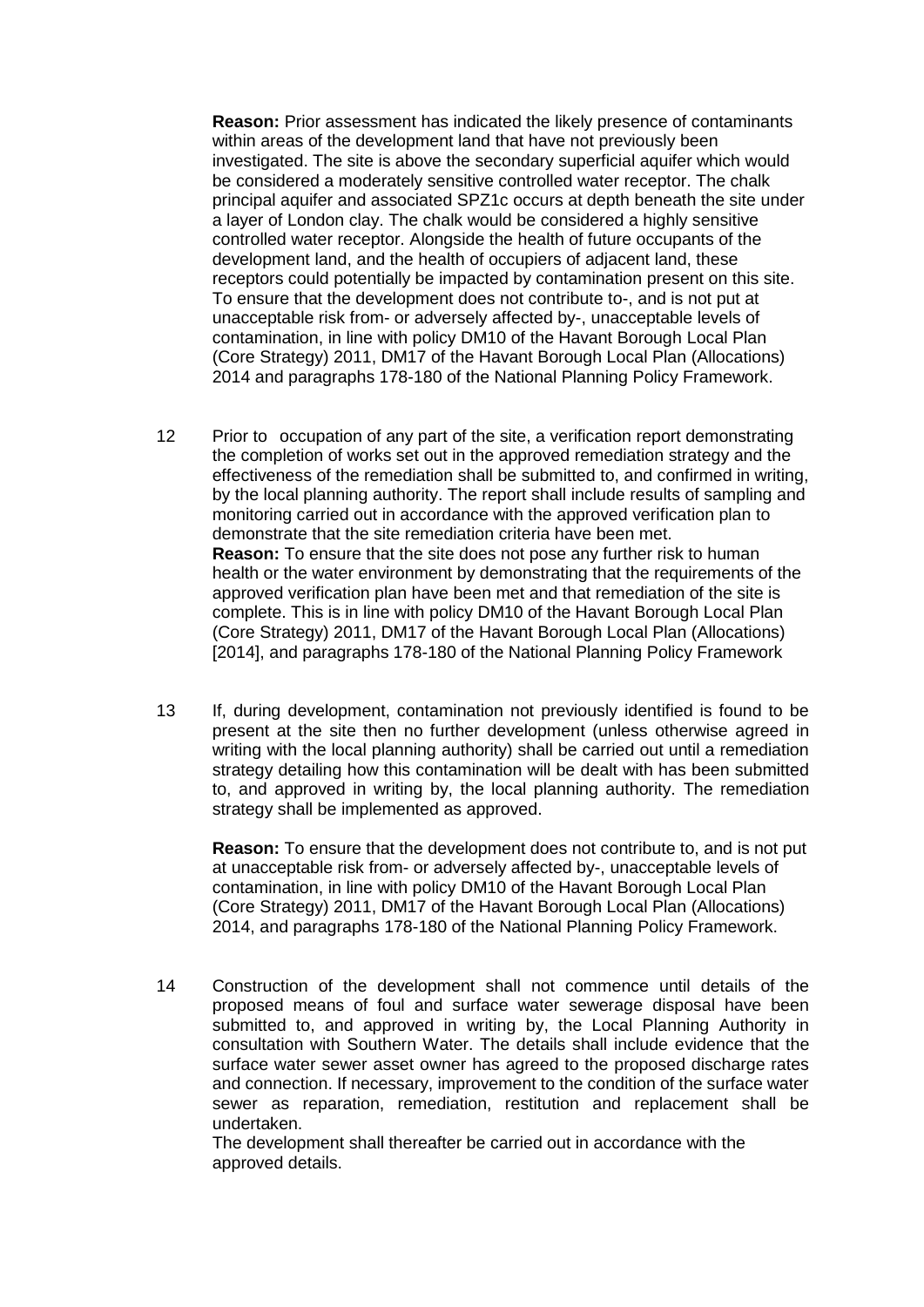**Reason:** To ensure that drainage of the site is acceptable to prevent flood and pollution risk having due regard to policies CS15 and DM10 of Havant Borough Local Plan 2011 and the National Planning Policy Framework.

- 15 Details for the long-term maintenance arrangements for the surface water drainage system shall be submitted to and approved in writing by the Local Planning Authority prior the development being brought into use. The submitted details shall include;
	- 2. Maintenance schedules for each drainage feature type and ownership.
	- 3. Details of protection measures.

**Reason:** To ensure suitable drainage and to avoid flood risk having due regard to policies CS15 and DM10 of Havant Borough Local Plan (Core Strategy) 2011 and the National Planning Policy Framework.

16 The drainage system shall be constructed in accordance with the Drainage Strategy Report; ref: C200810-PIN-XX-XX-RP-C-02. Surface water discharge to the public sewer network shall be limited to 174l/s (1 in 1 year), 395l/s (1 in 30 year) and 395l//s (1 in 100 year). Any changes to the approved documentation must be submitted to and approved in writing by Local Planning Authority in consultation with the Lead Local Flood Authority. Any revised details submitted for approval must include a technical summary highlighting any changes, updated detailed drainage drawings and detailed drainage calculations. **Reason:** To ensure suitable drainage and to avoid flood risk having due regard to policies CS15 and DM10 of Havant Borough Local Plan (Core Strategy) 2011 and the National Planning Policy Framework.

17 No piling or other deep foundation using penetrative methods shall take place unless and until details of the piling proposals are submitted to and approved in writing by the Local Planning Authority. If the piles/foundations are proposed to penetrate the full depth of the Clay cover at the site a piling risk assessment and method statement detailing the depth and type of piling to be undertaken and the methodology by which such piling will be carried out, including pollution prevention measures shall be submitted. The development shall be carried out in accordance with the approved details. **Reason:** Piling or any other foundation designs using penetrative methods can

pose a risk to potable supplies from, for example, turbidity, mobilisation of historical contaminants, drilling through different aquifers and creation of preferential pathways for contaminants and having due regard to policy DM10 of the Havant Borough Local Plan (Core Strategy) 2011 and the National Planning Policy Framework.

18 Prior to use of the site commencing, an assessment of noise of all fixed plant, machinery and equipment associated with air moving equipment (including fans, ducting and external openings), compressors, generators or plant or equipment of a like kind, to be installed within the site which has the potential to cause noise disturbance to any noise sensitive receivers, shall be submitted to and approved by the local planning authority before installation. The noise emitted from the use of this plant, machinery or equipment shall not exceed the noise criteria provided in Tetra Tech's Noise Constraints Assessment A118298 rev 3 dated 09/02/21. The assessment must be carried out by a suitably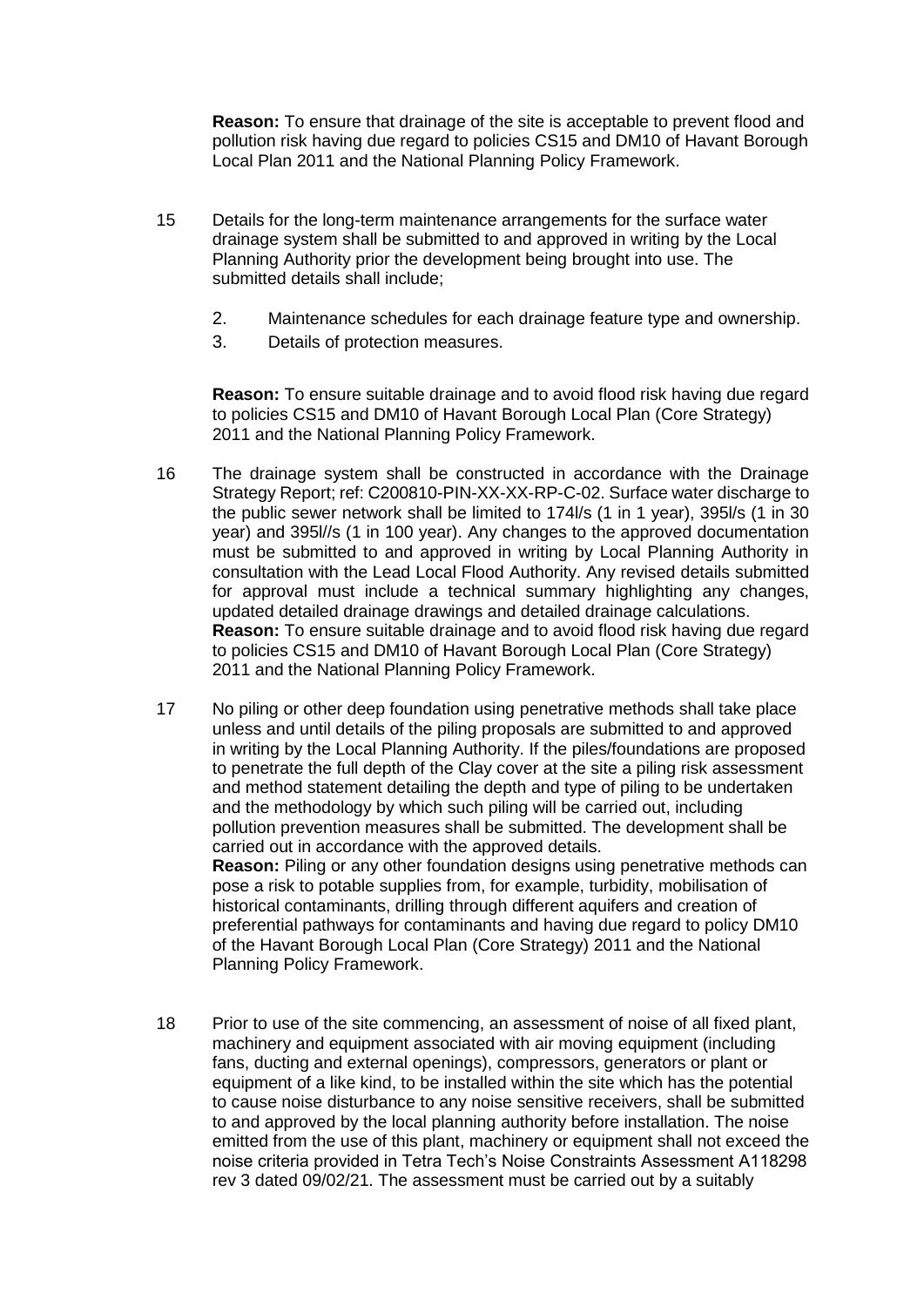qualified acoustic consultant/engineer and be in accordance with BS4142:2014+A1:2019 'Methods for rating and assessing industrial and commercial sound.

**Reason:** In order to safeguard the amenities of adjoining residential occupiers having due regard to policy DM10 of the Havant Borough Local Plan (Core Strategy) 2011 and the National Planning Policy Framework. The details are needed prior to the use of the site commencing so that any additional mitigation measures can be incorporated.

# **Arboriculture/Landscaping/Ecology/BREEAM**

19 The development including any demolition shall not commence unless and until a pre-commencement site meeting with the site agent, the applicants Arboricultural Consultant and a Havant Borough Council Arboricultural representative has taken place to ensure that all tree protection is correctly in place. The tree protection shall thereafter be retained and maintained as approved for the duration of the demolition works. **Reason:** In the interest of the character and appearance of the area and to ensure the retention of important trees and hedges having due regard to

policies CS11 and DM8 of the Havant Borough Local Plan (Core Strategy) 2011 and the National Planning Policy Framework.

20 The development including demolition shall take place in full accordance with the Arboricultural Impact Assessment and Method Statement Rev 02 Lizard Landscape Design and Ecology and Tree Retention and Protection Plan Drawing No. LLD2177-ARB-DWG-002 Rev 04. In addition all works within the Root Protection Areas of retained trees shall be supervised by the Applicants Arboricultural Consultants.

**Reason:** In the interest of the character and appearance of the area and to ensure the retention of important trees and hedges having due regard to policies CS11 and DM8 of the Havant Borough Local Plan (Core Strategy) 2011 and the National Planning Policy Framework.

21 The landscaping works shown on the approved plans Drawing No. LLD2177- LAN-REP-001 and detailed in Landscape Design Strategy Lizard Design and Ecology LLD2177-LAN-REP-001 Rev 02 shall be carried out in accordance with the approved details and in accordance with any timing / phasing arrangements approved or within the first planting season following final occupation of the development hereby permitted, whichever is the sooner. Any trees or shrubs planted or retained in accordance with this condition which are removed, uprooted, destroyed, die or become severely damaged or become seriously diseased within 5 years of planting shall be replaced within the next planting season by trees or shrubs of similar size and species to those originally required to be planted.

**Reason:** To ensure the appearance of the development is satisfactory and having due regard to policies CS11, CS16 and DM8 of the Havant Borough Local Plan (Core Strategy) 2011 and the National Planning Policy Framework.

22 Prior to the commencement on a phase of the development (excluding demolition and temporary works), a Draft Design Stage Assessment demonstrating that the development will achieve at 'Excellent' against the BREEAM Standard, shall be submitted to and agreed in writing by the Local Planning Authority. The development shall be carried out in accordance with the approved details.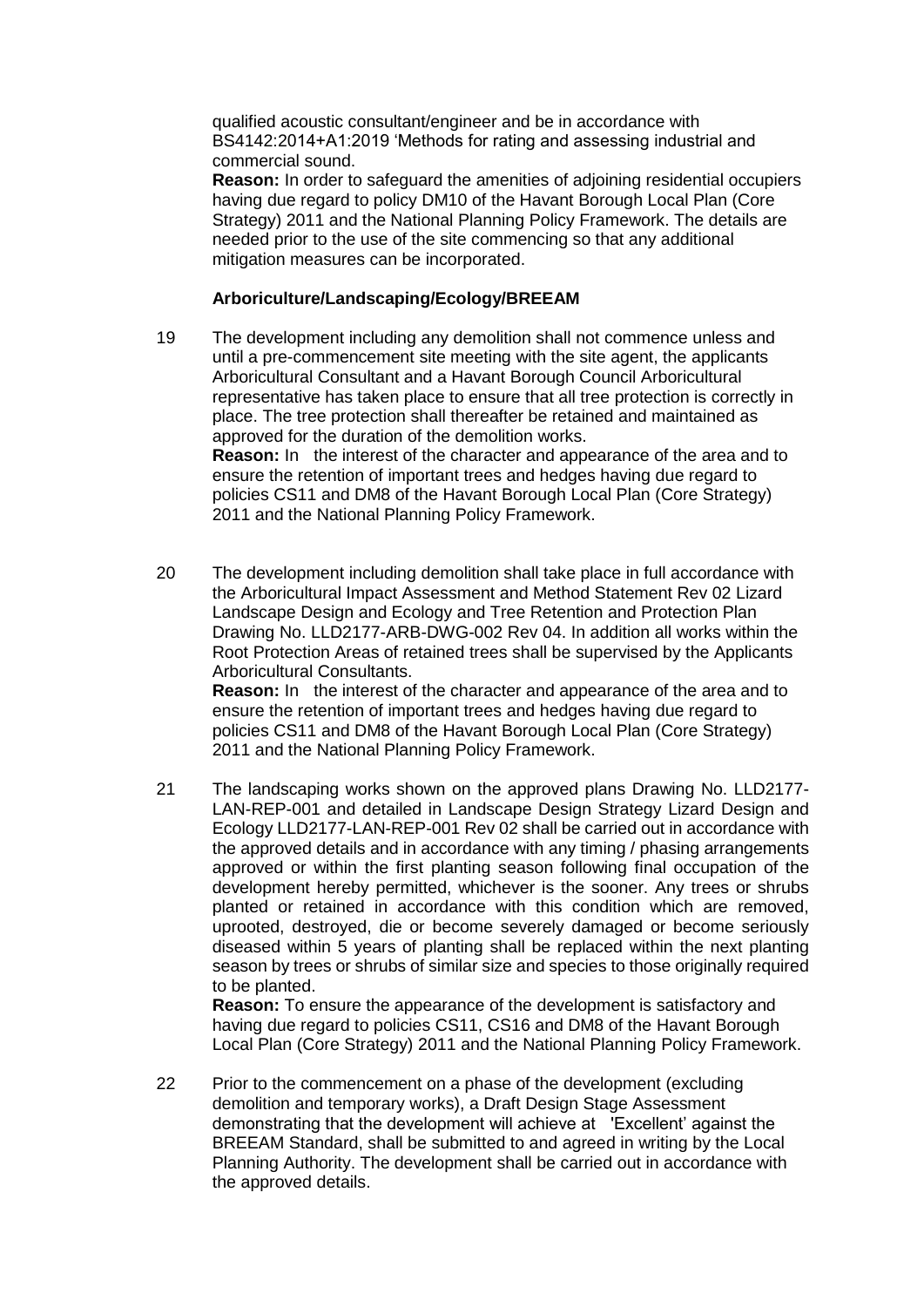**Reason:** To ensure the development contributes to sustainable construction in accordance with policy CS4 of the Havant Borough Local Plan (Core Strategy) 2011 and policy E12 of the Havant Borough Local Plan Submission Version.

23 Within 6 months of any phase of the development first becoming occupied, written documentary evidence proving that the development has achieved at minimum 'Excellent' against the BREEAM Standard in the form of post construction assessment and certificate as issued by a legitimate BREEAM certification body shall be submitted to the Local Planning Authority for its approval.

**Reason:** To ensure the development contributes to sustainable construction in accordance with policy CS4 of the Havant Borough Local Plan (Core Strategy) 2011 and policy E12 of the Havant Borough Local Plan Submission Version.

- 24 The development hereby permitted shall proceed in strict accordance with the ecological mitigation, compensation and enhancement measures detailed within the Ecological Impact Assessment (Lizard, May 2021 Rev 03) and as shown in the Landscape Masterplan Strategy (Drawing No. LD2177-LAN-DWG-010 Rev 02, Lizard, February 2021) unless otherwise agreed in writing by the Local Planning Authority. All ecological measures shall be implemented and installed in accordance with ecologists instructions and retained in a location and condition suited to their intended function. **Reason:** To protect and enhance biodiversity in accordance with the NERC Act 2006, the National Panning Policy Framework and Policy CS 11 of the Havant Borough Local Plan (Core Strategy) 2011.
- 25 No part of the development shall be first brought into use until details of the type, siting, design and materials to be used in the construction of all means of enclosure including boundaries, screens or retaining walls and acoustic fences have been submitted to and approved in writing by the Local Planning Authority and the approved structures have been erected in accordance with the approved details. The structures shall thereafter be retained.

**Reason:** To safeguard the amenities of the locality and occupiers of neighbouring property and having due regard to policy CS16 of the Havant Borough Local Plan (Core Strategy) 2011 and the National Planning Policy Framework.

# **Materials**

- 26 Notwithstanding any description of materials in the application no above ground construction works shall take place until samples and / or a full specification of the materials to be used externally on the buildings have been submitted to and approved in writing by the Local Planning Authority. Such details shall include the type, colour and texture of the materials. Only the materials so approved shall be used, in accordance with any terms of such approval. **Reason:** To ensure the appearance of the development is satisfactory and having due regard to policies CS11 and CS16 of the Havant Borough Local Plan (Core Strategy) 2011 and the National Planning Policy Framework.
- 27 Notwithstanding any description of materials in the application no above ground construction shall commence until a specification of the materials to be used for the surfacing of all open parts of the site proposed to be hardsurfaced has been submitted to and approved in writing by the Local Planning Authority. The details shall include: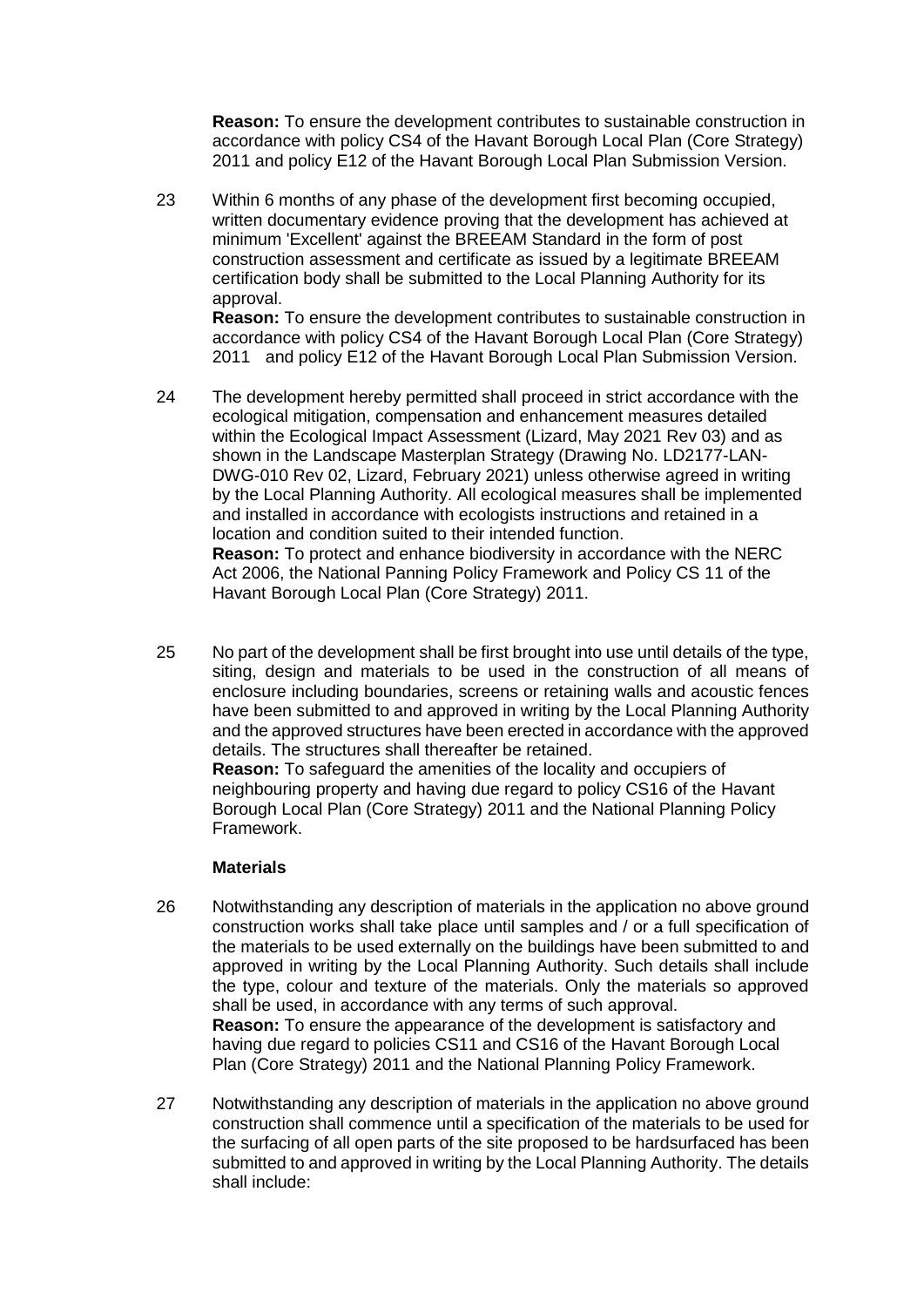Fully annotated plans at sufficient scale that comprise a range of coloured and textured surfacing treatments, which identify:

- finished levels
- hard surfacing material type / product reference and colour
- laying bond
- edging or kerb detail / type
- retaining structures or steps

The development hereby permitted shall not be brought into use until the implementation of all such hardsurfacing has been completed in full accordance with that specification.

**Reason:** In the interests of the amenities of the locality and having due regard to policies CS16 of the Havant Borough Local Plan (Core Strategy) 2011 and the National Planning Policy Framework.

### **Employment and Skills**

28 The construction and occupation stage of the development hereby permitted shall be carried out in accordance with the Employment and Skills Framework Plan and in particular meet the following requirements:

### **Construction phase**

- Deliver on all KPI's as per the submitted Employment and Skills Framework ensuring these opportunities are provided to Havant Borough Council residents as priority
- Provide named person who has responsibility for recruitment and training of onsite personnel in the construction phase.
- Six weeks from agreement of Planning Permission Contractor/Council initial E & S Plan meeting.
- Monitoring meetings to be scheduled with Contractor and the council on a quarterly basis to review progress.
- Contractor to submit evidence to the council proving Havant Borough residents have benefited from the construction phase of the development.
- Provide press/photo opportunities/case studies involving HB residents before the end of the construction phase.
- Contractor to provide report to the council at the end of construction phase with details of the job, apprenticeship, training, and site visits provided and who benefited.

## **Occupation phase**

- Provide end user HR contact for recruitment.
- Continue quarterly monitoring meetings into recruitment phase to ensure opportunities are provided for Havant Borough residents.